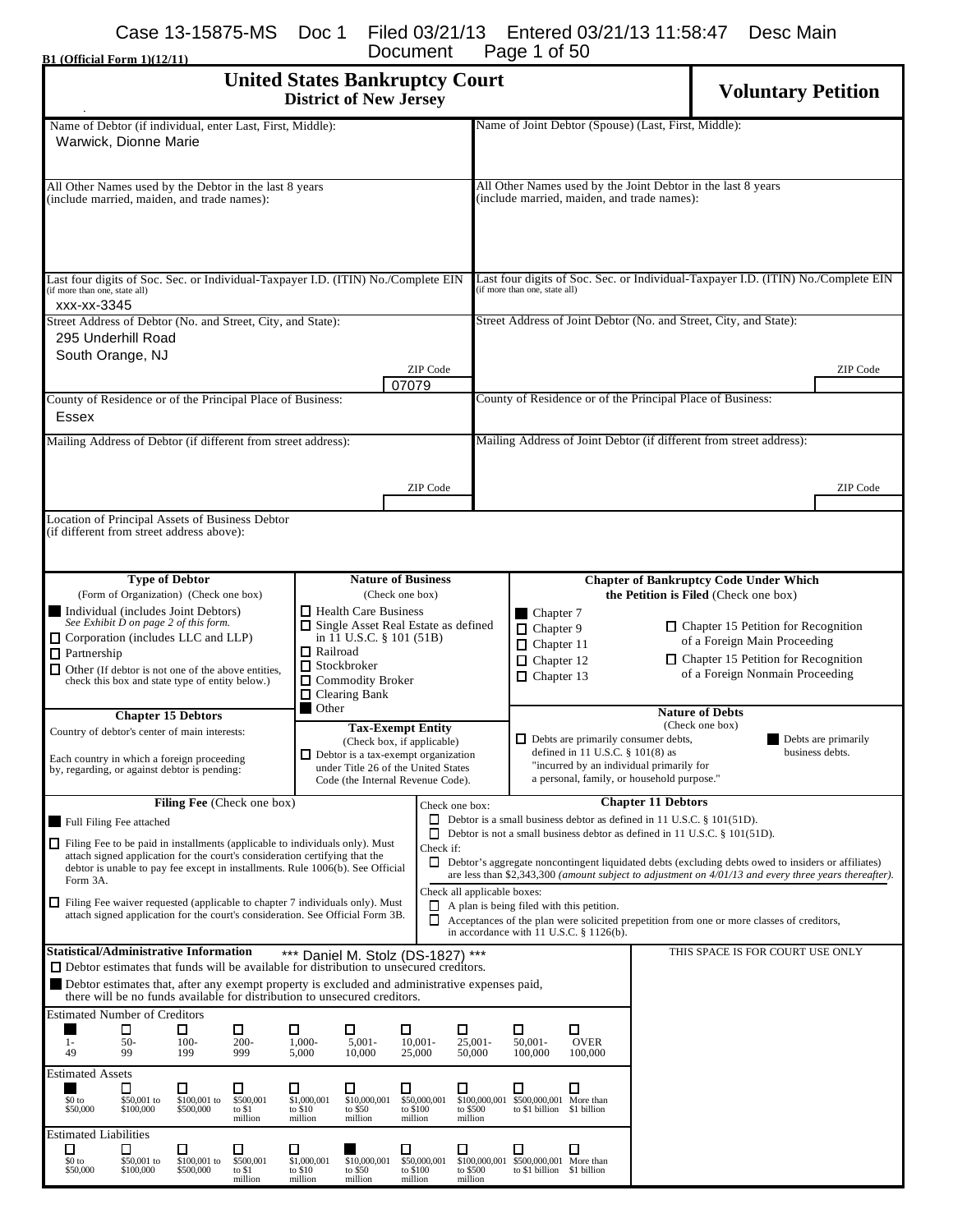|  | Case 13-15875-MS . | D |
|--|--------------------|---|
|  |                    |   |

|  |              | Case 13-15875-MS Doc 1 Filed 03/21/13 Entered 03/21/13 11:58:47 Desc Main |  |
|--|--------------|---------------------------------------------------------------------------|--|
|  | $D_{\Omega}$ |                                                                           |  |

| <b>B1 (Official Form 1)(12/11)</b> | Document                                                                                                                                                                                                                                                                                                                                                                                                                                                                                                                                                                                                                                                                                                                                               | Page 2 of 50                                | Page 2           |  |  |
|------------------------------------|--------------------------------------------------------------------------------------------------------------------------------------------------------------------------------------------------------------------------------------------------------------------------------------------------------------------------------------------------------------------------------------------------------------------------------------------------------------------------------------------------------------------------------------------------------------------------------------------------------------------------------------------------------------------------------------------------------------------------------------------------------|---------------------------------------------|------------------|--|--|
|                                    | <b>Voluntary Petition</b>                                                                                                                                                                                                                                                                                                                                                                                                                                                                                                                                                                                                                                                                                                                              | Name of Debtor(s):<br>Warwick, Dionne Marie |                  |  |  |
|                                    | (This page must be completed and filed in every case)                                                                                                                                                                                                                                                                                                                                                                                                                                                                                                                                                                                                                                                                                                  |                                             |                  |  |  |
|                                    | All Prior Bankruptcy Cases Filed Within Last 8 Years (If more than two, attach additional sheet)                                                                                                                                                                                                                                                                                                                                                                                                                                                                                                                                                                                                                                                       |                                             |                  |  |  |
| Location<br>Where Filed: - None -  |                                                                                                                                                                                                                                                                                                                                                                                                                                                                                                                                                                                                                                                                                                                                                        | Case Number:                                | Date Filed:      |  |  |
| Location<br>Where Filed:           |                                                                                                                                                                                                                                                                                                                                                                                                                                                                                                                                                                                                                                                                                                                                                        | Case Number:                                | Date Filed:      |  |  |
|                                    | Pending Bankruptcy Case Filed by any Spouse, Partner, or Affiliate of this Debtor (If more than one, attach additional sheet)                                                                                                                                                                                                                                                                                                                                                                                                                                                                                                                                                                                                                          |                                             |                  |  |  |
| Name of Debtor:<br>- None -        |                                                                                                                                                                                                                                                                                                                                                                                                                                                                                                                                                                                                                                                                                                                                                        | Case Number:                                | Date Filed:      |  |  |
| District:                          |                                                                                                                                                                                                                                                                                                                                                                                                                                                                                                                                                                                                                                                                                                                                                        | Relationship:                               | Judge:           |  |  |
|                                    | <b>Exhibit A</b>                                                                                                                                                                                                                                                                                                                                                                                                                                                                                                                                                                                                                                                                                                                                       |                                             | <b>Exhibit B</b> |  |  |
|                                    | (To be completed if debtor is an individual whose debts are primarily consumer debts.)<br>(To be completed if debtor is required to file periodic reports (e.g.,<br>I, the attorney for the petitioner named in the foregoing petition, declare that I<br>have informed the petitioner that [he or she] may proceed under chapter 7, 11,<br>forms 10K and 10Q) with the Securities and Exchange Commission<br>12, or 13 of title 11, United States Code, and have explained the relief available<br>pursuant to Section 13 or 15(d) of the Securities Exchange Act of 1934<br>under each such chapter. I further certify that I delivered to the debtor the notice<br>and is requesting relief under chapter 11.)<br>required by 11 U.S.C. $§342(b)$ . |                                             |                  |  |  |
|                                    | $\Box$ Exhibit A is attached and made a part of this petition.                                                                                                                                                                                                                                                                                                                                                                                                                                                                                                                                                                                                                                                                                         | Х<br>Signature of Attorney for Debtor(s)    | (Date)           |  |  |
|                                    |                                                                                                                                                                                                                                                                                                                                                                                                                                                                                                                                                                                                                                                                                                                                                        | <b>Exhibit C</b>                            |                  |  |  |
| No.                                | Does the debtor own or have possession of any property that poses or is alleged to pose a threat of imminent and identifiable harm to public health or safety?<br>$\Box$ Yes, and Exhibit C is attached and made a part of this petition.<br>(To be completed by every individual debtor. If a joint petition is filed, each spouse must complete and attach a separate Exhibit D.)<br>Exhibit D completed and signed by the debtor is attached and made a part of this petition.                                                                                                                                                                                                                                                                      | <b>Exhibit D</b>                            |                  |  |  |
| If this is a joint petition:       | $\Box$ Exhibit D also completed and signed by the joint debtor is attached and made a part of this petition.                                                                                                                                                                                                                                                                                                                                                                                                                                                                                                                                                                                                                                           |                                             |                  |  |  |
|                                    | <b>Information Regarding the Debtor - Venue</b>                                                                                                                                                                                                                                                                                                                                                                                                                                                                                                                                                                                                                                                                                                        |                                             |                  |  |  |
|                                    | (Check any applicable box)<br>Debtor has been domiciled or has had a residence, principal place of business, or principal assets in this District for 180<br>days immediately preceding the date of this petition or for a longer part of such 180 days than in any other District.                                                                                                                                                                                                                                                                                                                                                                                                                                                                    |                                             |                  |  |  |
| $\Box$                             | There is a bankruptcy case concerning debtor's affiliate, general partner, or partnership pending in this District.                                                                                                                                                                                                                                                                                                                                                                                                                                                                                                                                                                                                                                    |                                             |                  |  |  |
| $\Box$                             | Debtor is a debtor in a foreign proceeding and has its principal place of business or principal assets in the United States in<br>this District, or has no principal place of business or assets in the United States but is a defendant in an action or<br>proceeding [in a federal or state court] in this District, or the interests of the parties will be served in regard to the relief<br>sought in this District.                                                                                                                                                                                                                                                                                                                              |                                             |                  |  |  |
|                                    | Certification by a Debtor Who Resides as a Tenant of Residential Property<br>(Check all applicable boxes)                                                                                                                                                                                                                                                                                                                                                                                                                                                                                                                                                                                                                                              |                                             |                  |  |  |
| $\Box$                             | Landlord has a judgment against the debtor for possession of debtor's residence. (If box checked, complete the following.)                                                                                                                                                                                                                                                                                                                                                                                                                                                                                                                                                                                                                             |                                             |                  |  |  |
|                                    | (Name of landlord that obtained judgment)                                                                                                                                                                                                                                                                                                                                                                                                                                                                                                                                                                                                                                                                                                              |                                             |                  |  |  |
|                                    | (Address of landlord)                                                                                                                                                                                                                                                                                                                                                                                                                                                                                                                                                                                                                                                                                                                                  |                                             |                  |  |  |
| $\Box$                             | Debtor claims that under applicable nonbankruptcy law, there are circumstances under which the debtor would be permitted to cure<br>the entire monetary default that gave rise to the judgment for possession, after the judgment for possession was entered, and                                                                                                                                                                                                                                                                                                                                                                                                                                                                                      |                                             |                  |  |  |
| $\Box$                             | Debtor has included in this petition the deposit with the court of any rent that would become due during the 30-day period<br>after the filing of the petition.                                                                                                                                                                                                                                                                                                                                                                                                                                                                                                                                                                                        |                                             |                  |  |  |

 $\Box$ Debtor certifies that he/she has served the Landlord with this certification. (11 U.S.C. § 362(l)).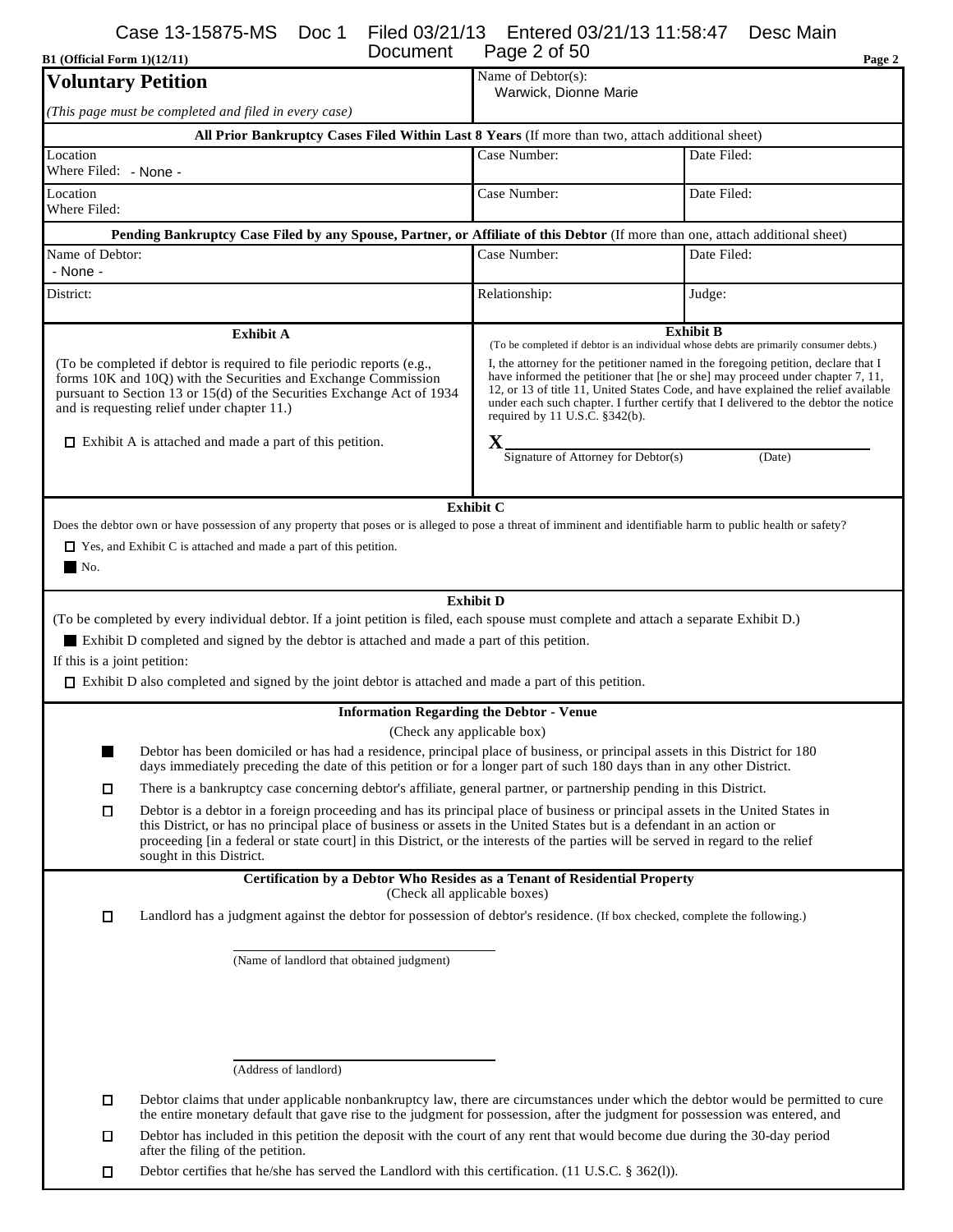| Case 13-15875-MS Doc 1                                                                                                                                                                                                                                                                                                                                                                                                                                                                                                                                                                                                                                                                                                 | Filed 03/21/13    Entered 03/21/13    11:58:47    Desc Main                                                                                                                                                                                                                                                                                                                                                                                                                                                                                                                                                                                                                                                                                                                                                                                                                                         |
|------------------------------------------------------------------------------------------------------------------------------------------------------------------------------------------------------------------------------------------------------------------------------------------------------------------------------------------------------------------------------------------------------------------------------------------------------------------------------------------------------------------------------------------------------------------------------------------------------------------------------------------------------------------------------------------------------------------------|-----------------------------------------------------------------------------------------------------------------------------------------------------------------------------------------------------------------------------------------------------------------------------------------------------------------------------------------------------------------------------------------------------------------------------------------------------------------------------------------------------------------------------------------------------------------------------------------------------------------------------------------------------------------------------------------------------------------------------------------------------------------------------------------------------------------------------------------------------------------------------------------------------|
| Document<br>B1 (Official Form $1(12/11)$ )                                                                                                                                                                                                                                                                                                                                                                                                                                                                                                                                                                                                                                                                             | Page 3 of 50<br>Page 3                                                                                                                                                                                                                                                                                                                                                                                                                                                                                                                                                                                                                                                                                                                                                                                                                                                                              |
| <b>Voluntary Petition</b>                                                                                                                                                                                                                                                                                                                                                                                                                                                                                                                                                                                                                                                                                              | Name of Debtor(s):<br>Warwick, Dionne Marie                                                                                                                                                                                                                                                                                                                                                                                                                                                                                                                                                                                                                                                                                                                                                                                                                                                         |
| (This page must be completed and filed in every case)                                                                                                                                                                                                                                                                                                                                                                                                                                                                                                                                                                                                                                                                  |                                                                                                                                                                                                                                                                                                                                                                                                                                                                                                                                                                                                                                                                                                                                                                                                                                                                                                     |
|                                                                                                                                                                                                                                                                                                                                                                                                                                                                                                                                                                                                                                                                                                                        | <b>Signatures</b>                                                                                                                                                                                                                                                                                                                                                                                                                                                                                                                                                                                                                                                                                                                                                                                                                                                                                   |
| Signature(s) of Debtor(s) (Individual/Joint)                                                                                                                                                                                                                                                                                                                                                                                                                                                                                                                                                                                                                                                                           | <b>Signature of a Foreign Representative</b>                                                                                                                                                                                                                                                                                                                                                                                                                                                                                                                                                                                                                                                                                                                                                                                                                                                        |
| I declare under penalty of perjury that the information provided in this<br>petition is true and correct.<br>If petitioner is an individual whose debts are primarily consumer debts and<br>has chosen to file under chapter 7] I am aware that I may proceed under<br>chapter 7, 11, 12, or 13 of title 11, United States Code, understand the relief<br>available under each such chapter, and choose to proceed under chapter 7.<br>If no attorney represents me and no bankruptcy petition preparer signs the<br>petition I have obtained and read the notice required by 11 U.S.C. $§342(b)$ .<br>I request relief in accordance with the chapter of title 11, United States Code,<br>specified in this petition. | I declare under penalty of perjury that the information provided in this petition<br>is true and correct, that I am the foreign representative of a debtor in a foreign<br>proceeding, and that I am authorized to file this petition.<br>(Check only one box.)<br>$\Box$ I request relief in accordance with chapter 15 of title 11. United States Code.<br>Certified copies of the documents required by 11 U.S.C. §1515 are attached.<br>$\Box$ Pursuant to 11 U.S.C. §1511, I request relief in accordance with the chapter<br>of title 11 specified in this petition. A certified copy of the order granting<br>recognition of the foreign main proceeding is attached.                                                                                                                                                                                                                        |
| $\mathbf X$ /s/ Dionne Marie Warwick                                                                                                                                                                                                                                                                                                                                                                                                                                                                                                                                                                                                                                                                                   | $\mathbf X$<br>Signature of Foreign Representative                                                                                                                                                                                                                                                                                                                                                                                                                                                                                                                                                                                                                                                                                                                                                                                                                                                  |
| Signature of Debtor Dionne Marie Warwick                                                                                                                                                                                                                                                                                                                                                                                                                                                                                                                                                                                                                                                                               |                                                                                                                                                                                                                                                                                                                                                                                                                                                                                                                                                                                                                                                                                                                                                                                                                                                                                                     |
| $\mathbf X$                                                                                                                                                                                                                                                                                                                                                                                                                                                                                                                                                                                                                                                                                                            | Printed Name of Foreign Representative                                                                                                                                                                                                                                                                                                                                                                                                                                                                                                                                                                                                                                                                                                                                                                                                                                                              |
| Signature of Joint Debtor                                                                                                                                                                                                                                                                                                                                                                                                                                                                                                                                                                                                                                                                                              |                                                                                                                                                                                                                                                                                                                                                                                                                                                                                                                                                                                                                                                                                                                                                                                                                                                                                                     |
|                                                                                                                                                                                                                                                                                                                                                                                                                                                                                                                                                                                                                                                                                                                        | Date                                                                                                                                                                                                                                                                                                                                                                                                                                                                                                                                                                                                                                                                                                                                                                                                                                                                                                |
| Telephone Number (If not represented by attorney)                                                                                                                                                                                                                                                                                                                                                                                                                                                                                                                                                                                                                                                                      | <b>Signature of Non-Attorney Bankruptcy Petition Preparer</b>                                                                                                                                                                                                                                                                                                                                                                                                                                                                                                                                                                                                                                                                                                                                                                                                                                       |
| March 21, 2013                                                                                                                                                                                                                                                                                                                                                                                                                                                                                                                                                                                                                                                                                                         |                                                                                                                                                                                                                                                                                                                                                                                                                                                                                                                                                                                                                                                                                                                                                                                                                                                                                                     |
| Date                                                                                                                                                                                                                                                                                                                                                                                                                                                                                                                                                                                                                                                                                                                   | I declare under penalty of perjury that: (1) I am a bankruptcy petition<br>preparer as defined in 11 U.S.C. § 110; (2) I prepared this document for                                                                                                                                                                                                                                                                                                                                                                                                                                                                                                                                                                                                                                                                                                                                                 |
| <b>Signature of Attorney*</b><br>$\bf{X}$ /s/ Daniel M. Stolz<br>Signature of Attorney for Debtor(s)<br>Daniel M. Stolz (DS-1827)<br>Printed Name of Attorney for Debtor(s)<br>WASSERMAN, JURISTA & STOLZ<br>Firm Name<br>225 Millburn Avenue<br>Suite 207<br>Millburn, NJ 07041<br>Address<br>Email: attys@wjslaw.com<br>(973) 467-2700 Fax: (973) 467-8126<br>Telephone Number                                                                                                                                                                                                                                                                                                                                       | compensation and have provided the debtor with a copy of this document<br>and the notices and information required under 11 U.S.C. §§ 110(b),<br>110(h), and 342(b); and, (3) if rules or guidelines have been promulgated<br>pursuant to 11 U.S.C. § 110(h) setting a maximum fee for services<br>chargeable by bankruptcy petition preparers, I have given the debtor notice<br>of the maximum amount before preparing any document for filing for a<br>debtor or accepting any fee from the debtor, as required in that section.<br>Official Form 19 is attached.<br>Printed Name and title, if any, of Bankruptcy Petition Preparer<br>Social-Security number (If the bankrutpcy petition preparer is not<br>an individual, state the Social Security number of the officer,<br>principal, responsible person or partner of the bankruptcy petition<br>preparer.)(Required by 11 U.S.C. § 110.) |
| March 21, 2013                                                                                                                                                                                                                                                                                                                                                                                                                                                                                                                                                                                                                                                                                                         |                                                                                                                                                                                                                                                                                                                                                                                                                                                                                                                                                                                                                                                                                                                                                                                                                                                                                                     |
| Date                                                                                                                                                                                                                                                                                                                                                                                                                                                                                                                                                                                                                                                                                                                   | <b>Address</b>                                                                                                                                                                                                                                                                                                                                                                                                                                                                                                                                                                                                                                                                                                                                                                                                                                                                                      |
| *In a case in which $\S 707(b)(4)(D)$ applies, this signature also constitutes a<br>certification that the attorney has no knowledge after an inquiry that the<br>information in the schedules is incorrect.                                                                                                                                                                                                                                                                                                                                                                                                                                                                                                           | $\mathbf{X}$<br><u> 1989 - Johann Barn, mars ann an t-Amhain Aonaichte ann an t-Aonaichte ann an t-Aonaichte ann an t-Aonaichte a</u>                                                                                                                                                                                                                                                                                                                                                                                                                                                                                                                                                                                                                                                                                                                                                               |
| <b>Signature of Debtor (Corporation/Partnership)</b>                                                                                                                                                                                                                                                                                                                                                                                                                                                                                                                                                                                                                                                                   | Date                                                                                                                                                                                                                                                                                                                                                                                                                                                                                                                                                                                                                                                                                                                                                                                                                                                                                                |
| I declare under penalty of perjury that the information provided in this<br>petition is true and correct, and that I have been authorized to file this petition<br>on behalf of the debtor.<br>The debtor requests relief in accordance with the chapter of title 11, United<br>States Code, specified in this petition.                                                                                                                                                                                                                                                                                                                                                                                               | Signature of bankruptcy petition preparer or officer, principal, responsible<br>person, or partner whose Social Security number is provided above.<br>Names and Social-Security numbers of all other individuals who prepared or<br>assisted in preparing this document unless the bankruptcy petition preparer is<br>not an individual:                                                                                                                                                                                                                                                                                                                                                                                                                                                                                                                                                            |
| Signature of Authorized Individual<br>$\mathbf X$                                                                                                                                                                                                                                                                                                                                                                                                                                                                                                                                                                                                                                                                      |                                                                                                                                                                                                                                                                                                                                                                                                                                                                                                                                                                                                                                                                                                                                                                                                                                                                                                     |
| Printed Name of Authorized Individual                                                                                                                                                                                                                                                                                                                                                                                                                                                                                                                                                                                                                                                                                  | If more than one person prepared this document, attach additional sheets<br>conforming to the appropriate official form for each person.                                                                                                                                                                                                                                                                                                                                                                                                                                                                                                                                                                                                                                                                                                                                                            |
| Title of Authorized Individual                                                                                                                                                                                                                                                                                                                                                                                                                                                                                                                                                                                                                                                                                         | A bankruptcy petition preparer's failure to comply with the provisions of<br>title 11 and the Federal Rules of Bankruptcy Procedure may result in<br>fines or imprisonment or both. 11 U.S.C. §110; 18 U.S.C. §156.                                                                                                                                                                                                                                                                                                                                                                                                                                                                                                                                                                                                                                                                                 |
| Date                                                                                                                                                                                                                                                                                                                                                                                                                                                                                                                                                                                                                                                                                                                   |                                                                                                                                                                                                                                                                                                                                                                                                                                                                                                                                                                                                                                                                                                                                                                                                                                                                                                     |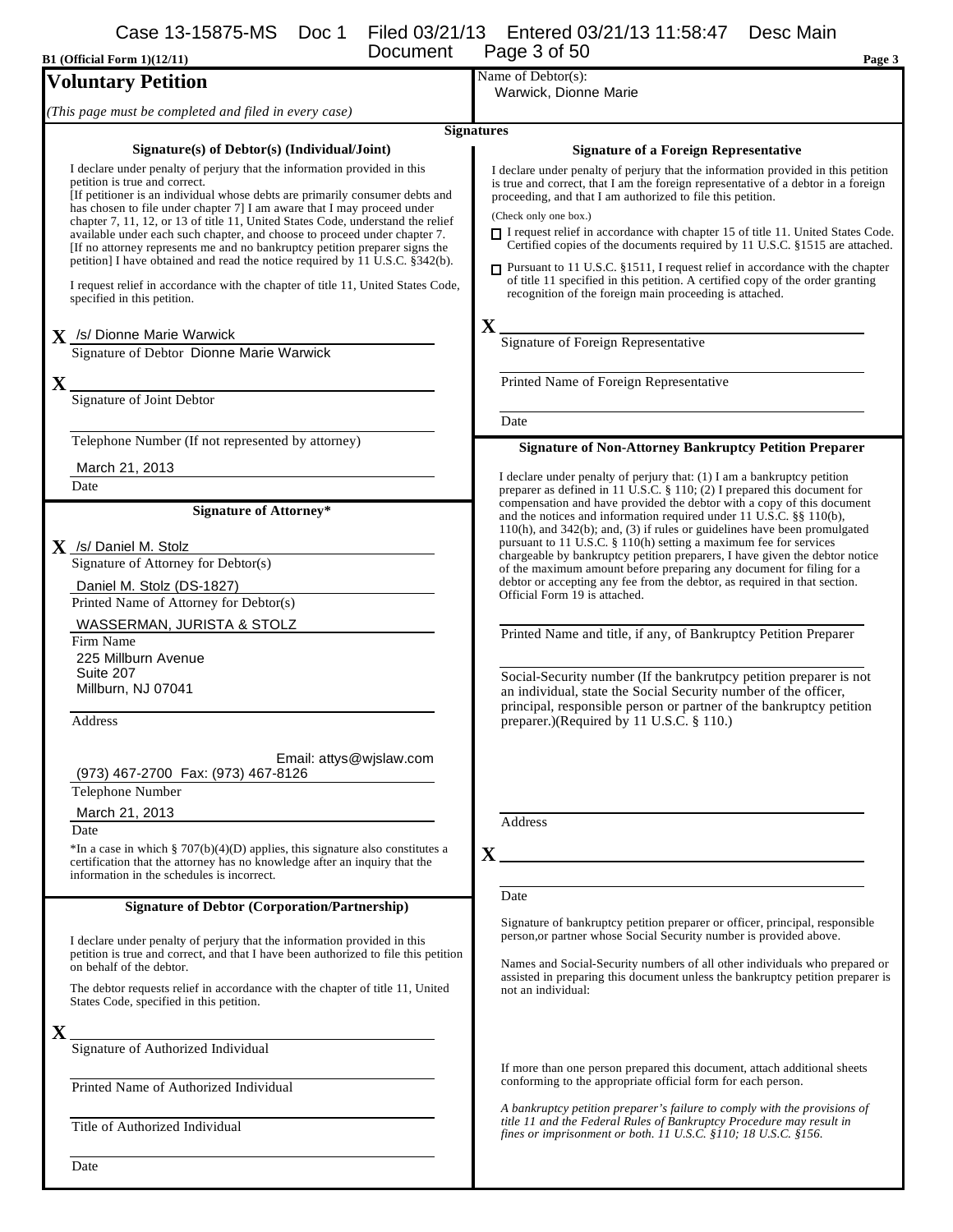B 1D (Official Form 1, Exhibit D) (12/09)

## **United States Bankruptcy Court District of New Jersey**

In re Dionne Marie Warwick Case No.

Debtor(s) Chapter 7

### **EXHIBIT D - INDIVIDUAL DEBTOR'S STATEMENT OF COMPLIANCE WITH CREDIT COUNSELING REQUIREMENT**

**Warning: You must be able to check truthfully one of the five statements regarding credit counseling listed below. If you cannot do so, you are not eligible to file a bankruptcy case, and the court can dismiss any case you do file. If that happens, you will lose whatever filing fee you paid, and your creditors will be able to resume collection activities against you. If your case is dismissed and you file another bankruptcy case later, you may be required to pay a second filing fee and you may have to take extra steps to stop creditors' collection activities.**

*Every individual debtor must file this Exhibit D. If a joint petition is filed, each spouse must complete and file a separate Exhibit D. Check one of the five statements below and attach any documents as directed.*

 1. Within the 180 days **before the filing of my bankruptcy case**, I received a briefing from a credit counseling agency approved by the United States trustee or bankruptcy administrator that outlined the opportunities for available credit counseling and assisted me in performing a related budget analysis, and I have a certificate from the agency describing the services provided to me. *Attach a copy of the certificate and a copy of any debt repayment plan developed through the agency.*

 2. Within the 180 days **before the filing of my bankruptcy case**, I received a briefing from a credit counseling agency approved by the United States trustee or bankruptcy administrator that outlined the opportunities for available credit counseling and assisted me in performing a related budget analysis, but I do not have a certificate from the agency describing the services provided to me. *You must file a copy of a certificate from the agency describing the services provided to you and a copy of any debt repayment plan developed through the agency no later than 14 days after your bankruptcy case is filed.*

 $\Box$  3. I certify that I requested credit counseling services from an approved agency but was unable to obtain the services during the seven days from the time I made my request, and the following exigent circumstances merit a temporary waiver of the credit counseling requirement so I can file my bankruptcy case now. *[Summarize exigent circumstances here.]*

**If your certification is satisfactory to the court, you must still obtain the credit counseling briefing within the first 30 days after you file your bankruptcy petition and promptly file a certificate from the agency that provided the counseling, together with a copy of any debt management plan developed through the agency. Failure to fulfill these requirements may result in dismissal of your case. Any extension of the 30-day deadline can be granted only for cause and is limited to a maximum of 15 days. Your case may also be dismissed if the court is not satisfied with your reasons for filing your bankruptcy case without first receiving a credit counseling briefing.**

 4. I am not required to receive a credit counseling briefing because of: *[Check the applicable statement.] [Must be accompanied by a motion for determination by the court.]* Software Copyright (c) 1996-2012 CCH INCORPORATED - www.bestcase.com <br>
Best Case Bankruptcy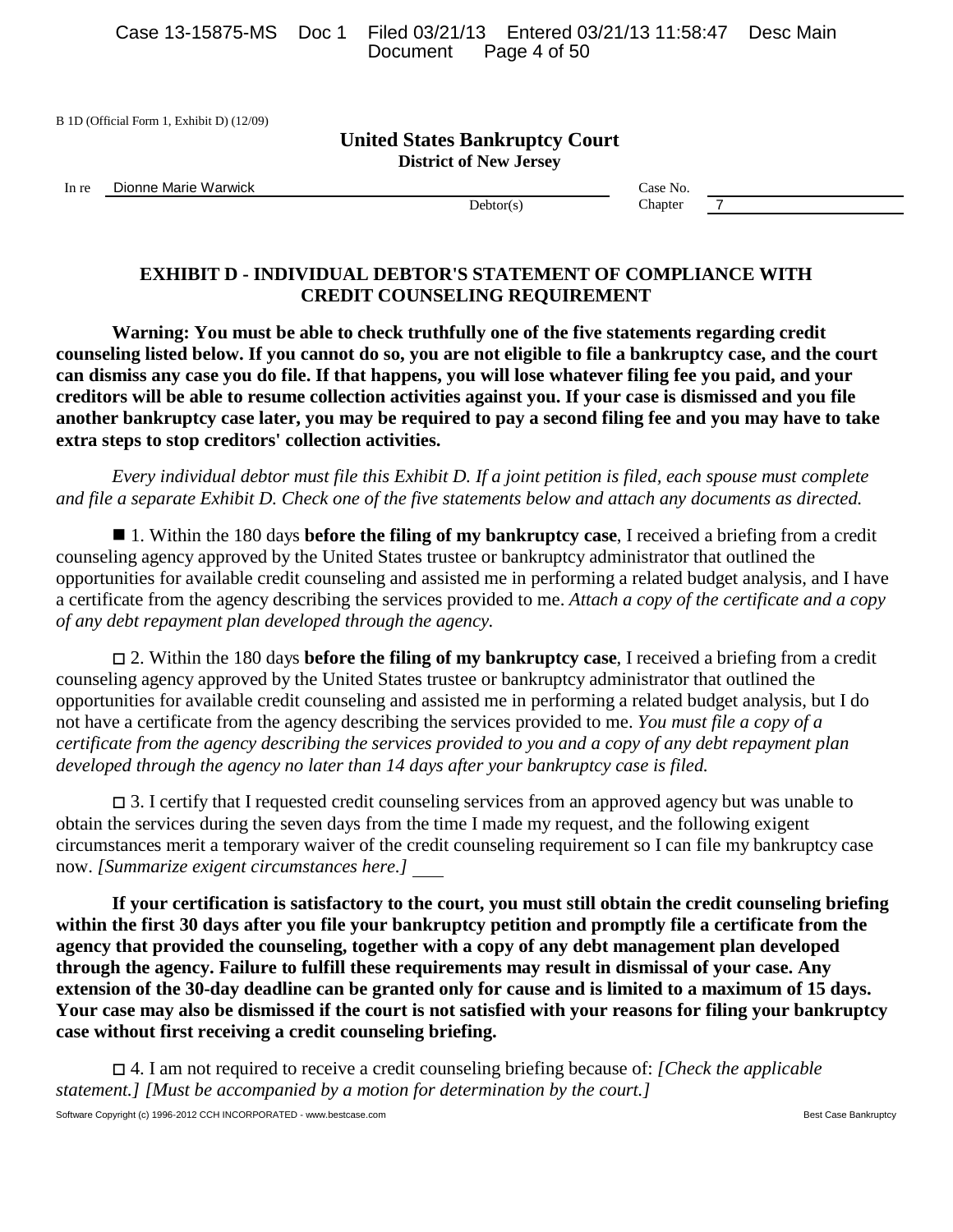B 1D (Official Form 1, Exhibit D) (12/09) - Cont. Page 2

 $\Box$  Incapacity. (Defined in 11 U.S.C. § 109(h)(4) as impaired by reason of mental illness or mental deficiency so as to be incapable of realizing and making rational decisions with respect to financial responsibilities.);

 $\Box$  Disability. (Defined in 11 U.S.C. § 109(h)(4) as physically impaired to the extent of being unable, after reasonable effort, to participate in a credit counseling briefing in person, by telephone, or through the Internet.);

 $\Box$  Active military duty in a military combat zone.

 $\Box$  5. The United States trustee or bankruptcy administrator has determined that the credit counseling requirement of 11 U.S.C. § 109(h) does not apply in this district.

### **I certify under penalty of perjury that the information provided above is true and correct.**

Signature of Debtor: /s/ Dionne Marie Warwick Dionne Marie Warwick

Date: March 21, 2013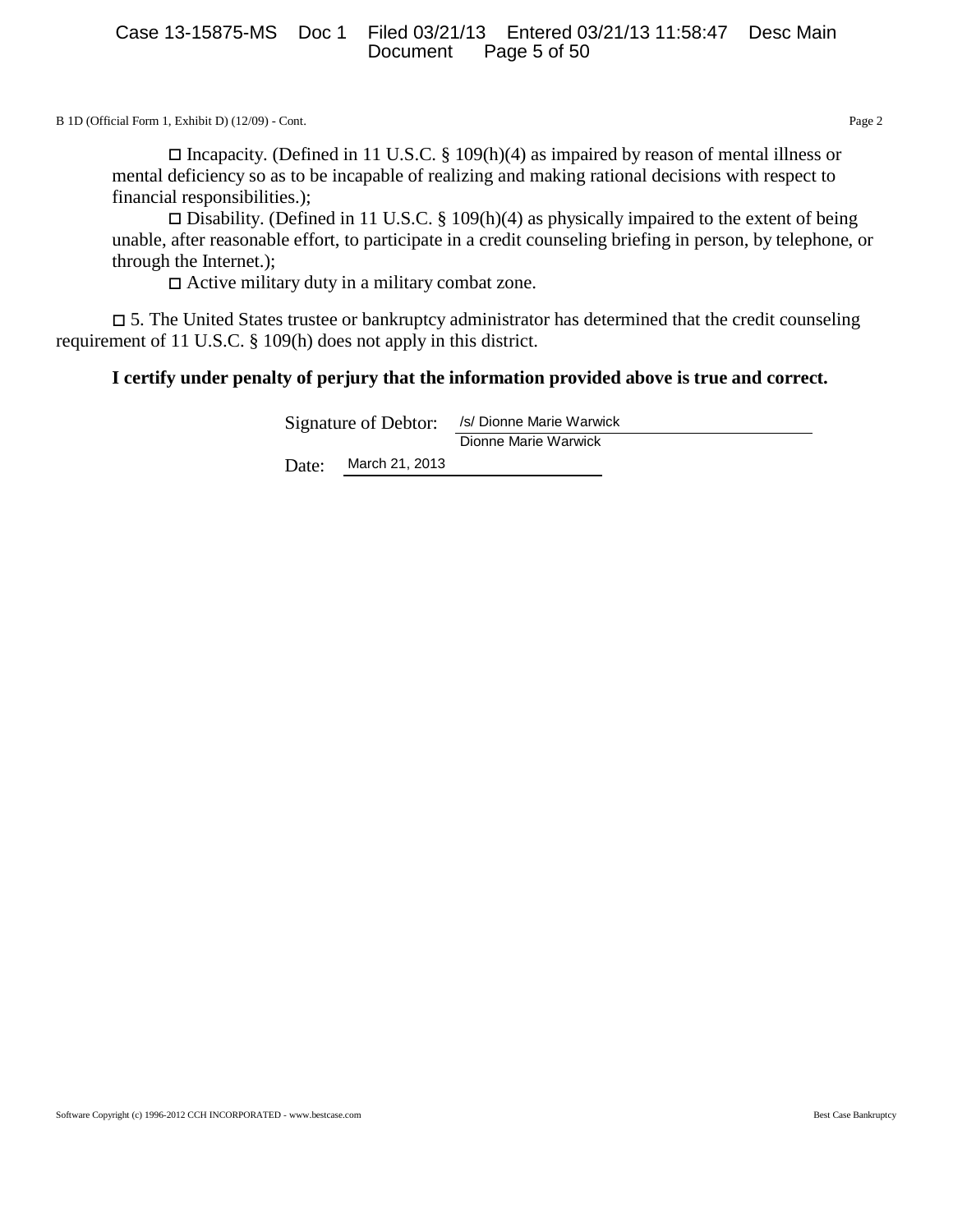



# **CERTIFICATE OF COUNSELING**

I CERTIFY that on March 17, 2013, at 5:09 o'clock PM EDT, DIONNE WARWICK received from Credit Card Management Services, Inc. d/b/a Debthelper.com, an agency approved pursuant to 11 U.S.C. § 111 to provide credit counseling in the District of New Jersey, an individual [or group] briefing that complied with the provisions of 11 U.S.C. §§ 109(h) and 111.

A debt repayment plan was not prepared. If a debt repayment plan was prepared, a copy of the debt repayment plan is attached to this certificate.

This counseling session was conducted by internet.

Date: March 18, 2013 By: */s/Daynelys Gibbins* 

Name: Daynelys Gibbins

Title: Counselor

\* Individuals who wish to file a bankruptcy case under title 11 of the United States Bankruptcy Code are required to file with the United States Bankruptcy Court a completed certificate of counseling from the nonprofit budget and credit counseling agency that provided the individual the counseling services and a copy of the debt repayment plan, if any, developed through the credit counseling agency. *See* 11 U.S.C. §§ 109(h) and 521(b).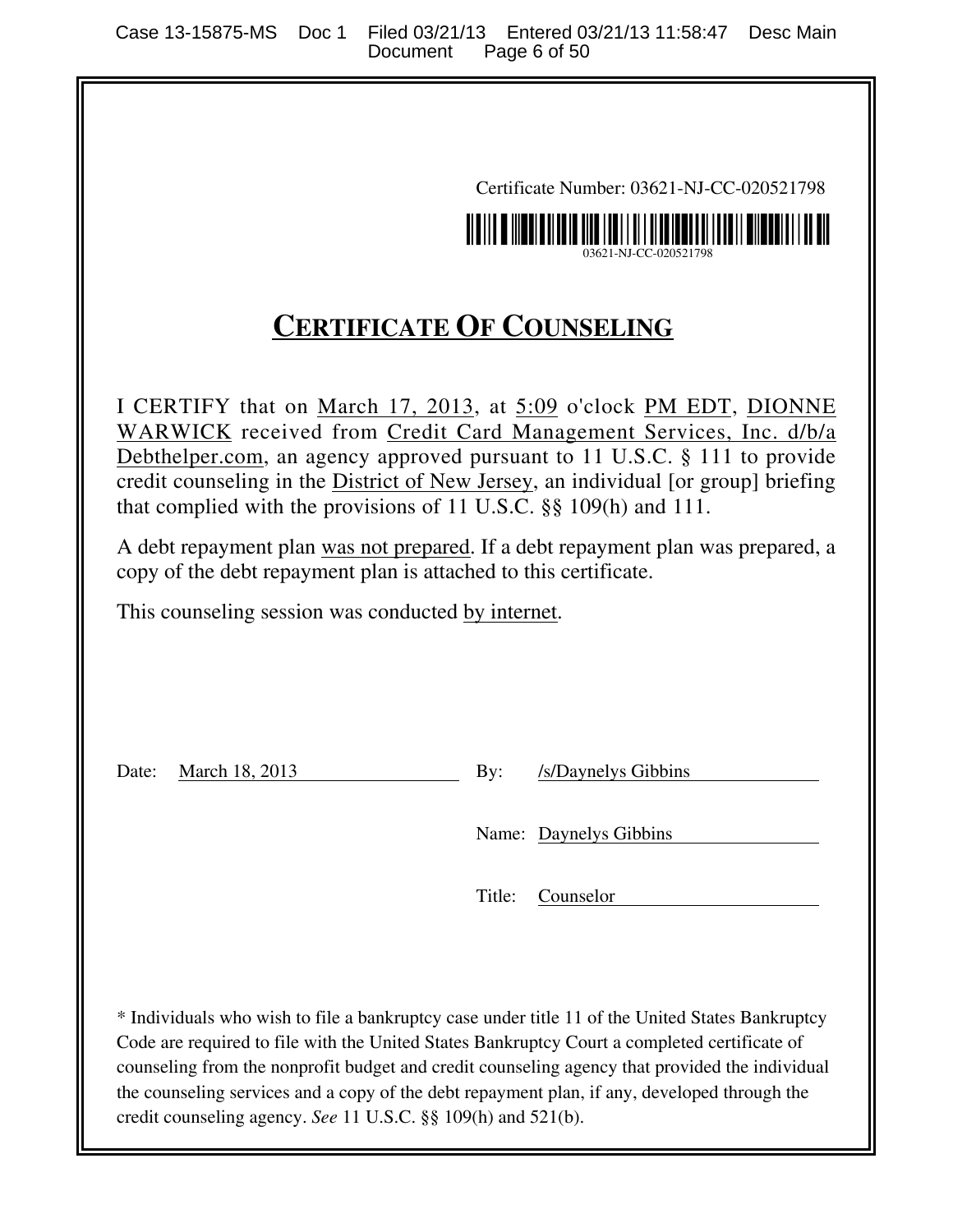**B6 Summary (Official Form 6 - Summary) (12/07)**

## **United States Bankruptcy Court**

**District of New Jersey**

In re

 $\overline{\phantom{a}}$ 

Dionne Marie Warwick

Debtor

 $Chapter \ \ 7$ 

### **SUMMARY OF SCHEDULES**

Indicate as to each schedule whether that schedule is attached and state the number of pages in each. Report the totals from Schedules A, B, D, E, F, I, and J in the boxes provided. Add the amounts from Schedules A and B to determine the total amount of the debtor's assets. Add the amounts of all claims from Schedules D, E, and F to determine the total amount of the debtor's liabilities. Individual debtors must also complete the "Statistical Summary of Certain Liabilities and Related Data" if they file a case under chapter 7, 11, or 13.

| <b>NAME OF SCHEDULE</b>                                                            | <b>ATTACHED</b><br>(YES/NO) | NO. OF<br><b>SHEETS</b> | <b>ASSETS</b>            | <b>LIABILITIES</b> | <b>OTHER</b> |
|------------------------------------------------------------------------------------|-----------------------------|-------------------------|--------------------------|--------------------|--------------|
| A - Real Property                                                                  | Yes                         | 1                       | 0.00                     |                    |              |
| <b>B</b> - Personal Property                                                       | Yes                         | 3                       | 25,500.00                |                    |              |
| C - Property Claimed as Exempt                                                     | Yes                         | 1                       |                          |                    |              |
| D - Creditors Holding Secured Claims                                               | Yes                         | 1                       |                          | 0.00               |              |
| E - Creditors Holding Unsecured<br>Priority Claims (Total of Claims on Schedule E) | Yes                         | 1                       |                          | 0.00               |              |
| F - Creditors Holding Unsecured<br>Nonpriority Claims                              | Yes                         | 6                       |                          | 10,727,429.91      |              |
| G - Executory Contracts and<br><b>Unexpired Leases</b>                             | Yes                         | 1                       |                          |                    |              |
| H - Codebtors                                                                      | Yes                         | 1                       |                          |                    |              |
| I - Current Income of Individual<br>Dektor(s)                                      | Yes                         | 1                       |                          |                    | 20,950.00    |
| J - Current Expenditures of Individual<br>Debtor(s)                                | Yes                         | 2                       |                          |                    | 20,940.00    |
| Total Number of Sheets of ALL Schedules                                            |                             | 18                      |                          |                    |              |
|                                                                                    |                             | <b>Total Assets</b>     | 25,500.00                |                    |              |
|                                                                                    |                             |                         | <b>Total Liabilities</b> | 10,727,429.91      |              |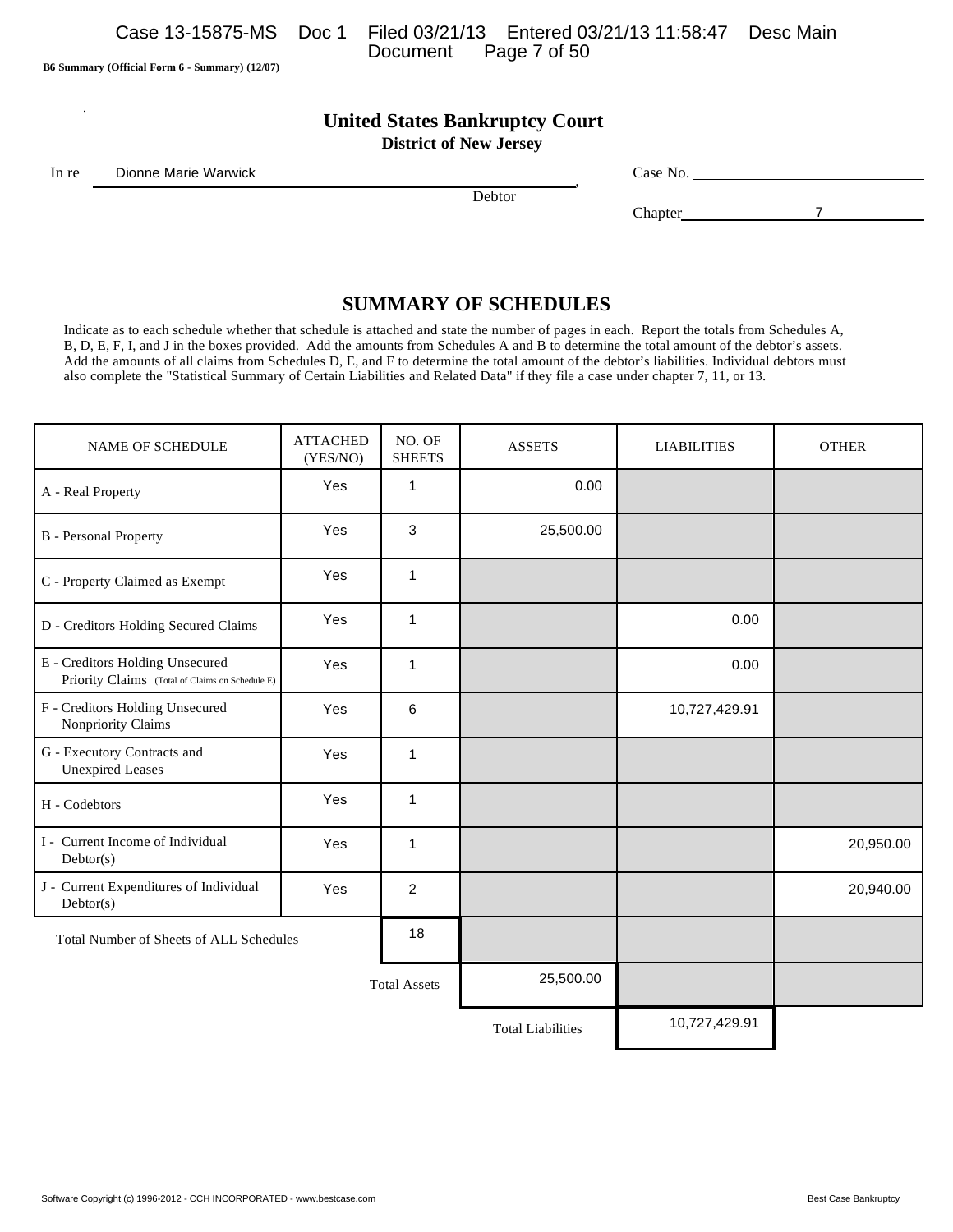**Form 6 - Statistical Summary (12/07)**

## **United States Bankruptcy Court**

**District of New Jersey**

In re

Dionne Marie Warwick

Debtor

| Case No. |  |  |  |
|----------|--|--|--|
|          |  |  |  |
|          |  |  |  |

Chapter 7

### **STATISTICAL SUMMARY OF CERTAIN LIABILITIES AND RELATED DATA (28 U.S.C. § 159)**

If you are an individual debtor whose debts are primarily consumer debts, as defined in § 101(8) of the Bankruptcy Code (11 U.S.C.§ 101(8)), filing a case under chapter 7, 11 or 13, you must report all information requested below.

Check this box if you are an individual debtor whose debts are NOT primarily consumer debts. You are not required to report any information here.

#### **This information is for statistical purposes only under 28 U.S.C. § 159.**

#### **Summarize the following types of liabilities, as reported in the Schedules, and total them.**

| <b>Type of Liability</b>                                                                                               | Amount |
|------------------------------------------------------------------------------------------------------------------------|--------|
| Domestic Support Obligations (from Schedule E)                                                                         |        |
| Taxes and Certain Other Debts Owed to Governmental Units<br>(from Schedule E)                                          |        |
| Claims for Death or Personal Injury While Debtor Was Intoxicated<br>(from Schedule E) (whether disputed or undisputed) |        |
| Student Loan Obligations (from Schedule F)                                                                             |        |
| Domestic Support, Separation Agreement, and Divorce Decree<br>Obligations Not Reported on Schedule E                   |        |
| Obligations to Pension or Profit-Sharing, and Other Similar Obligations<br>(from Schedule F)                           |        |
| TOTAL                                                                                                                  |        |

#### **State the following:**

| Average Income (from Schedule I, Line 16)                                                     |  |
|-----------------------------------------------------------------------------------------------|--|
| Average Expenses (from Schedule J, Line 18)                                                   |  |
| Current Monthly Income (from Form 22A Line 12; OR,<br>Form 22B Line 11; OR, Form 22C Line 20) |  |

#### **State the following:**

| 1. Total from Schedule D, "UNSECURED PORTION, IF ANY"<br>column               |  |
|-------------------------------------------------------------------------------|--|
| 2. Total from Schedule E, "AMOUNT ENTITLED TO PRIORITY"<br>column             |  |
| 3. Total from Schedule E, "AMOUNT NOT ENTITLED TO<br>PRIORITY, IF ANY" column |  |
| 4. Total from Schedule F                                                      |  |
| 5. Total of non-priority unsecured debt (sum of 1, 3, and 4)                  |  |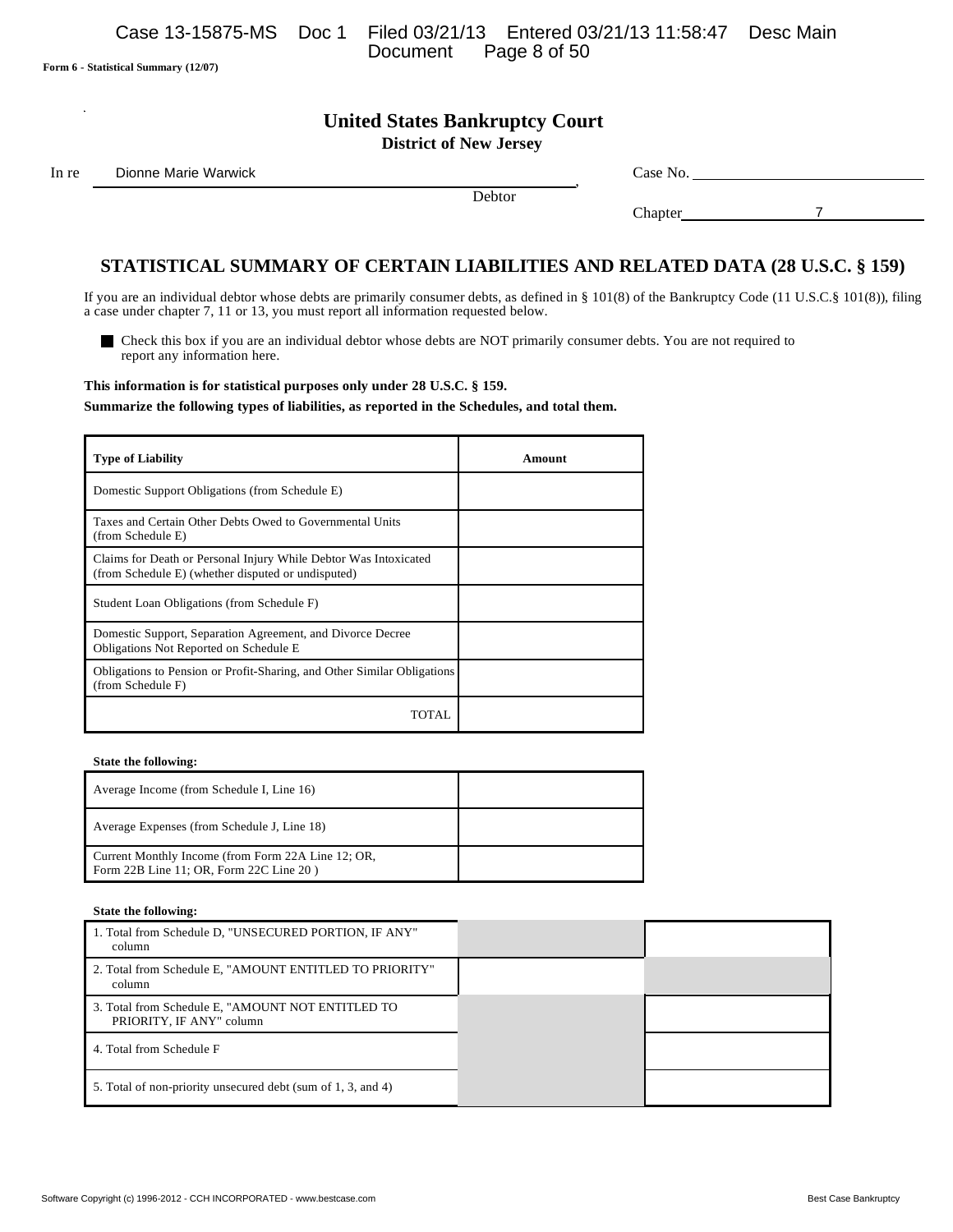**B6A (Official Form 6A) (12/07)**

In re

Dionne Marie Warwick **Case No.** 2008 No. 2012 12:30 No. 2013 No. 2014 12:30 No. 2014 12:30 No. 2014 12:30 No. 2014

**Debtor** 

## **SCHEDULE A - REAL PROPERTY**

Except as directed below, list all real property in which the debtor has any legal, equitable, or future interest, including all property owned as a cotenant, community property, or in which the debtor has a life estate. Include any property in which the debtor holds rights and powers exercisable for the debtor's own benefit. If the debtor is married, state whether husband, wife, both, or the marital community own the property by placing an "H," "W," "J," or "C" in the column labeled "Husband, Wife, Joint, or Community." If the debtor holds no interest in real property, write "None" under "Description and Location of Property."

**Do not include interests in executory contracts and unexpired leases on this schedule. List them in Schedule G - Executory Contracts and Unexpired Leases.**

If an entity claims to have a lien or hold a secured interest in any property, state the amount of the secured claim. See Schedule D. If no entity claims to hold a secured interest in the property, write "None" in the column labeled "Amount of Secured Claim." If the debtor is an individual or if a joint petition is filed, state the amount of any exemption claimed in the property only in Schedule C - Property Claimed as Exempt.

| Description and Location of Property | Nature of Debtor's<br>Interest in Property | Husband,<br>Wife,<br>Joint, or<br>Community | Current Value of<br>Debtor's Interest in<br>Property, without<br>Deducting any Secured<br>Claim or Exemption | Amount of<br>Secured Claim |
|--------------------------------------|--------------------------------------------|---------------------------------------------|--------------------------------------------------------------------------------------------------------------|----------------------------|
|--------------------------------------|--------------------------------------------|---------------------------------------------|--------------------------------------------------------------------------------------------------------------|----------------------------|

None

| $Sub-Total >$ | 0.00 | (Total of this page) |
|---------------|------|----------------------|
|               |      |                      |

0.00

Total >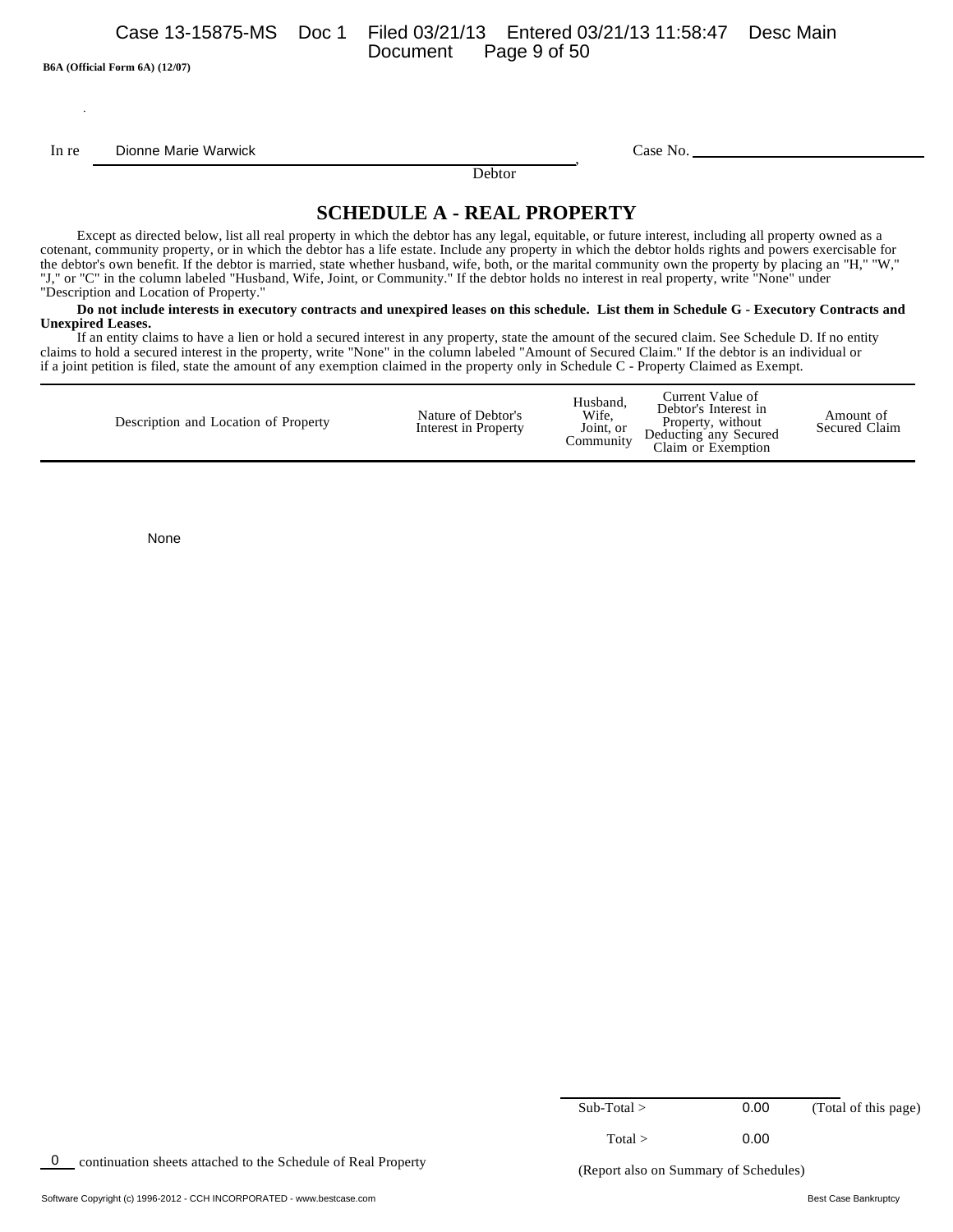**B6B (Official Form 6B) (12/07)**

In re

Dionne Marie Warwick **Case No.** 2008. The Case No. 2008. The Case No. 2008. The Case No. 2014. The Case No. 2014. The Case No. 2014. The Case No. 2014. The Case No. 2014. The Case No. 2014. The Case No. 2014. The Case No.

Debtor

## **SCHEDULE B - PERSONAL PROPERTY**

Except as directed below, list all personal property of the debtor of whatever kind. If the debtor has no property in one or more of the categories, place an "x" in the appropriate position in the column labeled "None." If additional space is needed in any category, attach a separate sheet properly identified with the case name, case number, and the number of the category. If the debtor is married, state whether husband, wife, both, or the marital community own the property by placing an "H," "W," "J," or "C" in the column labeled "Husband, Wife, Joint, or Community." If the debtor is an individual or a joint petition is filed, state the amount of any exemptions claimed only in Schedule C - Property Claimed as Exempt.

**Do not list interests in executory contracts and unexpired leases on this schedule. List them in Schedule G - Executory Contracts and Unexpired Leases.**

If the property is being held for the debtor by someone else, state that person's name and address under "Description and Location of Property." If the property is being held for a minor child, simply state the child's initials and the name and address of the child's parent or guardian, such as "A.B., a minor child, by John Doe, guardian." Do not disclose the child's name. See, 11 U.S.C. §112 and Fed. R. Bankr. P. 1007(m).

|             | Type of Property                                                                                                                                                                                                                            | N<br>$\overline{O}$<br>N<br>E | Description and Location of Property                                                         | Husband.<br>Wife,<br>Joint, or | Current Value of<br>Debtor's Interest in Property,<br>without Deducting any<br>Community Secured Claim or Exemption |
|-------------|---------------------------------------------------------------------------------------------------------------------------------------------------------------------------------------------------------------------------------------------|-------------------------------|----------------------------------------------------------------------------------------------|--------------------------------|---------------------------------------------------------------------------------------------------------------------|
| $1_{\cdot}$ | Cash on hand                                                                                                                                                                                                                                |                               | cash                                                                                         | $\blacksquare$                 | 1,000.00                                                                                                            |
| 2.          | Checking, savings or other financial<br>accounts, certificates of deposit, or<br>shares in banks, savings and loan,<br>thrift, building and loan, and<br>homestead associations, or credit<br>unions, brokerage houses, or<br>cooperatives. | X                             |                                                                                              |                                |                                                                                                                     |
| 3.          | Security deposits with public<br>utilities, telephone companies,<br>landlords, and others.                                                                                                                                                  | X                             |                                                                                              |                                |                                                                                                                     |
| 4.          | Household goods and furnishings,<br>including audio, video, and<br>computer equipment.                                                                                                                                                      |                               | living room furniture, dining set, bedroom sets, over 10<br>vears old<br>laptop, 2 years old |                                | 1,500.00                                                                                                            |
| 5.          | Books, pictures and other art<br>objects, antiques, stamp, coin,<br>record, tape, compact disc, and<br>other collections or collectibles.                                                                                                   |                               | assorted artwork and paintings                                                               |                                | 5,000.00                                                                                                            |
| 6.          | Wearing apparel.                                                                                                                                                                                                                            |                               | various gowns and everday clothing                                                           |                                | 5,000.00                                                                                                            |
| 7.          | Furs and jewelry.                                                                                                                                                                                                                           |                               | 2 fur coats, 2 pair diamond earrings                                                         |                                | 13,000.00                                                                                                           |
| 8.          | Firearms and sports, photographic,<br>and other hobby equipment.                                                                                                                                                                            | X                             |                                                                                              |                                |                                                                                                                     |
| 9.          | Interests in insurance policies.<br>Name insurance company of each<br>policy and itemize surrender or<br>refund value of each.                                                                                                              | X                             |                                                                                              |                                |                                                                                                                     |
|             | 10. Annuities. Itemize and name each<br>issuer.                                                                                                                                                                                             | X                             |                                                                                              |                                |                                                                                                                     |

25,500.00

continuation sheets attached to the Schedule of Personal Property 2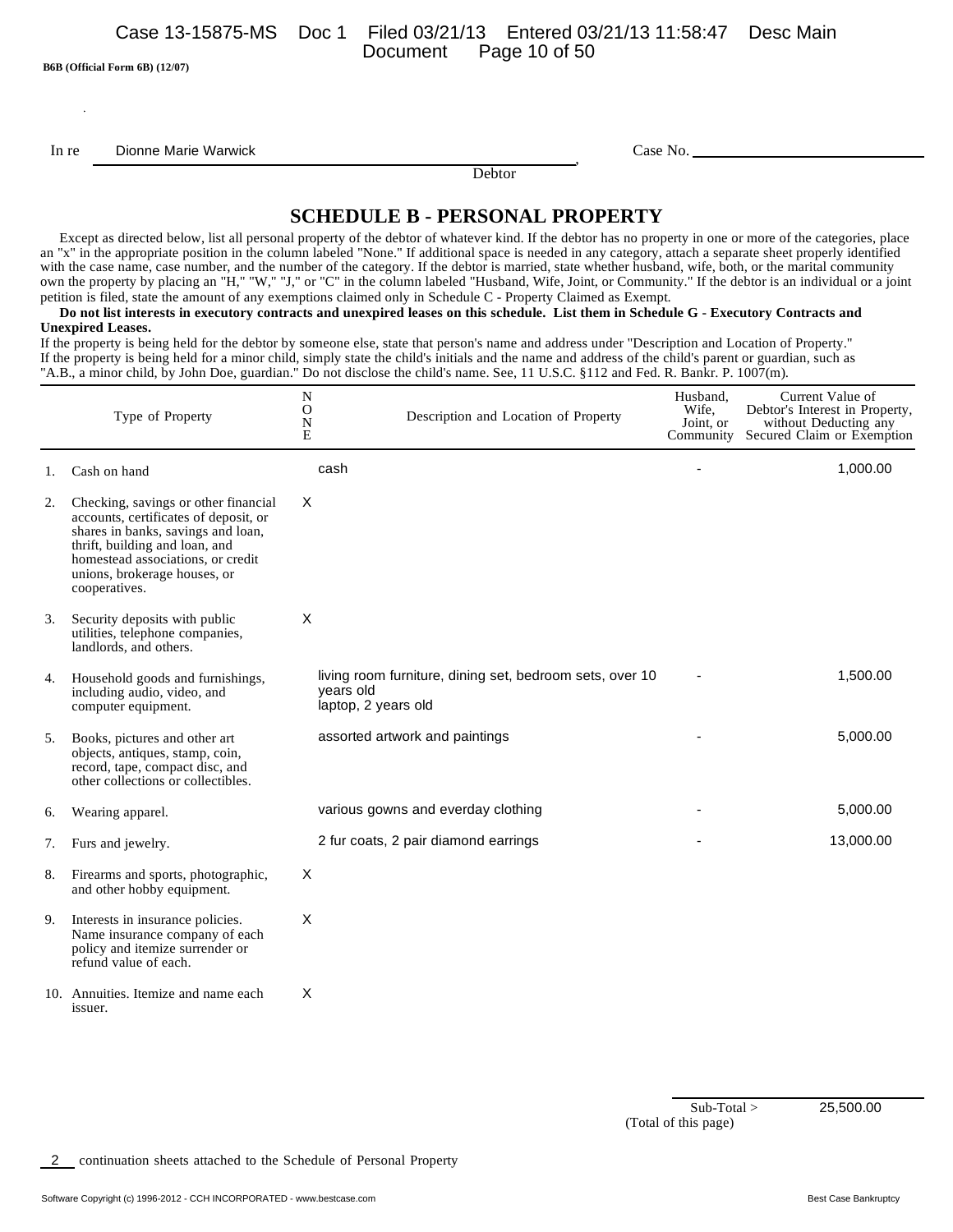**B6B (Official Form 6B) (12/07) - Cont.**

| In re        | Dionne Marie Warwick                                                                                                                                                                                                                                                                         |                  |                                                               | Case No.                       |                                                                                                                     |
|--------------|----------------------------------------------------------------------------------------------------------------------------------------------------------------------------------------------------------------------------------------------------------------------------------------------|------------------|---------------------------------------------------------------|--------------------------------|---------------------------------------------------------------------------------------------------------------------|
|              |                                                                                                                                                                                                                                                                                              |                  | Debtor                                                        |                                |                                                                                                                     |
|              |                                                                                                                                                                                                                                                                                              |                  | <b>SCHEDULE B - PERSONAL PROPERTY</b><br>(Continuation Sheet) |                                |                                                                                                                     |
|              | Type of Property                                                                                                                                                                                                                                                                             | N<br>0<br>N<br>E | Description and Location of Property                          | Husband,<br>Wife,<br>Joint, or | Current Value of<br>Debtor's Interest in Property,<br>without Deducting any<br>Community Secured Claim or Exemption |
|              | 11. Interests in an education IRA as<br>defined in 26 U.S.C. $\S$ 530(b)(1) or<br>under a qualified State tuition plan<br>as defined in 26 U.S.C. $\S$ 529( $\bar{b}$ )(1).<br>Give particulars. (File separately the<br>$record(s)$ of any such interest $(s)$ .<br>11 U.S.C. $\S$ 521(c).) | X                |                                                               |                                |                                                                                                                     |
|              | 12. Interests in IRA, ERISA, Keogh, or<br>other pension or profit sharing<br>plans. Give particulars.                                                                                                                                                                                        |                  | SAG Pension Plan/AFTRA Pension Plan                           |                                | Unknown                                                                                                             |
| Itemize.     | 13. Stock and interests in incorporated<br>and unincorporated businesses.                                                                                                                                                                                                                    | X                |                                                               |                                |                                                                                                                     |
|              | 14. Interests in partnerships or joint<br>ventures. Itemize.                                                                                                                                                                                                                                 | X                |                                                               |                                |                                                                                                                     |
|              | 15. Government and corporate bonds<br>and other negotiable and<br>nonnegotiable instruments.                                                                                                                                                                                                 | X                |                                                               |                                |                                                                                                                     |
|              | 16. Accounts receivable.                                                                                                                                                                                                                                                                     | Χ                |                                                               |                                |                                                                                                                     |
| particulars. | 17. Alimony, maintenance, support, and<br>property settlements to which the<br>debtor is or may be entitled. Give                                                                                                                                                                            | X                |                                                               |                                |                                                                                                                     |
|              | 18. Other liquidated debts owed to debtor X<br>including tax refunds. Give particulars.                                                                                                                                                                                                      |                  |                                                               |                                |                                                                                                                     |
|              | 19. Equitable or future interests, life<br>estates, and rights or powers<br>exercisable for the benefit of the<br>debtor other than those listed in<br>Schedule A - Real Property.                                                                                                           | X                |                                                               |                                |                                                                                                                     |
|              | 20. Contingent and noncontingent<br>interests in estate of a decedent,<br>death benefit plan, life insurance<br>policy, or trust.                                                                                                                                                            | $\pmb{\times}$   |                                                               |                                |                                                                                                                     |
|              | 21. Other contingent and unliquidated<br>claims of every nature, including<br>tax refunds, counterclaims of the<br>debtor, and rights to setoff claims.<br>Give estimated value of each.                                                                                                     | X                |                                                               |                                |                                                                                                                     |
|              |                                                                                                                                                                                                                                                                                              |                  |                                                               |                                |                                                                                                                     |

Sheet  $\frac{1}{\sqrt{2}}$  of  $\frac{2}{\sqrt{2}}$  continuation sheets attached to the Schedule of Personal Property 1 of 2

0.00

Sub-Total >

(Total of this page)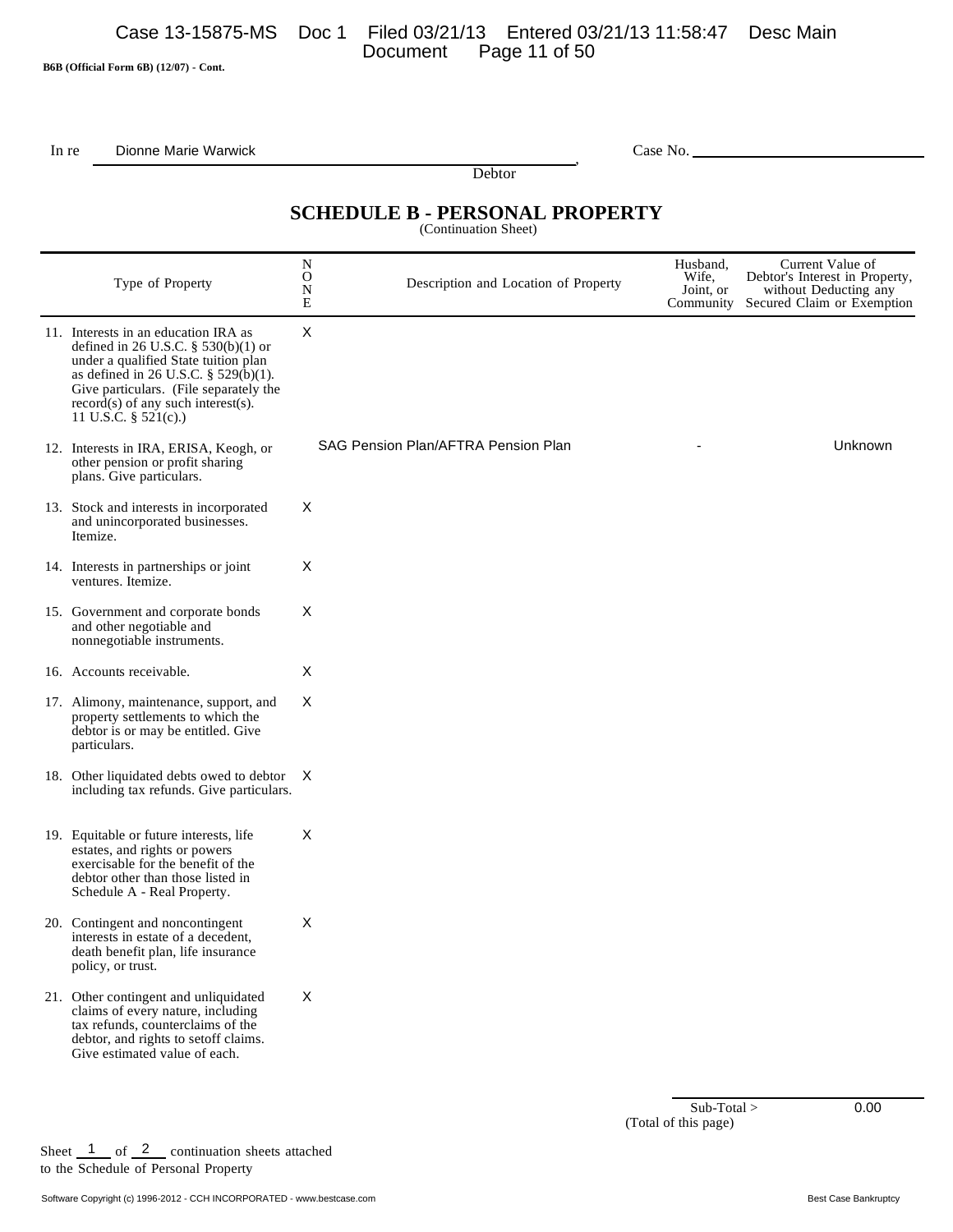**B6B (Official Form 6B) (12/07) - Cont.**

In re

Dionne Marie Warwick Case No. 2008 No. 2009

## **SCHEDULE B - PERSONAL PROPERTY**

(Continuation Sheet)

Debtor

| Type of Property                                                                                                                                                                                                                                                                                                 | N<br>O<br>N<br>E | Description and Location of Property | Husband,<br>Wife,<br>Joint, or | Current Value of<br>Debtor's Interest in Property,<br>without Deducting any<br>Community Secured Claim or Exemption |
|------------------------------------------------------------------------------------------------------------------------------------------------------------------------------------------------------------------------------------------------------------------------------------------------------------------|------------------|--------------------------------------|--------------------------------|---------------------------------------------------------------------------------------------------------------------|
| 22. Patents, copyrights, and other<br>intellectual property. Give<br>particulars.                                                                                                                                                                                                                                | $\mathsf X$      |                                      |                                |                                                                                                                     |
| 23. Licenses, franchises, and other<br>general intangibles. Give<br>particulars.                                                                                                                                                                                                                                 | X                |                                      |                                |                                                                                                                     |
| 24. Customer lists or other compilations<br>containing personally identifiable<br>information (as defined in 11 U.S.C.<br>§ 101(41A)) provided to the debtor<br>by individuals in connection with<br>obtaining a product or service from<br>the debtor primarily for personal,<br>family, or household purposes. | X                |                                      |                                |                                                                                                                     |
| 25. Automobiles, trucks, trailers, and<br>other vehicles and accessories.                                                                                                                                                                                                                                        | X                |                                      |                                |                                                                                                                     |
| 26. Boats, motors, and accessories.                                                                                                                                                                                                                                                                              | X                |                                      |                                |                                                                                                                     |
| 27. Aircraft and accessories.                                                                                                                                                                                                                                                                                    | $\pmb{\times}$   |                                      |                                |                                                                                                                     |
| 28. Office equipment, furnishings, and<br>supplies.                                                                                                                                                                                                                                                              | X                |                                      |                                |                                                                                                                     |
| 29. Machinery, fixtures, equipment, and<br>supplies used in business.                                                                                                                                                                                                                                            | X                |                                      |                                |                                                                                                                     |
| 30. Inventory.                                                                                                                                                                                                                                                                                                   | X                |                                      |                                |                                                                                                                     |
| 31. Animals.                                                                                                                                                                                                                                                                                                     | $\pmb{\times}$   |                                      |                                |                                                                                                                     |
| 32. Crops - growing or harvested. Give<br>particulars.                                                                                                                                                                                                                                                           | X                |                                      |                                |                                                                                                                     |
| 33. Farming equipment and<br>implements.                                                                                                                                                                                                                                                                         | $\pmb{\times}$   |                                      |                                |                                                                                                                     |
| 34. Farm supplies, chemicals, and feed.                                                                                                                                                                                                                                                                          | $\pmb{\times}$   |                                      |                                |                                                                                                                     |
| 35. Other personal property of any kind<br>not already listed. Itemize.                                                                                                                                                                                                                                          | X                |                                      |                                |                                                                                                                     |

0.00

25,500.00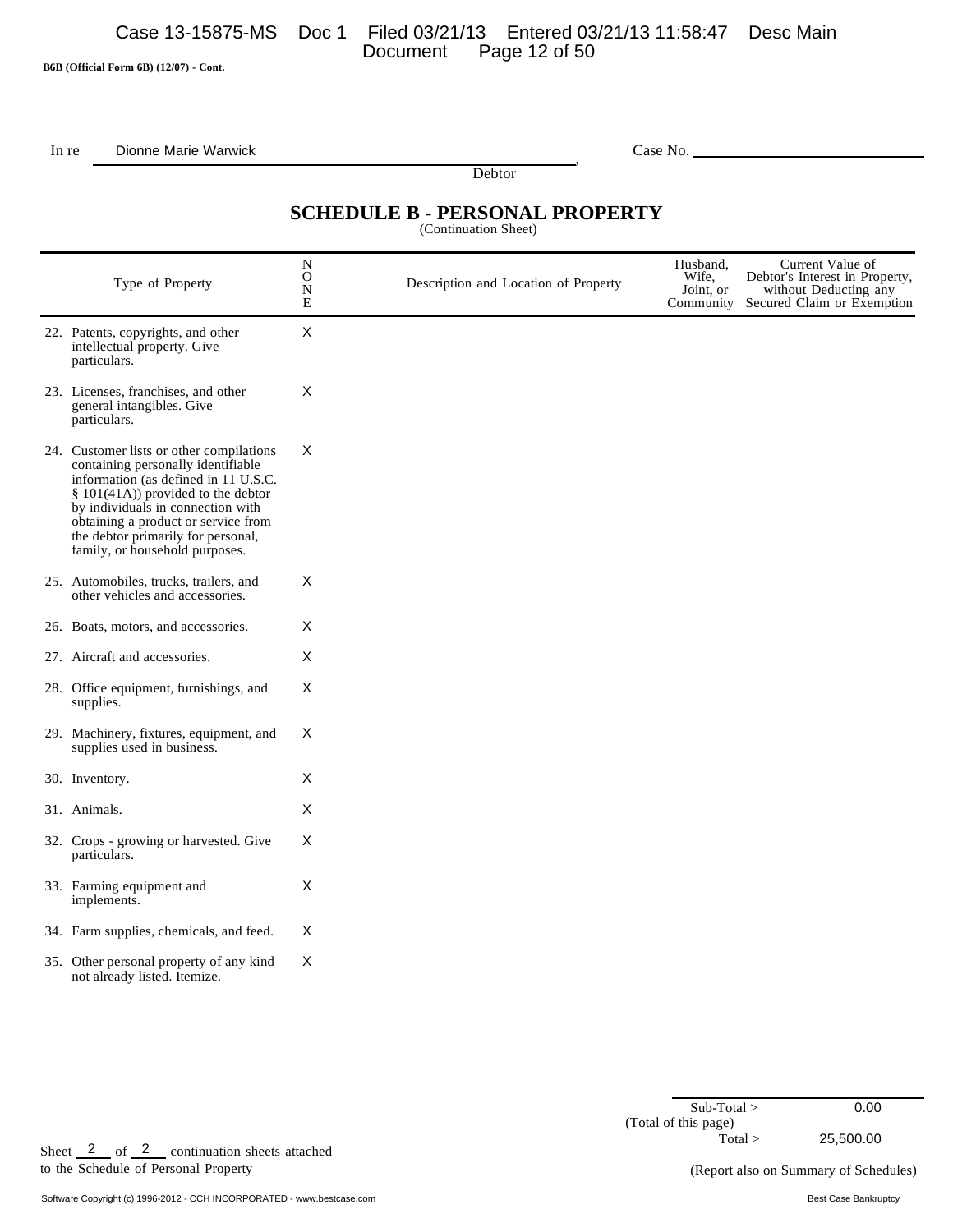**B6C (Official Form 6C) (4/10)**

In re

 $\ddot{\phantom{}}$ 

Dionne Marie Warwick Case No. 2008 No. 2008 No. 2008 No. 2008 No. 2008 No. 2008 No. 2008 No. 2008 No. 2008 No. 2008 No. 2008 No. 2008 No. 2008 No. 2008 No. 2008 No. 2008 No. 2008 No. 2008 No. 2008 No. 2008 No. 2008 No. 200

Debtor

## **SCHEDULE C - PROPERTY CLAIMED AS EXEMPT**

Debtor claims the exemptions to which debtor is entitled under:  $\Box$  Check if debtor claims a homestead exemption that exceeds

11 U.S.C.  $$522(b)(2)$ <br>
11 U.S.C.  $$522(b)(3)$ 

(Check one box) \$146,450. *(Amount subject to adjustment on 4/1/13, and every three years thereafter with respect to cases commenced on or after the date of adjustment.*)

| Description of Property                                                                                                                                      | Specify Law Providing<br>Each Exemption        | Value of<br>Claimed<br>Exemption | Current Value of<br><b>Property Without</b><br>Deducting Exemption |  |  |  |  |  |  |  |
|--------------------------------------------------------------------------------------------------------------------------------------------------------------|------------------------------------------------|----------------------------------|--------------------------------------------------------------------|--|--|--|--|--|--|--|
| Cash on Hand<br>cash                                                                                                                                         | 11 U.S.C. § 522(d)(5)                          | 1,000.00                         | 1,000.00                                                           |  |  |  |  |  |  |  |
| Household Goods and Furnishings<br>living room furniture, dining set, bedroom sets, over<br>10 years old<br>laptop, 2 years old                              | 11 U.S.C. § 522(d)(3)                          | 1,500.00                         | 1,500.00                                                           |  |  |  |  |  |  |  |
| Books, Pictures and Other Art Objects; Collectibles<br>assorted artwork and paintings                                                                        | 11 U.S.C. § 522(d)(3)                          | 5,000.00                         | 5,000.00                                                           |  |  |  |  |  |  |  |
| <b>Wearing Apparel</b><br>various gowns and everday clothing                                                                                                 | 11 U.S.C. § 522(d)(3)                          | 5,000.00                         | 5,000.00                                                           |  |  |  |  |  |  |  |
| Furs and Jewelry<br>2 fur coats, 2 pair diamond earrings                                                                                                     | 11 U.S.C. § 522(d)(4)<br>11 U.S.C. § 522(d)(5) | 1,450.00<br>10,975.00            | 13,000.00                                                          |  |  |  |  |  |  |  |
| Interests in IRA, ERISA, Keogh, or Other Pension or Profit Sharing Plans<br>SAG Pension Plan/AFTRA Pension Plan<br>11 U.S.C. § 522(d)(12)<br>0.00<br>Unknown |                                                |                                  |                                                                    |  |  |  |  |  |  |  |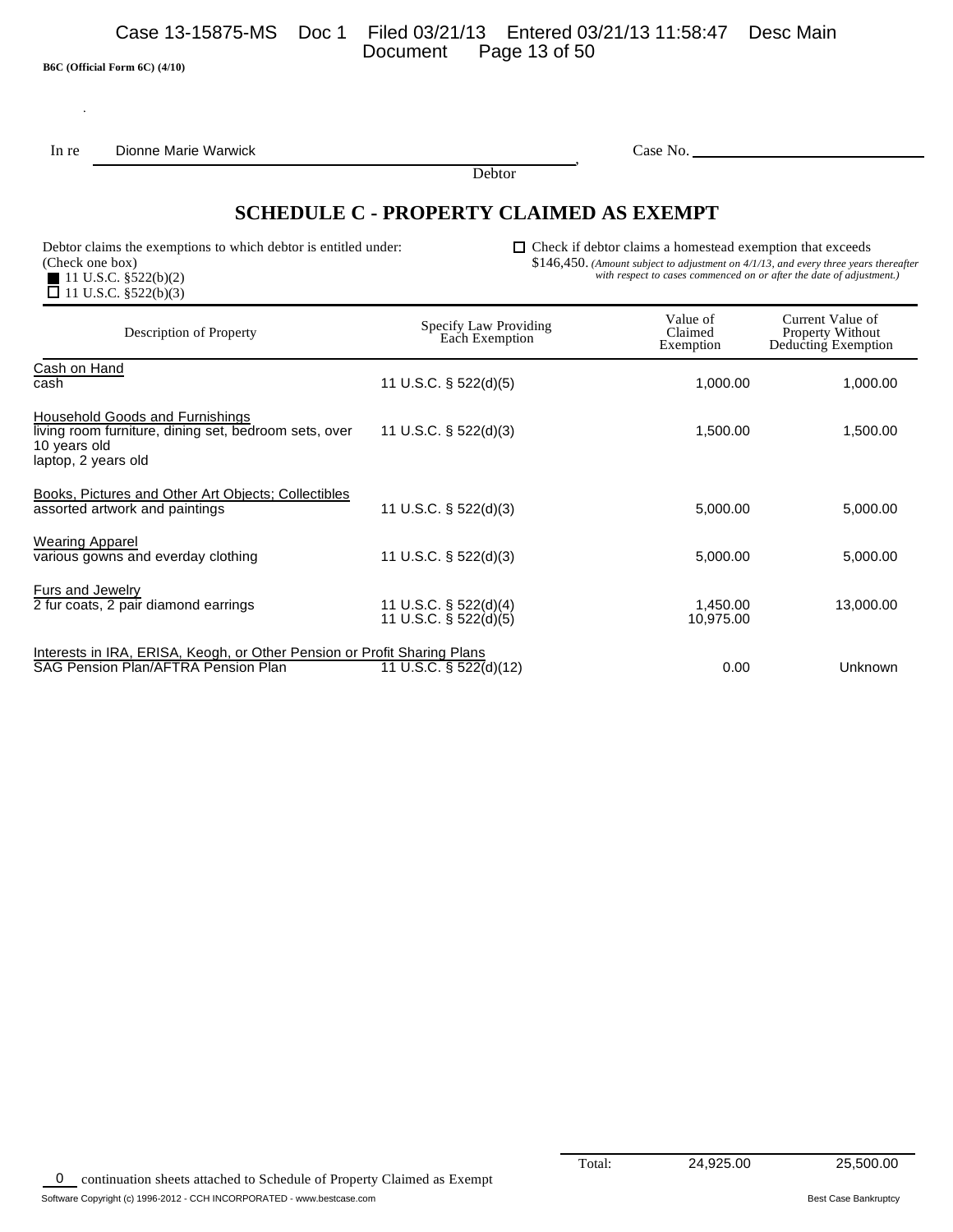**B6D (Official Form 6D) (12/07)**

In re

Dionne Marie Warwick Case No.

**SCHEDULE D - CREDITORS HOLDING SECURED CLAIMS**

Debtor

State the name, mailing address, including zip code, and last four digits of any account number of all entities holding claims secured by property of the debtor as of the date of filing of the petition. The complete accoun if the debtor chooses to do so. List creditors holding all types of secured interests such as judgment liens, garnishments, statutory liens, mortgages, deeds of trust, and other security interests.

List creditors in alphabetical order to the extent practicable. If a minor child is a creditor, the child's initials and the name and address of the child's parent or guardian, such as "A.B., a minor child, by John Doe, gu creditors will not fit on this page, use the continuation sheet provided.

If any entity other than a spouse in a joint case may be jointly liable on a claim, place an "X" in the column labeled "Codebtor", include the entity on the appropriate schedule of creditors, and complete Schedule H - Code

Check this box if debtor has no creditors holding secured claims to report on this Schedule D.

| <b>CREDITOR'S NAME</b><br>AND MAILING ADDRESS<br>INCLUDING ZIP CODE,<br>AND ACCOUNT NUMBER<br>(See instructions above.) | CODEBTOR | $\mathsf H$<br>${\sf W}$<br>$\mathsf J$<br>$\mathsf{C}$ | Husband, Wife, Joint, or Community<br>DATE CLAIM WAS INCURRED,<br>NATURE OF LIEN, AND DESCRIPTION AND VALUE<br>OF PROPERTY<br>SUBJECT TO LIEN | N<br>T<br>T<br>T |                       | 102-1200<br>D-CO-LZC<br>D-HC D-D-D<br>S<br>P<br>U<br>T<br>E<br>D | AMOUNT OF<br>CLAIM<br><b>WITHOUT</b><br><b>DEDUCTING</b><br>VALUE OF<br><b>COLLATERAL</b> | <b>UNSECURED</b><br>PORTION, IF<br>ANY |
|-------------------------------------------------------------------------------------------------------------------------|----------|---------------------------------------------------------|-----------------------------------------------------------------------------------------------------------------------------------------------|------------------|-----------------------|------------------------------------------------------------------|-------------------------------------------------------------------------------------------|----------------------------------------|
| Account No.                                                                                                             |          |                                                         |                                                                                                                                               |                  | D<br>A<br>T<br>E<br>D |                                                                  |                                                                                           |                                        |
|                                                                                                                         |          |                                                         |                                                                                                                                               |                  |                       |                                                                  |                                                                                           |                                        |
|                                                                                                                         |          |                                                         |                                                                                                                                               |                  |                       |                                                                  |                                                                                           |                                        |
|                                                                                                                         |          |                                                         |                                                                                                                                               |                  |                       |                                                                  |                                                                                           |                                        |
|                                                                                                                         |          |                                                         |                                                                                                                                               |                  |                       |                                                                  |                                                                                           |                                        |
| Account No.                                                                                                             |          |                                                         | Value \$                                                                                                                                      |                  |                       |                                                                  |                                                                                           |                                        |
|                                                                                                                         |          |                                                         |                                                                                                                                               |                  |                       |                                                                  |                                                                                           |                                        |
|                                                                                                                         |          |                                                         |                                                                                                                                               |                  |                       |                                                                  |                                                                                           |                                        |
|                                                                                                                         |          |                                                         |                                                                                                                                               |                  |                       |                                                                  |                                                                                           |                                        |
|                                                                                                                         |          |                                                         |                                                                                                                                               |                  |                       |                                                                  |                                                                                           |                                        |
|                                                                                                                         |          |                                                         | Value \$                                                                                                                                      |                  |                       |                                                                  |                                                                                           |                                        |
| Account No.                                                                                                             |          |                                                         |                                                                                                                                               |                  |                       |                                                                  |                                                                                           |                                        |
|                                                                                                                         |          |                                                         |                                                                                                                                               |                  |                       |                                                                  |                                                                                           |                                        |
|                                                                                                                         |          |                                                         |                                                                                                                                               |                  |                       |                                                                  |                                                                                           |                                        |
|                                                                                                                         |          |                                                         |                                                                                                                                               |                  |                       |                                                                  |                                                                                           |                                        |
|                                                                                                                         |          |                                                         |                                                                                                                                               |                  |                       |                                                                  |                                                                                           |                                        |
|                                                                                                                         |          |                                                         | Value \$                                                                                                                                      |                  |                       |                                                                  |                                                                                           |                                        |
| Account No.                                                                                                             |          |                                                         |                                                                                                                                               |                  |                       |                                                                  |                                                                                           |                                        |
|                                                                                                                         |          |                                                         |                                                                                                                                               |                  |                       |                                                                  |                                                                                           |                                        |
|                                                                                                                         |          |                                                         |                                                                                                                                               |                  |                       |                                                                  |                                                                                           |                                        |
|                                                                                                                         |          |                                                         |                                                                                                                                               |                  |                       |                                                                  |                                                                                           |                                        |
|                                                                                                                         |          |                                                         | Value \$                                                                                                                                      |                  |                       |                                                                  |                                                                                           |                                        |
|                                                                                                                         |          |                                                         |                                                                                                                                               | Subtotal         |                       |                                                                  |                                                                                           |                                        |
| $\overline{0}$<br>continuation sheets attached                                                                          |          |                                                         | (Total of this page)                                                                                                                          |                  |                       |                                                                  |                                                                                           |                                        |
|                                                                                                                         |          |                                                         |                                                                                                                                               |                  | Total                 |                                                                  | 0.00                                                                                      | 0.00                                   |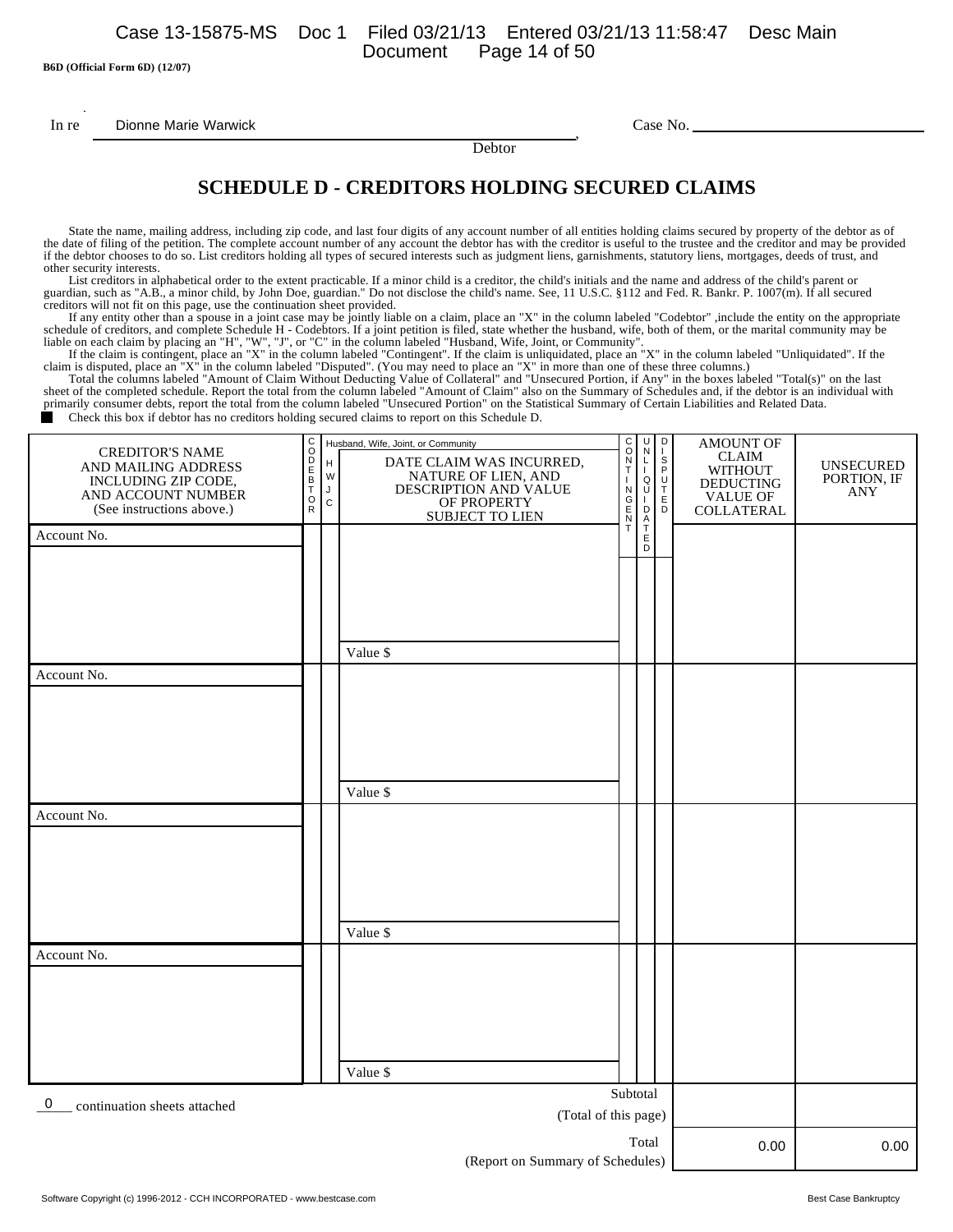**B6E (Official Form 6E) (4/10)**

In re

Dionne Marie Warwick **Case No.** 2008 **Case No.** 2008 **Case No.** 2008 **Case No.** 2008 **Case No.** 2014

### Debtor

## **SCHEDULE E - CREDITORS HOLDING UNSECURED PRIORITY CLAIMS**

A complete list of claims entitled to priority, listed separately by type of priority, is to be set forth on the sheets provided. Only holders of unsecured claims entitled to priority should be listed in this schedule. In the boxes provided on the attached sheets, state the name, mailing address, including zip code, and last four digits of the account number, if any, of all entities holding priority claims against the debtor or the property of the debtor, as of the date of the filing of the petition. Use a separate continuation sheet for each type of priority and label each with the type of priority.

The complete account number of any account the debtor has with the creditor is useful to the trustee and the creditor and may be provided if the debtor chooses to do so. If a minor child is a creditor, state the child's initials and the name and address of the child's parent or guardian, such as "A.B., a minor child, by John Doe, guardian." Do not disclose the child's name. See, 11 U.S.C. §112 and Fed. R. Bankr. P. 1007(m).

If any entity other than a spouse in a joint case may be jointly liable on a claim, place an "X" in the column labeled "Codebtor," include the entity on the appropriate schedule of creditors, and complete Schedule H-Codebtors. If a joint petition is filed, state whether the husband, wife, both of them, or the marital community may be liable on each claim by placing an "H," "W," "J," or "C" in the column labeled "Husband, Wife, Joint, or Community." If the claim is contingent, place an "X" in the column labeled "Contingent." If the claim is unliquidated, place an "X" in the column labeled "Unliquidated." If the claim is disputed, place an "X" in the column labeled "Disputed." (You may need to place an "X" in more than one of these three columns.)

Report the total of claims listed on each sheet in the box labeled "Subtotals" on each sheet. Report the total of all claims listed on this Schedule E in the box labeled "Total" on the last sheet of the completed schedule. Report this total also on the Summary of Schedules.

Report the total of amounts entitled to priority listed on each sheet in the box labeled "Subtotals" on each sheet. Report the total of all amounts entitled to priority listed on this Schedule E in the box labeled "Totals" on the last sheet of the completed schedule. Individual debtors with primarily consumer debts report this total also on the Statistical Summary of Certain Liabilities and Related Data.

Report the total of amounts not entitled to priority listed on each sheet in the box labeled "Subtotals" on each sheet. Report the total of all amounts not entitled to priority listed on this Schedule E in the box labeled "Totals" on the last sheet of the completed schedule. Individual debtors with primarily consumer debts report this total also on the Statistical Summary of Certain Liabilities and Related Data.

Check this box if debtor has no creditors holding unsecured priority claims to report on this Schedule E.

**TYPES OF PRIORITY CLAIMS** (Check the appropriate box(es) below if claims in that category are listed on the attached sheets)

#### **Domestic support obligations**

Claims for domestic support that are owed to or recoverable by a spouse, former spouse, or child of the debtor, or the parent, legal guardian, or responsible relative of such a child, or a governmental unit to whom such a domestic support claim has been assigned to the extent provided in 11 U.S.C. § 507(a)(1).

#### **Extensions of credit in an involuntary case**

Claims arising in the ordinary course of the debtor's business or financial affairs after the commencement of the case but before the earlier of the appointment of a trustee or the order for relief. 11 U.S.C.  $\S$  507(a)(3).

#### **Wages, salaries, and commissions**

Wages, salaries, and commissions, including vacation, severance, and sick leave pay owing to employees and commissions owing to qualifying independent sales representatives up to \$11,725\* per person earned within 180 days immediately preceding the filing of the original petition, or the cessation of business, whichever occurred first, to the extent provided in 11 U.S.C. § 507(a)(4).

#### **Contributions to employee benefit plans**

Money owed to employee benefit plans for services rendered within 180 days immediately preceding the filing of the original petition, or the cessation of business, whichever occurred first, to the extent provided in 11 U.S.C. § 507(a)(5).

#### **Certain farmers and fishermen**

Claims of certain farmers and fishermen, up to \$5,775\* per farmer or fisherman, against the debtor, as provided in 11 U.S.C. § 507(a)(6).

#### **Deposits by individuals**

Claims of individuals up to \$2,600\* for deposits for the purchase, lease, or rental of property or services for personal, family, or household use, that were not delivered or provided. 11 U.S.C.  $\S$  507(a)(7).

#### **Taxes and certain other debts owed to governmental units**

Taxes, customs duties, and penalties owing to federal, state, and local governmental units as set forth in 11 U.S.C. § 507(a)(8).

#### **Commitments to maintain the capital of an insured depository institution**

Claims based on commitments to the FDIC, RTC, Director of the Office of Thrift Supervision, Comptroller of the Currency, or Board of Governors of the Federal Reserve System, or their predecessors or successors, to maintain the capital of an insured depository institution. 11 U.S.C. § 507 (a)(9).

#### **Claims for death or personal injury while debtor was intoxicated**

Claims for death or personal injury resulting from the operation of a motor vehicle or vessel while the debtor was intoxicated from using alcohol, a drug, or another substance. 11 U.S.C.  $\S$  507(a)(10).

\* *Amount subject to adjustment on 4/01/13, and every three years thereafter with respect to cases commenced on or after the date of adjustment.*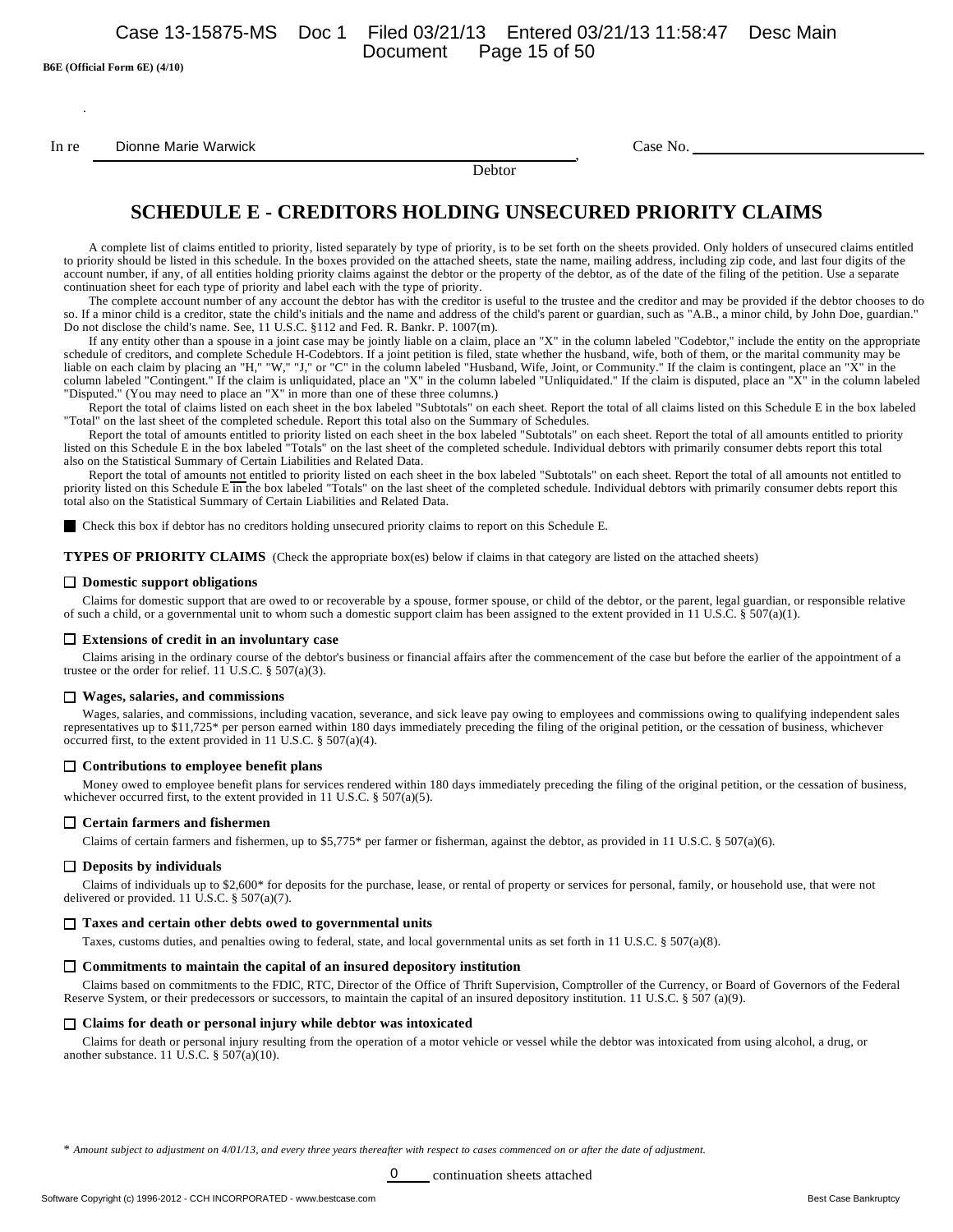**B6F (Official Form 6F) (12/07)**

In re

Dionne Marie Warwick Case No.

## **SCHEDULE F - CREDITORS HOLDING UNSECURED NONPRIORITY CLAIMS**

Debtor

State the name, mailing address, including zip code, and last four digits of any account number, of all entities holding unsecured claims without priority against the debtor or the property of the debtor, as of the date of filing of the petition. The complete account number of any account the debtor has with the creditor is useful to the trustee and the creditor and may be provided if the debtor chooses to do so. If a minor child is a creditor, state the child's initials and the name and address of the child's parent or guardian, such as "A.B., a minor child, by John Doe, guardian." Do not disclose the child's name. See, 11 U.S.C. §112 and Fed. R. Bankr. P. 1007(m). Do not include claims listed in Schedules D and E. If all creditors will not fit on this page, use the continuation sheet provided.

If any entity other than a spouse in a joint case may be jointly liable on a claim, place an "X" in the column labeled "Codebtor," include the entity on the appropriate schedule of creditors, and complete Schedule H - Codebtors. If a joint petition is filed, state whether the husband, wife, both of them, or the marital community may be liable on each claim by placing an "H," "W," "J," or "C" in the column labeled "Husband, Wife, Joint, or Community."

If the claim is contingent, place an "X" in the column labeled "Contingent." If the claim is unliquidated, place an "X" in the column labeled "Unliquidated." If the claim is disputed, place an "X" in the column labeled "Disputed." (You may need to place an "X" in more than one of these three columns.)

Report the total of all claims listed on this schedule in the box labeled "Total" on the last sheet of the completed schedule. Report this total also on the Summary of Schedules and, if the debtor is an individual with primarily consumer debts, report this total also on the Statistical Summary of Certain Liabilities and Related Data.

 $\Box$ Check this box if debtor has no creditors holding unsecured claims to report on this Schedule F.

| CREDITOR'S NAME,<br><b>MAILING ADDRESS</b><br><b>INCLUDING ZIP CODE,</b><br>AND ACCOUNT NUMBER<br>(See instructions above.)<br>Account No. XXXXXXXXXXX4354<br>Bank of America Visa<br>PO Box 301200<br>Los Angeles, CA 90030 | C<br>O<br>D<br>E<br>B<br>T<br>$\circ$<br>$\mathsf{R}$ | Н.<br>W<br>J<br>$\mathsf{C}$ | Husband, Wife, Joint, or Community<br>DATE CLAIM WAS INCURRED AND<br>CONSIDERATION FOR CLAIM. IF CLAIM<br>IS SUBJECT TO SETOFF, SO STATE.<br>Credit card purchases | $_{\rm O}^{\rm C}$<br>N<br>T.<br>200Z<br>T. | U<br>$-\frac{1}{2}$<br>$\overline{a}$<br>$\mathbf{I}$<br>$\overline{R}$<br>$\overline{R}$<br>$\overline{T}$<br>$_{\rm D}^{\rm E}$ | D<br>$\mathbf{I}$<br>$\blacksquare \blacksquare \blacksquare \blacksquare$<br>D | AMOUNT OF CLAIM |
|------------------------------------------------------------------------------------------------------------------------------------------------------------------------------------------------------------------------------|-------------------------------------------------------|------------------------------|--------------------------------------------------------------------------------------------------------------------------------------------------------------------|---------------------------------------------|-----------------------------------------------------------------------------------------------------------------------------------|---------------------------------------------------------------------------------|-----------------|
|                                                                                                                                                                                                                              |                                                       |                              |                                                                                                                                                                    |                                             |                                                                                                                                   |                                                                                 | 20,000.00       |
| Account No.<br>Calabasas Asset Holding Co. Inc.<br>Gebbia Holding Co.<br>c/o Law Offices of Marting F. Goldman<br>10880 Wilshire Blvd., #2240<br>Los Angeles, CA 90024                                                       |                                                       |                              | 2006-2009<br>service fees to prior manager-business                                                                                                                |                                             |                                                                                                                                   |                                                                                 | 237,512.45      |
| Account No.<br>Gebbia Holding<br>c/o Law Offices of Martin F. Goldman, es<br>10880 Wilshire Blvd.<br><b>Suite 2240</b><br>Los Angeles, CA 90024-4123                                                                         |                                                       |                              | levy-business                                                                                                                                                      |                                             |                                                                                                                                   |                                                                                 | 268,224.97      |
| Account No. xxxxx3345<br><b>Internal Revenue Service</b><br><b>Centralized Insolvency Operation</b><br>PO Box 7346<br>Philadelphia, PA 19101-7346                                                                            |                                                       |                              | 1991<br><b>Taxes</b>                                                                                                                                               |                                             |                                                                                                                                   |                                                                                 | 395,957.88      |
| 5 continuation sheets attached                                                                                                                                                                                               |                                                       |                              | (Total of this page)                                                                                                                                               |                                             | Subtotal                                                                                                                          |                                                                                 | 921,695.30      |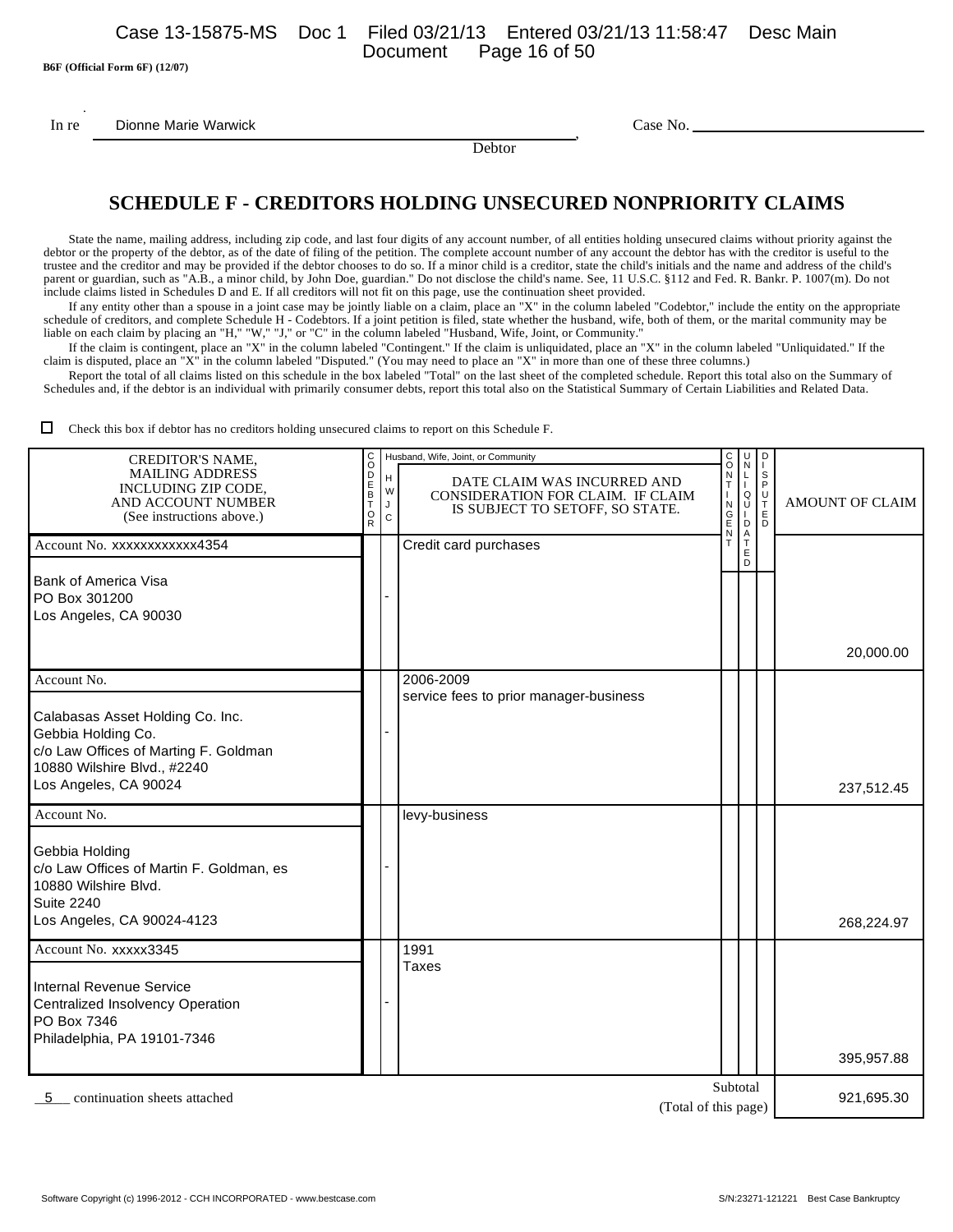**B6F (Official Form 6F) (12/07) - Cont.**

In re

Dionne Marie Warwick Case No.

Debtor

#### **SCHEDULE F - CREDITORS HOLDING UNSECURED NONPRIORITY CLAIMS** (Continuation Sheet)

C O D E B T O R CONT INGENT U N L I Q U I D A T E D D I S P U T E D Husband, Wife, Joint, or Community H W J C CREDITOR'S NAME, MAILING ADDRESS INCLUDING ZIP CODE, AND ACCOUNT NUMBER (See instructions above.) Account No. Account No. Account No. Account No. Account No. Sheet no. <u>1 of 5</u> sheets attached to Schedule of Subtotal Subtotal Subtotal DATE CLAIM WAS INCURRED AND CONSIDERATION FOR CLAIM. IF CLAIM **IS SUBJECT TO SETOFF, SO STATE.**  $\begin{bmatrix} \cdot & \cdot & \cdot \\ \cdot & \cdot & \cdot \\ \cdot & \cdot & \cdot \end{bmatrix} \begin{bmatrix} \cdot & \cdot \\ \cdot & \cdot \\ \cdot & \cdot \end{bmatrix} \begin{bmatrix} \cdot & \cdot \\ \cdot & \cdot \\ \cdot & \cdot \end{bmatrix}$  AMOUNT OF CLAIM Representing: Internal Revenue Service Notice Only Notice Only Internal Revenue Service Special Procedures 955 So. Springfield Avenue Springfield, NJ 07081 1992 Taxes Internal Revenue Service Centralized Insolvency Operation PO Box 7346 Philadelphia, PA 19101-7346 - 915,628.70 Representing: Internal Revenue Service Notice Only Notice Only Internal Revenue Service Special Procedures 955 So. Springfield Avenue Springfield, NJ 07081 1993 Taxes Internal Revenue Service Centralized Insolvency Operation PO Box 7346 Philadelphia, PA 19101-7346 - 215,646.84 Representing: Internal Revenue Service Notice Notice Only Internal Revenue Service Special Procedures 955 So. Springfield Avenue Springfield, NJ 07081 1,131,275.54

Creditors Holding Unsecured Nonpriority Claims (Total of this page)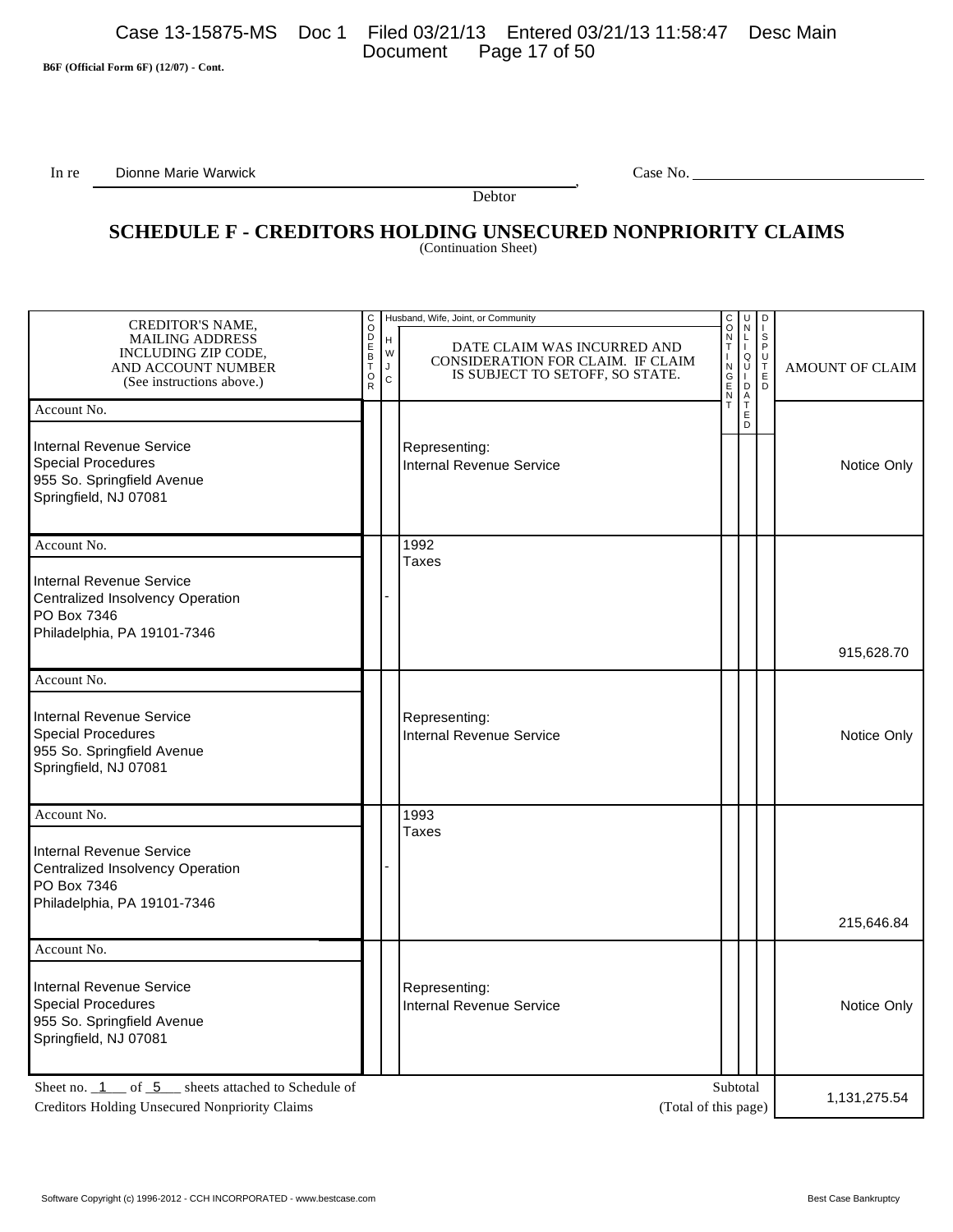**B6F (Official Form 6F) (12/07) - Cont.**

In re

Dionne Marie Warwick Case No.

Debtor

,

#### **SCHEDULE F - CREDITORS HOLDING UNSECURED NONPRIORITY CLAIMS** (Continuation Sheet)

| CREDITOR'S NAME,<br><b>MAILING ADDRESS</b><br>INCLUDING ZIP CODE,<br>AND ACCOUNT NUMBER<br>(See instructions above.)                     | CODEBTOR | H<br>W<br>J<br>$\mathbf C$ | Husband, Wife, Joint, or Community<br>DATE CLAIM WAS INCURRED AND<br>CONSIDERATION FOR CLAIM. IF CLAIM<br>IS SUBJECT TO SETOFF, SO STATE. | $\begin{array}{c}\nC \\ O \\ T\n\end{array}$<br>N<br>G<br>T<br>T | $\mathbf{L}$   | $\begin{array}{c c}\n-\mathsf{r}\mathsf{z}\mathsf{c}\n\end{array}$<br>$\begin{array}{c} 0 \\ 0 \\ T \end{array}$<br>E<br>$\begin{array}{c c}\n\mathbf{b} & \mathbf{b} \\ \mathbf{c} & \mathbf{d} \\ \mathbf{c} & \mathbf{d} \\ \mathbf{c} & \mathbf{d} \\ \mathbf{d} & \mathbf{d} \\ \mathbf{e} & \mathbf{d} \\ \mathbf{e} & \mathbf{d} \\ \mathbf{e} & \mathbf{d} \\ \mathbf{e} & \mathbf{d} \\ \mathbf{e} & \mathbf{d} \\ \mathbf{e} & \mathbf{d} \\ \mathbf{e} & \mathbf{d} \\ \mathbf{e} & \mathbf{e} \\ \mathbf{e} & \mathbf{e} \\ \mathbf{e} & \mathbf{e} \\ $ | <b>AMOUNT OF CLAIM</b> |
|------------------------------------------------------------------------------------------------------------------------------------------|----------|----------------------------|-------------------------------------------------------------------------------------------------------------------------------------------|------------------------------------------------------------------|----------------|----------------------------------------------------------------------------------------------------------------------------------------------------------------------------------------------------------------------------------------------------------------------------------------------------------------------------------------------------------------------------------------------------------------------------------------------------------------------------------------------------------------------------------------------------------------------|------------------------|
| Account No.                                                                                                                              |          |                            | 1994                                                                                                                                      |                                                                  | $\overline{E}$ |                                                                                                                                                                                                                                                                                                                                                                                                                                                                                                                                                                      |                        |
| Internal Revenue Service<br>Centralized Insolvency Operation<br>PO Box 7346<br>Philadelphia, PA 19101-7346                               |          |                            | Taxes                                                                                                                                     |                                                                  |                |                                                                                                                                                                                                                                                                                                                                                                                                                                                                                                                                                                      | 1,184,994.30           |
| Account No.                                                                                                                              |          |                            |                                                                                                                                           |                                                                  |                |                                                                                                                                                                                                                                                                                                                                                                                                                                                                                                                                                                      |                        |
| Internal Revenue Service<br><b>Special Procedures</b><br>955 So. Springfield Avenue<br>Springfield, NJ 07081                             |          |                            | Representing:<br><b>Internal Revenue Service</b>                                                                                          |                                                                  |                |                                                                                                                                                                                                                                                                                                                                                                                                                                                                                                                                                                      | Notice Only            |
| Account No.                                                                                                                              |          |                            | 1995                                                                                                                                      |                                                                  |                |                                                                                                                                                                                                                                                                                                                                                                                                                                                                                                                                                                      |                        |
| Internal Revenue Service<br><b>Centralized Insolvency Operation</b><br>PO Box 7346<br>Philadelphia, PA 19101-7346                        |          |                            | <b>Taxes</b>                                                                                                                              |                                                                  |                |                                                                                                                                                                                                                                                                                                                                                                                                                                                                                                                                                                      | 718,288.42             |
| Account No.                                                                                                                              |          |                            |                                                                                                                                           |                                                                  |                |                                                                                                                                                                                                                                                                                                                                                                                                                                                                                                                                                                      |                        |
| Internal Revenue Service<br><b>Special Procedures</b><br>955 So. Springfield Avenue<br>Springfield, NJ 07081                             |          |                            | Representing:<br><b>Internal Revenue Service</b>                                                                                          |                                                                  |                |                                                                                                                                                                                                                                                                                                                                                                                                                                                                                                                                                                      | Notice Only            |
| Account No.                                                                                                                              |          |                            | 1997                                                                                                                                      |                                                                  |                |                                                                                                                                                                                                                                                                                                                                                                                                                                                                                                                                                                      |                        |
| Internal Revenue Service<br><b>Centralized Insolvency Operation</b><br>PO Box 7346<br>Philadelphia, PA 19101-7346                        |          |                            | Taxes                                                                                                                                     |                                                                  |                |                                                                                                                                                                                                                                                                                                                                                                                                                                                                                                                                                                      |                        |
|                                                                                                                                          |          |                            |                                                                                                                                           |                                                                  |                |                                                                                                                                                                                                                                                                                                                                                                                                                                                                                                                                                                      | 1,646,225.95           |
| Sheet no. 2 of 5 sheets attached to Schedule of<br>$\mathbf{r}$<br>$\mathbf{r}$ , and $\mathbf{r}$ , and $\mathbf{r}$ , and $\mathbf{r}$ |          |                            | $\sim$ $\sim$ $\sim$                                                                                                                      | Subtotal                                                         |                |                                                                                                                                                                                                                                                                                                                                                                                                                                                                                                                                                                      | 3,549,508.67           |

Creditors Holding Unsecured Nonpriority Claims (Total of this page)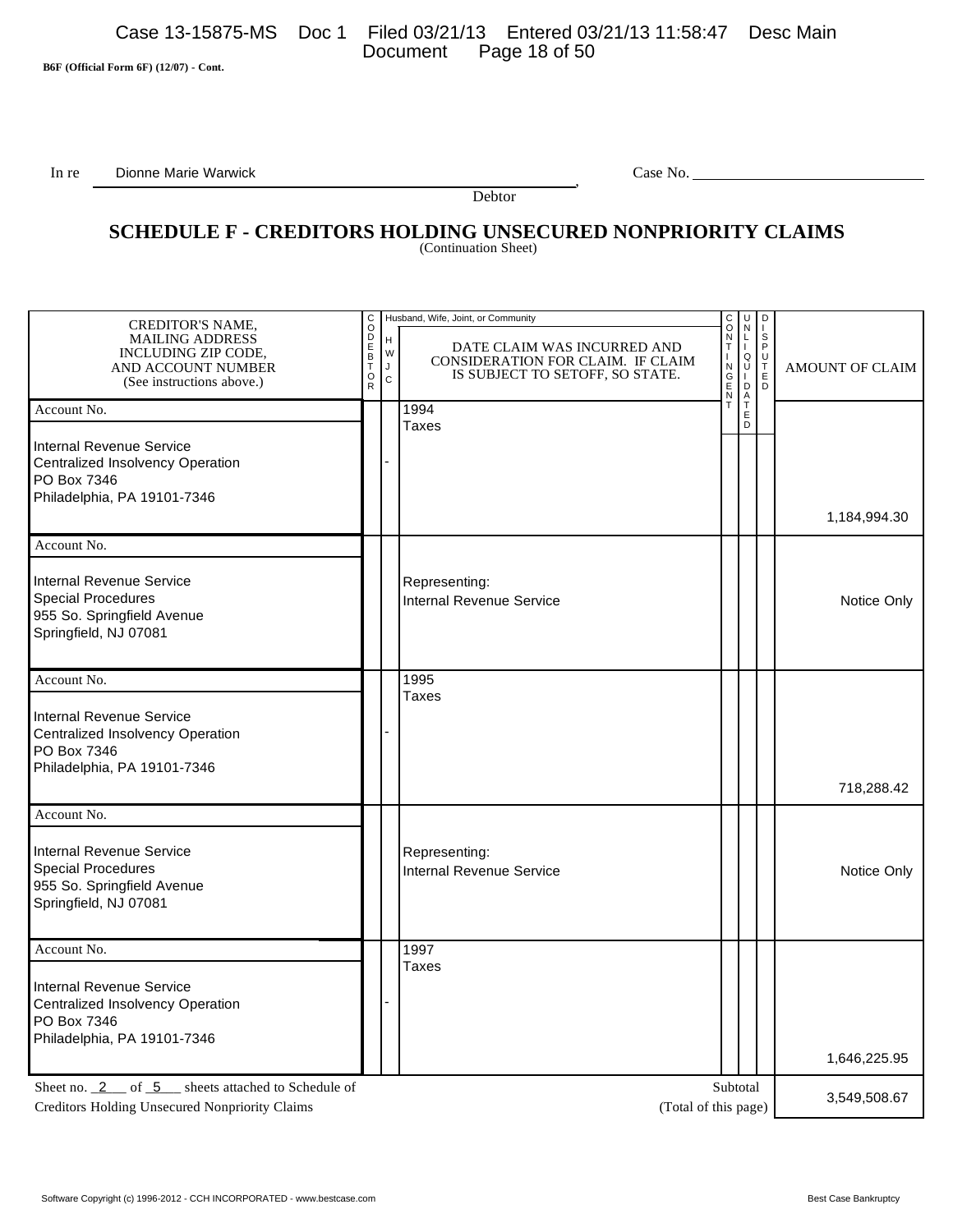**B6F (Official Form 6F) (12/07) - Cont.**

In re

Dionne Marie Warwick Case No.

Debtor

#### **SCHEDULE F - CREDITORS HOLDING UNSECURED NONPRIORITY CLAIMS** (Continuation Sheet)

C O D E B T O R CONT INGENT U N L I Q U I D A T E D D I S P U T E D Husband, Wife, Joint, or Community H W J C CREDITOR'S NAME, MAILING ADDRESS INCLUDING ZIP CODE, AND ACCOUNT NUMBER (See instructions above.) Account No. Account No. Account No. Account No. Account No. DATE CLAIM WAS INCURRED AND CONSIDERATION FOR CLAIM. IF CLAIM **IS SUBJECT TO SETOFF, SO STATE.**  $\begin{bmatrix} \cdot & \cdot & \cdot \\ \cdot & \cdot & \cdot \\ \cdot & \cdot & \cdot \end{bmatrix} \begin{bmatrix} \cdot & \cdot \\ \cdot & \cdot \\ \cdot & \cdot \end{bmatrix} \begin{bmatrix} \cdot & \cdot \\ \cdot & \cdot \\ \cdot & \cdot \end{bmatrix}$  AMOUNT OF CLAIM Representing: Internal Revenue Service Notice Only Notice Only Internal Revenue Service Special Procedures 955 So. Springfield Avenue Springfield, NJ 07081 1998 Taxes Internal Revenue Service Centralized Insolvency Operation PO Box 7346 Philadelphia, PA 19101-7346 - 1,744,240.36 1999 Taxes Internal Revenue Service Centralized Insolvency Operation PO Box 7346 Philadelphia, PA 19101-7346 - 96,457.29 Representing: Internal Revenue Service Notice Notice Only Internal Revenue Service Special Procedures 955 So. Springfield Avenue Springfield, NJ 07081 2007 Taxes Internal Revenue Service Centralized Insolvency Operation PO Box 7346 Philadelphia, PA 19101-7346 - 37,752.29

Sheet no. <u>3 of 5</u> sheets attached to Schedule of Subtotal Subtotal Subtotal

Creditors Holding Unsecured Nonpriority Claims (Total of this page)

1,878,449.94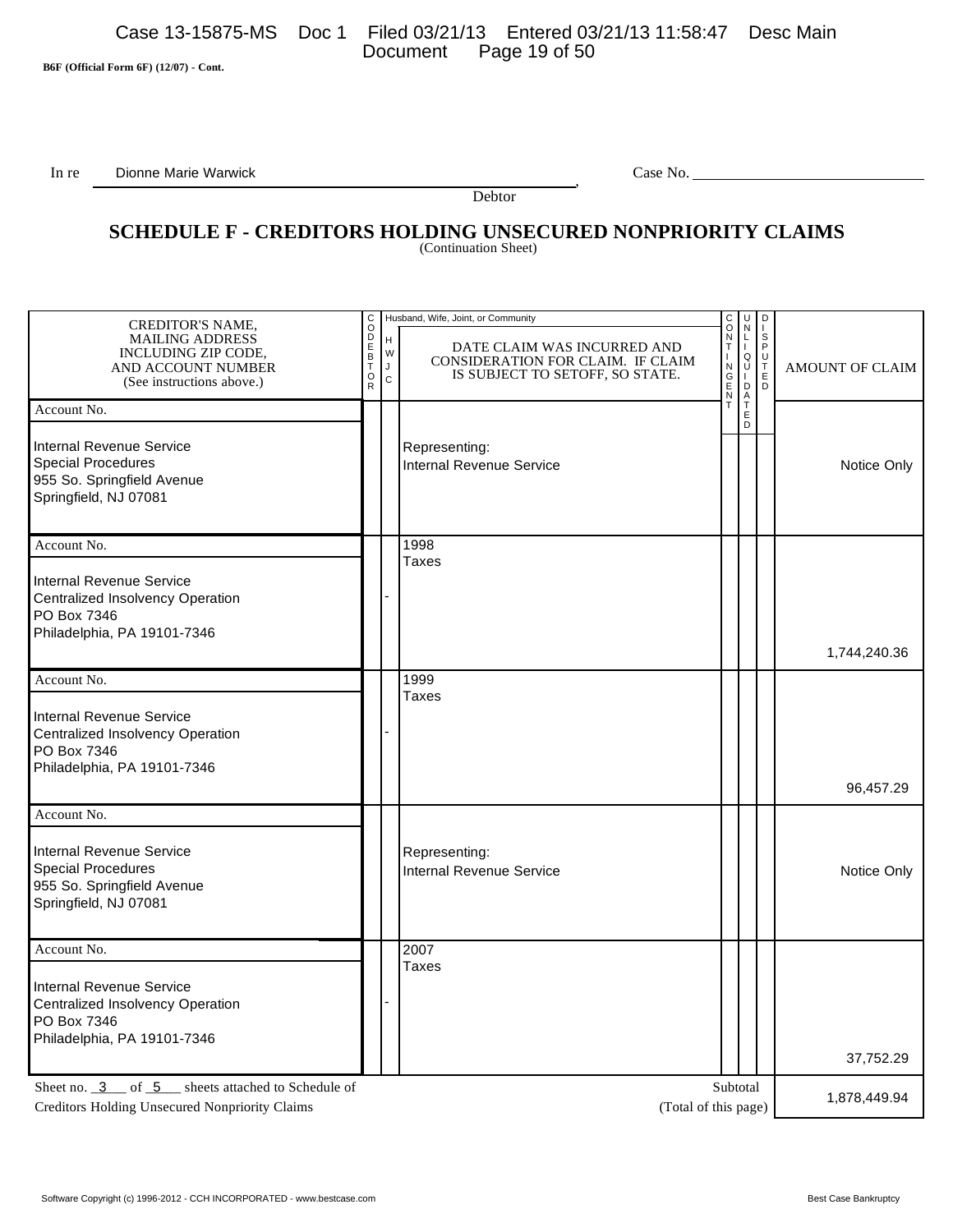**B6F (Official Form 6F) (12/07) - Cont.**

In re

Dionne Marie Warwick **Case No.** 2008. The Case No. 2008. Case No. 2008. The Case No. 2008. The Case No. 2008. The Case No. 2008. The Case No. 2008. The Case No. 2008. The Case No. 2008. The Case No. 2008. The Case No. 2008

,

#### **SCHEDULE F - CREDITORS HOLDING UNSECURED NONPRIORITY CLAIMS** (Continuation Sheet)

Debtor

C O D E B T O R CONT INGENT U N L I Q U I D A T E D D I S P U T E D Husband, Wife, Joint, or Community H W J C CREDITOR'S NAME, MAILING ADDRESS INCLUDING ZIP CODE, AND ACCOUNT NUMBER (See instructions above.) Account No. xxxxxx2414 1998 Account No. xxxxxx2414 1997 Account No. xxxxxx2414 1996 Account No. xxxxxx2414 1995 Account No. xxxxxx2414 1994 DATE CLAIM WAS INCURRED AND CONSIDERATION FOR CLAIM. IF CLAIM **IS SUBJECT TO SETOFF, SO STATE.**  $\begin{bmatrix} \cdot & \cdot & \cdot \\ \cdot & \cdot & \cdot \\ \cdot & \cdot & \cdot \end{bmatrix} \begin{bmatrix} \cdot & \cdot \\ \cdot & \cdot \\ \cdot & \cdot \end{bmatrix} \begin{bmatrix} \cdot & \cdot \\ \cdot & \cdot \\ \cdot & \cdot \end{bmatrix}$  AMOUNT OF CLAIM franchise tax-business State of California Franchise Tax Board PO Box 942840 Sacramento, CA 94240 - 288,423.48 franchise tax-business State of California Franchise Tax Board PO Box 942840 Sacramento, CA 94240 - 573,102.37 franchise tax-business State of California Franchise Tax Board PO Box 942840 Sacramento, CA 94240 - 80,371.79 franchise tax-business State of California Franchise Tax Board PO Box 942840 Sacramento, CA 94240 - 303,477.38 franchise tax-business State of California Franchise Tax Board PO Box 942840 Sacramento, CA 94240 - 439,226.93

Sheet no. <u>4 of 5</u> sheets attached to Schedule of Subtotal Subtotal Subtotal

Creditors Holding Unsecured Nonpriority Claims (Total of this page)

1,684,601.95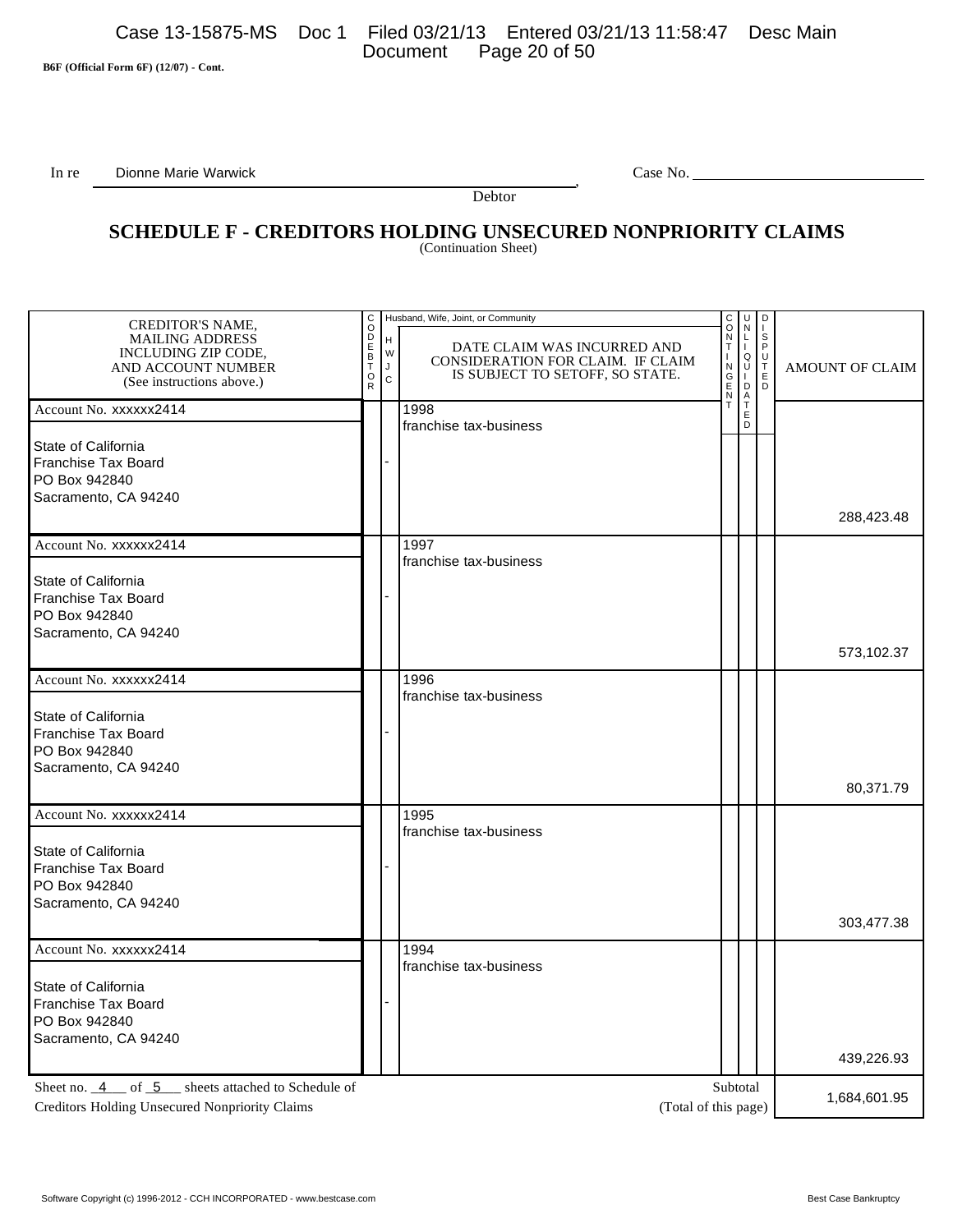**B6F (Official Form 6F) (12/07) - Cont.**

In re

Dionne Marie Warwick Case No.

Debtor

#### **SCHEDULE F - CREDITORS HOLDING UNSECURED NONPRIORITY CLAIMS** (Continuation Sheet)

C O D E B T O R CONTINGENT U N L I Q U I D A T E D D I S P U T E D Husband, Wife, Joint, or Community H W J C CREDITOR'S NAME, MAILING ADDRESS INCLUDING ZIP CODE, AND ACCOUNT NUMBER (See instructions above.) Account No. xxxxxx2414 1993 Account No. xxxxxx2414 1990-1992 Account No. Account No. Account No. Sheet no. <u>5 of 5 sheets</u> attached to Schedule of Subtotal Subtotal Creditors Holding Unsecured Nonpriority Claims (Total of this page) DATE CLAIM WAS INCURRED AND CONSIDERATION FOR CLAIM. IF CLAIM **IS SUBJECT TO SETOFF, SO STATE.**  $\begin{bmatrix} \vdots \\ \vdots \\ \vdots \end{bmatrix} \begin{bmatrix} 1 \\ \vdots \\ \vdots \end{bmatrix}$  AMOUNT OF CLAIM IS SUBJECT TO SETOFF, SO STATE. franchise tax-business State of California Franchise Tax Board PO Box 942840 Sacramento, CA 94240 - 333,323.19 franchise tax-business State of California Franchise Tax Board PO Box 942840 Sacramento, CA 94240 - 1,228,575.32 1,561,898.51 10,727,429.91 Total

(Report on Summary of Schedules)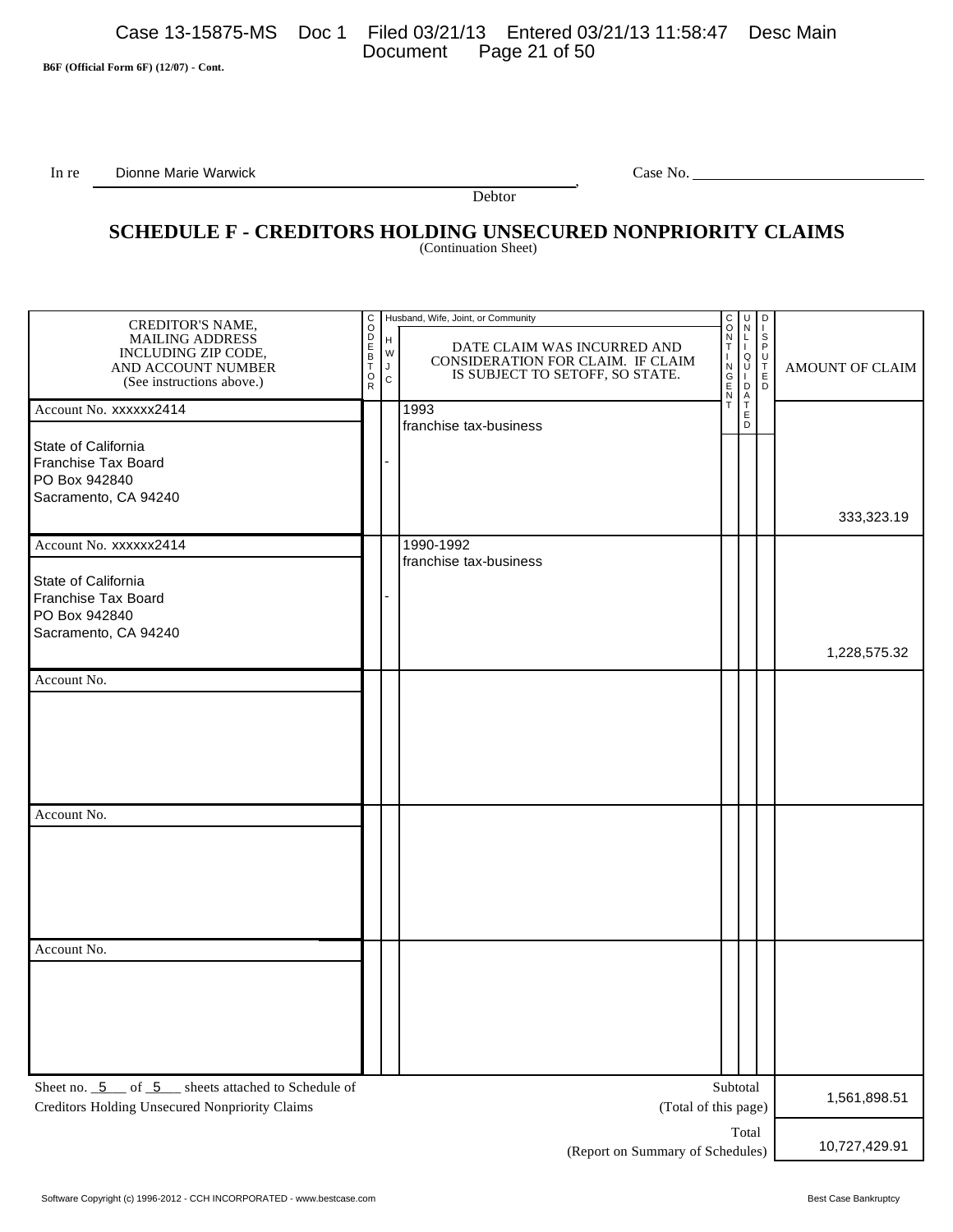**B6G (Official Form 6G) (12/07)**

In re

0

Dionne Marie Warwick **Case No.** 2008. The Case No. 2008. The Case No. 2008. The Case No. 2014. The Case No. 2014. The Case No. 2014. The Case No. 2014. The Case No. 2014. The Case No. 2014. The Case No. 2014. The Case No.

Debtor

## **SCHEDULE G - EXECUTORY CONTRACTS AND UNEXPIRED LEASES**

Describe all executory contracts of any nature and all unexpired leases of real or personal property. Include any timeshare interests. State nature of debtor's interest in contract, i.e., "Purchaser", "Agent", etc. State whether debtor is the lessor or lessee of a lease. Provide the names and complete mailing addresses of all other parties to each lease or contract described. If a minor child is a party to one of the leases or contracts, state the child's initials and the name and address of the child's parent or guardian, such as "A.B., a minor child, by John Doe, guardian." Do not disclose the child's name. See, 11 U.S.C. §112 and Fed. R. Bankr. P. 1007(m). Check this box if debtor has no executory contracts or unexpired leases.

Name and Mailing Address, Including Zip Code, of Other Parties to Lease or Contract Description of Contract or Lease and Nature of Debtor's Interest. State whether lease is for nonresidential real property. State contract number of any government contract. Sandra Frowley **Real Estae Lease for premises, expires 4/30/14** Star Girl Productions, Inc. 6033 West Century Blvd Suite 840 Los Angeles, CA 90045 Performance Employment Agreement, expires 12/31/14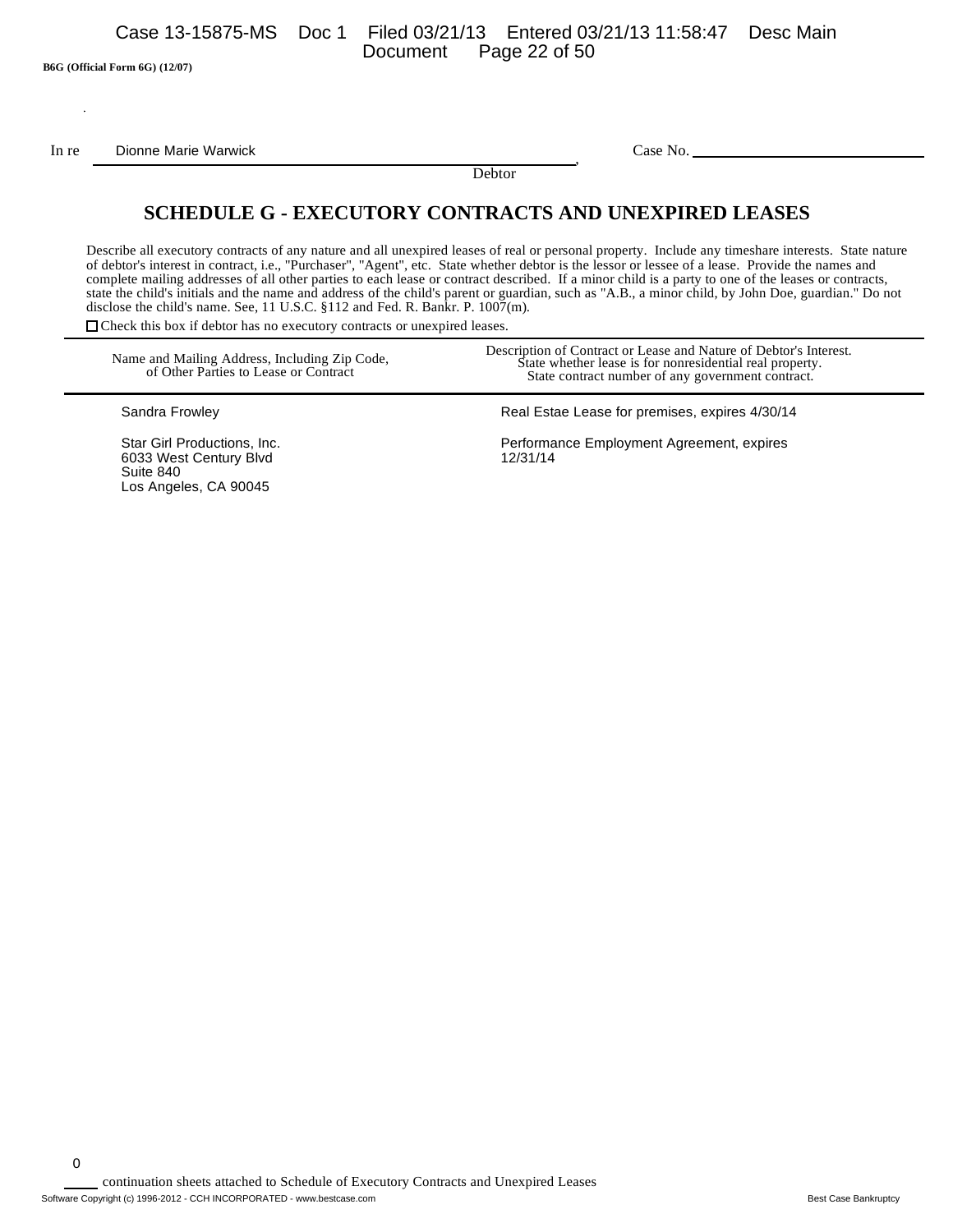**B6H (Official Form 6H) (12/07)**

In re Dionne Marie Warwick **Case No.** 2008. The Case No. 2008. The Case No. 2008. The Case No. 2008. The Case No. 2014. The Case No. 2014. The Case No. 2014. The Case No. 2014. The Case No. 2014. The Case No. 2014. The Case No.

Debtor

## **SCHEDULE H - CODEBTORS**

Provide the information requested concerning any person or entity, other than a spouse in a joint case, that is also liable on any debts listed by debtor in the schedules of creditors. Include all guarantors and co-signers. If the debtor resides or resided in a community property state, commonwealth, or territory (including Alaska, Arizona, California, Idaho, Louisiana, Nevada, New Mexico, Puerto Rico, Texas, Washington, or Wisconsin) within the eight year period immediately preceding the commencement of the case, identify the name of the debtor's spouse and of any former spouse who resides or resided with the debtor in the community property state, commonwealth, or territory. Include all names used by the nondebtor spouse during the eight years immediately preceding the commencement of this case. If a minor child is a codebtor or a creditor, state the child's initials and the name and address of the child's parent or guardian, such as "A.B., a minor child, by John Doe, guardian." Do not disclose the child's name. See, 11 U.S.C. §112 and Fed. R. Bankr. P. 1007(m).

Check this box if debtor has no codebtors.

NAME AND ADDRESS OF CODEBTOR NAME AND ADDRESS OF CREDITOR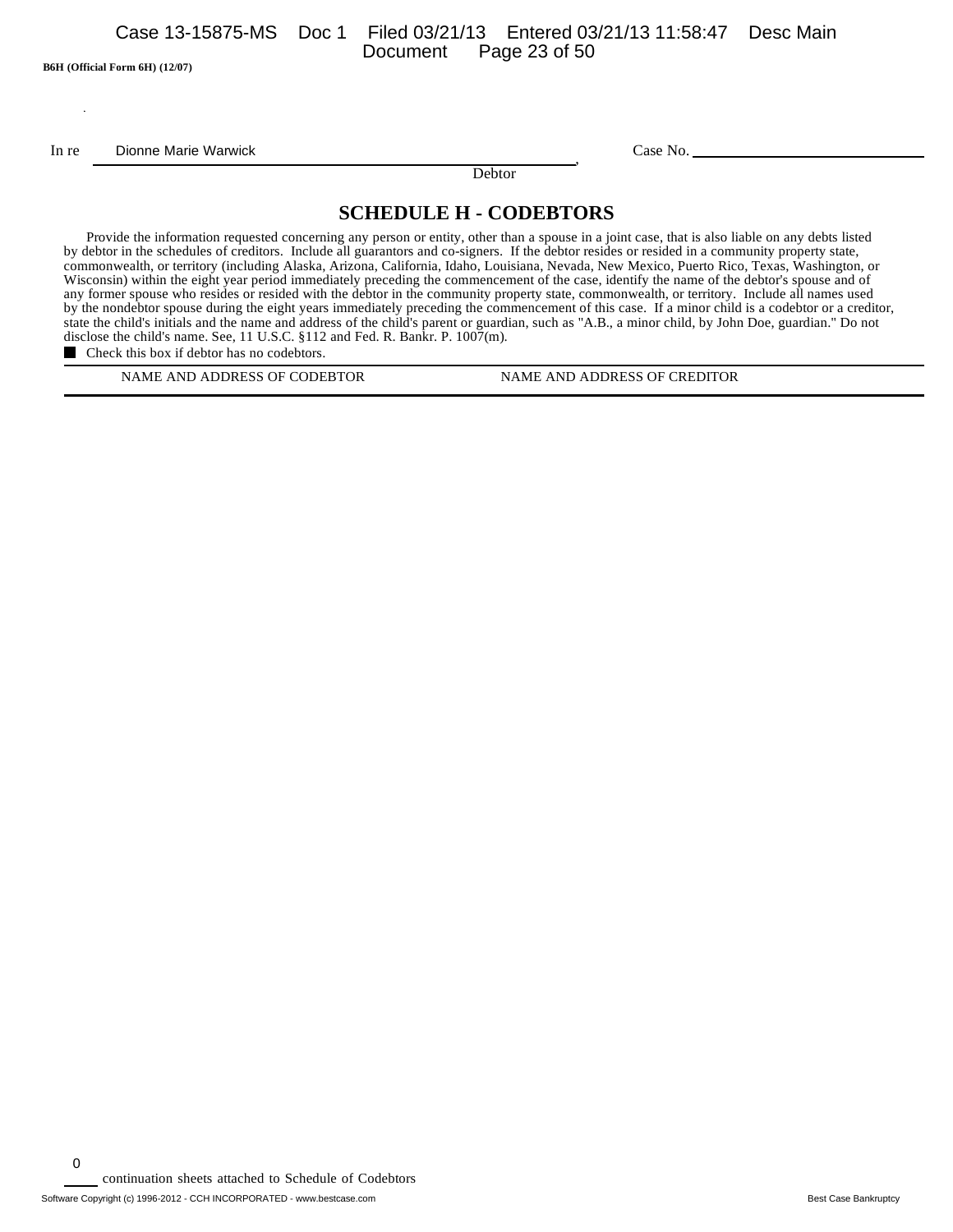Case 13-15875-MS Doc 1

| Filed 03/21/13 | Entered 03/21/13 11:58:47 | Desc Main |
|----------------|---------------------------|-----------|
| Document       | Page 24 of 50             |           |

**B6I (Official Form 6I) (12/07)**

In re Dionne Marie Warwick Case No. **Case No.** Case No.

### **SCHEDULE I - CURRENT INCOME OF INDIVIDUAL DEBTOR(S)**

Debtor(s)

The column labeled "Spouse" must be completed in all cases filed by joint debtors and by every married debtor, whether or not a joint petition is filed, unless the spouses are separated and a joint petition is not filed. Do not state the name of any minor child. The average monthly income calculated on this form may differ from the current monthly income calculated on Form 22A, 22B, or 22C.

| Debtor's Marital Status:                     | DEPENDENTS OF DEBTOR AND SPOUSE<br>RELATIONSHIP(S):                                                |    |               |           |               |
|----------------------------------------------|----------------------------------------------------------------------------------------------------|----|---------------|-----------|---------------|
|                                              | $AGE(S)$ :                                                                                         |    |               |           |               |
| Widowed                                      | None.                                                                                              |    |               |           |               |
|                                              |                                                                                                    |    |               |           |               |
| <b>Employment:</b>                           | <b>DEBTOR</b>                                                                                      |    | <b>SPOUSE</b> |           |               |
| Occupation                                   | Entertainer                                                                                        |    |               |           |               |
| Name of Employer                             | Star Girl Productions, Inc.                                                                        |    |               |           |               |
| How long employed                            | 6 years                                                                                            |    |               |           |               |
| Address of Employer                          | 5753 Uplander Way                                                                                  |    |               |           |               |
|                                              | Culver City, CA 90230                                                                              |    |               |           |               |
|                                              | INCOME: (Estimate of average or projected monthly income at time case filed)                       |    | <b>DEBTOR</b> |           | <b>SPOUSE</b> |
|                                              | 1. Monthly gross wages, salary, and commissions (Prorate if not paid monthly)                      | \$ | 5,000.00*     | \$        | N/A           |
| 2. Estimate monthly overtime                 |                                                                                                    | \$ | 0.00          | \$        | N/A           |
|                                              |                                                                                                    |    |               |           |               |
| 3. SUBTOTAL                                  |                                                                                                    |    | 5,000.00      | \$        | N/A           |
|                                              |                                                                                                    |    |               |           |               |
|                                              |                                                                                                    |    |               |           |               |
| <b>4. LESS PAYROLL DEDUCTIONS</b>            |                                                                                                    |    |               |           |               |
| a. Payroll taxes and social security         |                                                                                                    | S  | 0.00          | \$        | N/A           |
| b. Insurance                                 |                                                                                                    |    | 0.00          |           | N/A           |
| c. Union dues                                |                                                                                                    | S  | 0.00          | \$        | N/A           |
| d. Other (Specify):                          | FTB Levy 25%                                                                                       |    | 1,250.00      | \$        | N/A           |
|                                              |                                                                                                    |    | 0.00          | \$        | N/A           |
|                                              |                                                                                                    |    |               |           |               |
| 5. SUBTOTAL OF PAYROLL DEDUCTIONS            |                                                                                                    | \$ | 1,250.00      | \$        | N/A           |
| 6. TOTAL NET MONTHLY TAKE HOME PAY           |                                                                                                    | \$ | 3,750.00      | \$        | N/A           |
|                                              |                                                                                                    |    |               |           |               |
|                                              | 7. Regular income from operation of business or profession or farm (Attach detailed statement)     | \$ | 0.00          | \$        | N/A           |
| 8. Income from real property                 |                                                                                                    | S  | 0.00          |           | N/A           |
| 9. Interest and dividends                    |                                                                                                    |    | 0.00          |           | N/A           |
|                                              | 10. Alimony, maintenance or support payments payable to the debtor for the debtor's use or that of |    |               |           |               |
| dependents listed above                      |                                                                                                    | \$ | 0.00          | S         | N/A           |
| 11. Social security or government assistance |                                                                                                    |    |               |           |               |
| Social Security Income<br>(Specify):         |                                                                                                    |    | 2,200.00      |           | N/A           |
|                                              |                                                                                                    |    | 0.00          |           | N/A           |
| 12. Pension or retirement income             |                                                                                                    | \$ | 14,000.00     |           | N/A           |
| 13. Other monthly income                     |                                                                                                    |    |               |           |               |
| (Specify):<br>royalties                      |                                                                                                    |    | 1,000.00      |           | N/A           |
|                                              |                                                                                                    |    | 0.00          |           | N/A           |
|                                              |                                                                                                    |    |               |           |               |
|                                              |                                                                                                    |    | 17,200.00     |           | N/A           |
| 14. SUBTOTAL OF LINES 7 THROUGH 13           |                                                                                                    | \$ |               | \$        |               |
|                                              | 15. AVERAGE MONTHLY INCOME (Add amounts shown on lines 6 and 14)                                   | \$ | 20,950.00     | \$        | N/A           |
|                                              |                                                                                                    |    |               |           |               |
|                                              | 16. COMBINED AVERAGE MONTHLY INCOME: (Combine column totals from line 15)                          |    | \$            | 20,950.00 |               |
|                                              |                                                                                                    |    |               |           |               |

(Report also on Summary of Schedules and, if applicable, on Statistical Summary of Certain Liabilities and Related Data)

17. Describe any increase or decrease in income reasonably anticipated to occur within the year following the filing of this document: \*Monthly income is estimated depending on number of performances.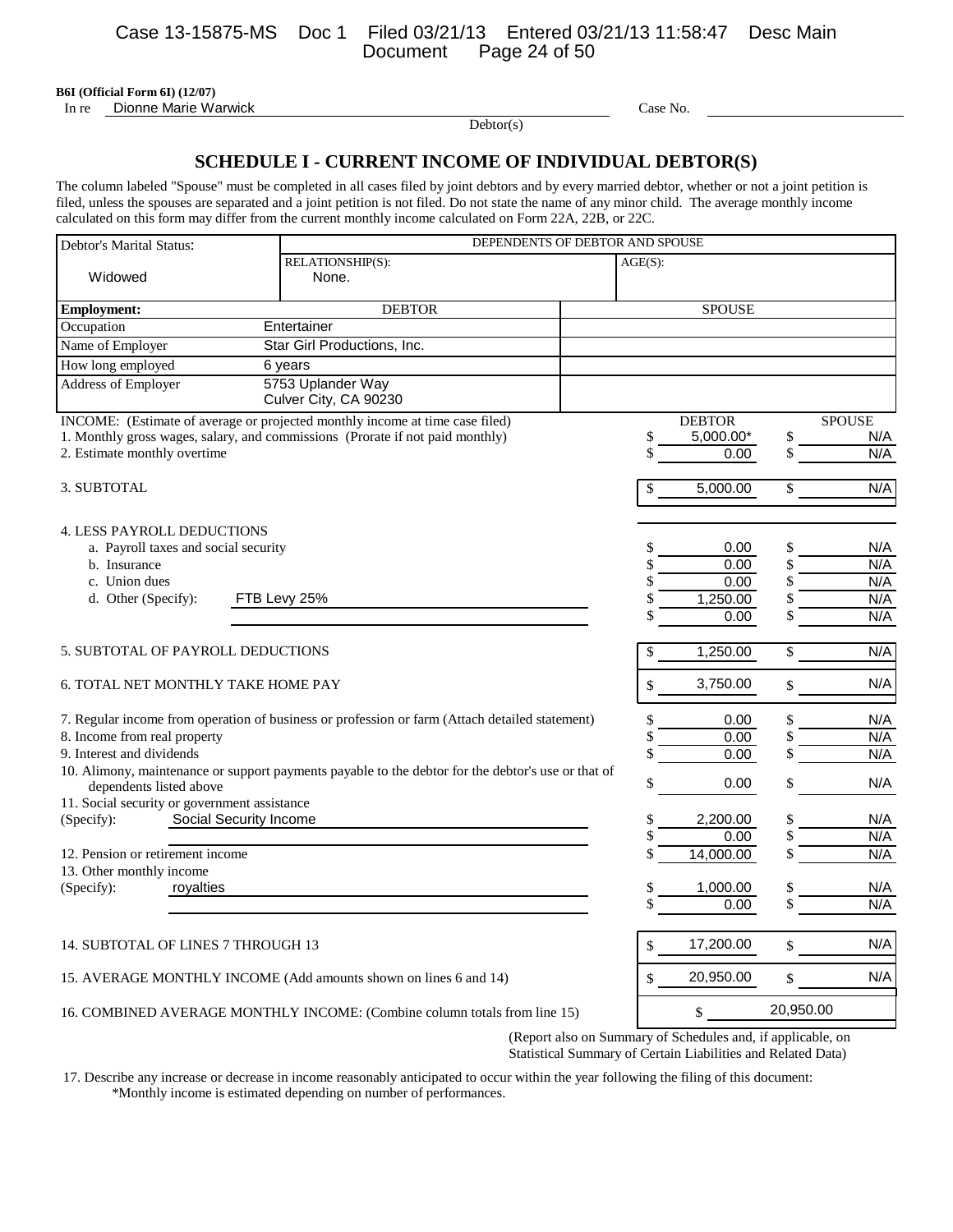|  |                        | Case 13-15875-MS Doc 1 Filed 03/21/13 Entered 03/21/13 11:58:47 Desc Main |  |
|--|------------------------|---------------------------------------------------------------------------|--|
|  | Document Page 25 of 50 |                                                                           |  |

| <b>B6J (Official Form 6J) (12/07)</b> |                      |           |          |  |
|---------------------------------------|----------------------|-----------|----------|--|
| In re                                 | Dionne Marie Warwick |           | Case No. |  |
|                                       |                      | Dektor(s) |          |  |

## **SCHEDULE J - CURRENT EXPENDITURES OF INDIVIDUAL DEBTOR(S)**

Complete this schedule by estimating the average or projected monthly expenses of the debtor and the debtor's family at time case filed. Prorate any payments made bi-weekly, quarterly, semi-annually, or annually to show monthly rate. The average monthly expenses calculated on this form may differ from the deductions from income allowed on Form 22A or 22C.

 $\Box$  Check this box if a joint petition is filed and debtor's spouse maintains a separate household. Complete a separate schedule of expenditures labeled "Spouse."

| 1. Rent or home mortgage payment (include lot rented for mobile home)                                                                                                           | \$<br>5,000.00  |
|---------------------------------------------------------------------------------------------------------------------------------------------------------------------------------|-----------------|
| a. Are real estate taxes included?<br>$Yes$ <sub>---</sub><br>No X                                                                                                              |                 |
| b. Is property insurance included?<br>Yes<br>No X                                                                                                                               |                 |
| 2. Utilities:<br>a. Electricity and heating fuel                                                                                                                                | \$<br>1,000.00  |
| b. Water and sewer                                                                                                                                                              | 500.00          |
| c. Telephone                                                                                                                                                                    | 500.00          |
| d. Other Garbage                                                                                                                                                                | 90.00           |
| 3. Home maintenance (repairs and upkeep)                                                                                                                                        | 1,000.00        |
| 4. Food                                                                                                                                                                         | 500.00          |
| 5. Clothing                                                                                                                                                                     | 0.00            |
| 6. Laundry and dry cleaning                                                                                                                                                     | 750.00          |
| 7. Medical and dental expenses                                                                                                                                                  | 0.00            |
| 8. Transportation (not including car payments)                                                                                                                                  | 1,000.00        |
| 9. Recreation, clubs and entertainment, newspapers, magazines, etc.                                                                                                             | 0.00            |
| 10. Charitable contributions                                                                                                                                                    | \$<br>0.00      |
| 11. Insurance (not deducted from wages or included in home mortgage payments)                                                                                                   |                 |
| a. Homeowner's or renter's                                                                                                                                                      | \$<br>800.00    |
| b. Life                                                                                                                                                                         | 0.00            |
| c. Health                                                                                                                                                                       | 300.00          |
| d. Auto                                                                                                                                                                         | \$<br>0.00      |
| e. Other                                                                                                                                                                        | 0.00            |
| 12. Taxes (not deducted from wages or included in home mortgage payments)                                                                                                       |                 |
| (Specify)                                                                                                                                                                       | \$<br>0.00      |
| 13. Installment payments: (In chapter 11, 12, and 13 cases, do not list payments to be included in the                                                                          |                 |
| plan)                                                                                                                                                                           |                 |
| a. Auto                                                                                                                                                                         | \$<br>0.00      |
| b. Other                                                                                                                                                                        | 0.00            |
| c. Other                                                                                                                                                                        | \$<br>0.00      |
| 14. Alimony, maintenance, and support paid to others                                                                                                                            | 0.00            |
| 15. Payments for support of additional dependents not living at your home                                                                                                       | 0.00            |
| 16. Regular expenses from operation of business, profession, or farm (attach detailed statement)                                                                                | \$<br>0.00      |
| 17. Other See Detailed Expense Attachment                                                                                                                                       | 9,500.00        |
| 18. AVERAGE MONTHLY EXPENSES (Total lines 1-17. Report also on Summary of Schedules and,<br>if applicable, on the Statistical Summary of Certain Liabilities and Related Data.) | \$<br>20,940.00 |
| 19. Describe any increase or decrease in expenditures reasonably anticipated to occur within the year<br>following the filing of this document:                                 |                 |

| 20. STATEMENT OF MONTHLY NET INCOME                  |  |           |  |  |
|------------------------------------------------------|--|-----------|--|--|
| a. Average monthly income from Line 15 of Schedule I |  | 20,950.00 |  |  |
| b. Average monthly expenses from Line 18 above       |  | 20.940.00 |  |  |
| c. Monthly net income (a. minus b.)                  |  | 10.00     |  |  |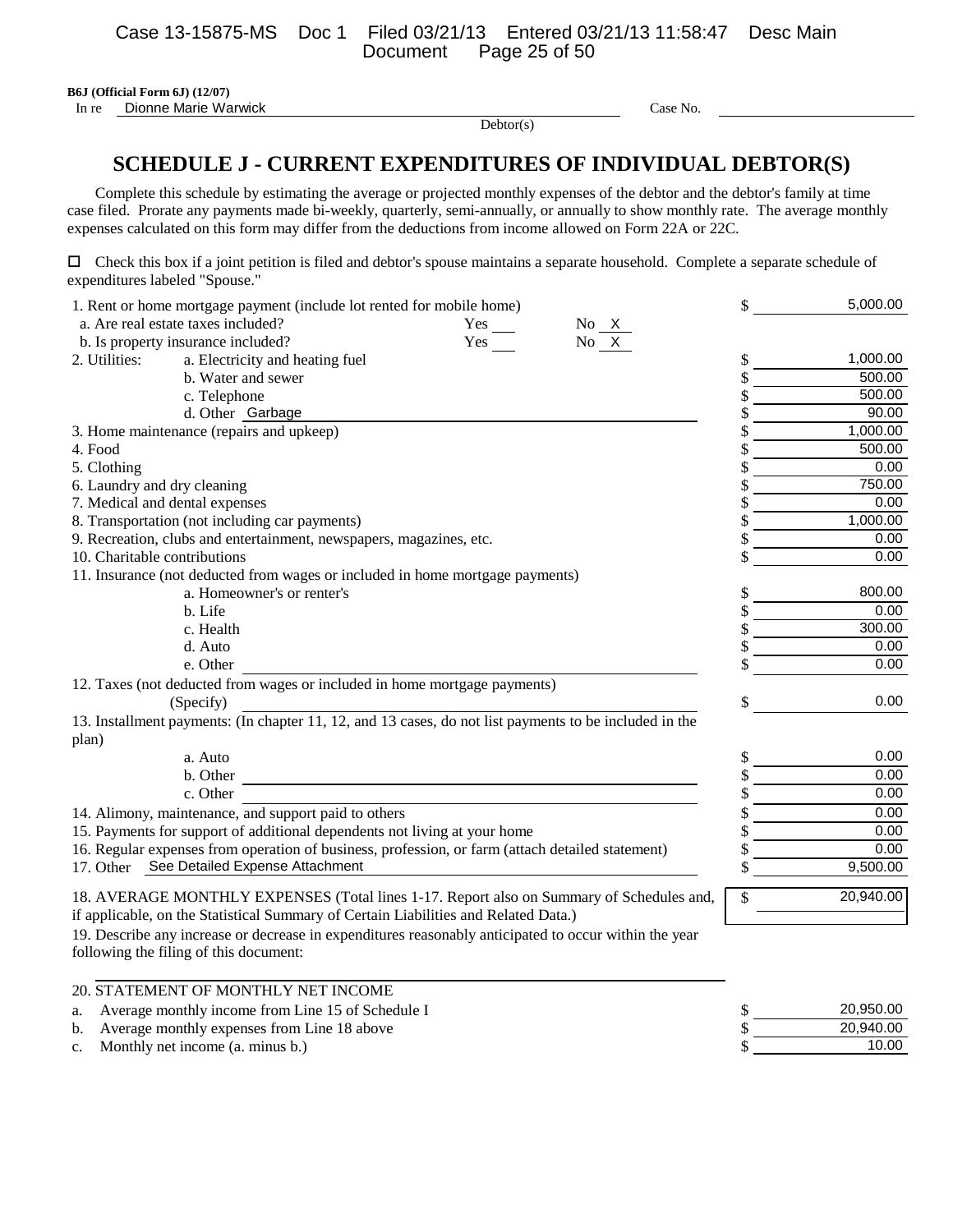Case 13-15875-MS Doc 1 Filed 03/21/13 Entered 03/21/13 11:58:47 Desc Main Document Page 26 of 50

**B6J (Official Form 6J) (12/07)** In re Dionne Marie Warwick Case No.

Debtor(s)

### **SCHEDULE J - CURRENT EXPENDITURES OF INDIVIDUAL DEBTOR(S) Detailed Expense Attachment**

**Other Expenditures:**

| house keeping/sitting                    | 5.000.00 |
|------------------------------------------|----------|
| personal assistant                       | 4.000.00 |
| gardener                                 | 300.00   |
| Driver for NYC meetings and local venues | 200.00   |
| <b>Total Other Expenditures</b>          | 9.500.00 |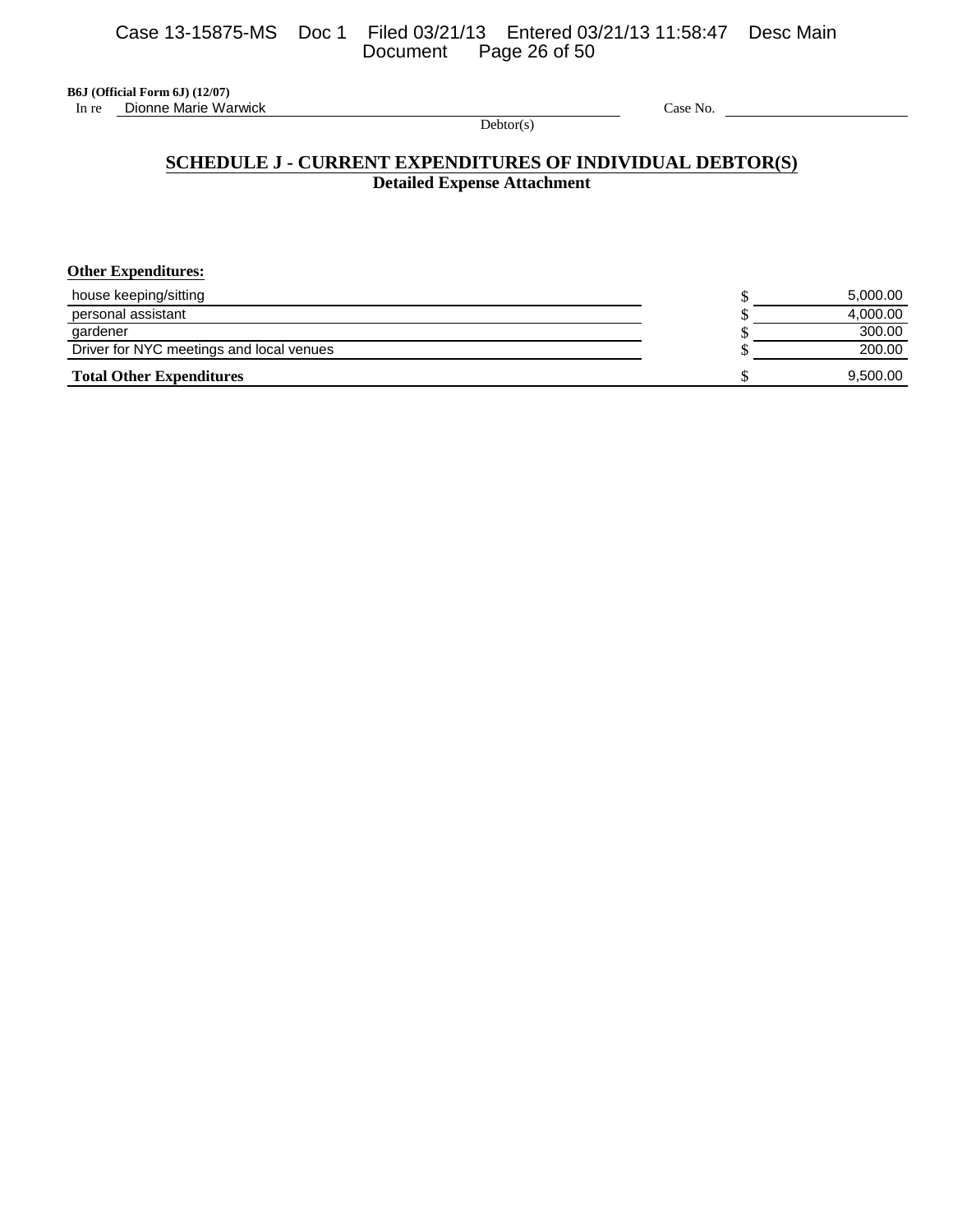Case 13-15875-MS Doc 1 Filed 03/21/13 Entered 03/21/13 11:58:47 Desc Main Page 27 of 50

**B6 Declaration (Official Form 6 - Declaration). (12/07)**

**United States Bankruptcy Court District of New Jersey**

In re Dionne Marie Warwick Case No.

Debtor(s) Chapter 7

### **DECLARATION CONCERNING DEBTOR'S SCHEDULES**

DECLARATION UNDER PENALTY OF PERJURY BY INDIVIDUAL DEBTOR

I declare under penalty of perjury that I have read the foregoing summary and schedules, consisting of 20 sheets, and that they are true and correct to the best of my knowledge, information, and belief.

Date March 21, 2013 **Signature /s/ Dionne Marie Warwick** Dionne Marie Warwick Debtor

*Penalty for making a false statement or concealing property:* Fine of up to \$500,000 or imprisonment for up to 5 years or both. 18 U.S.C. §§ 152 and 3571.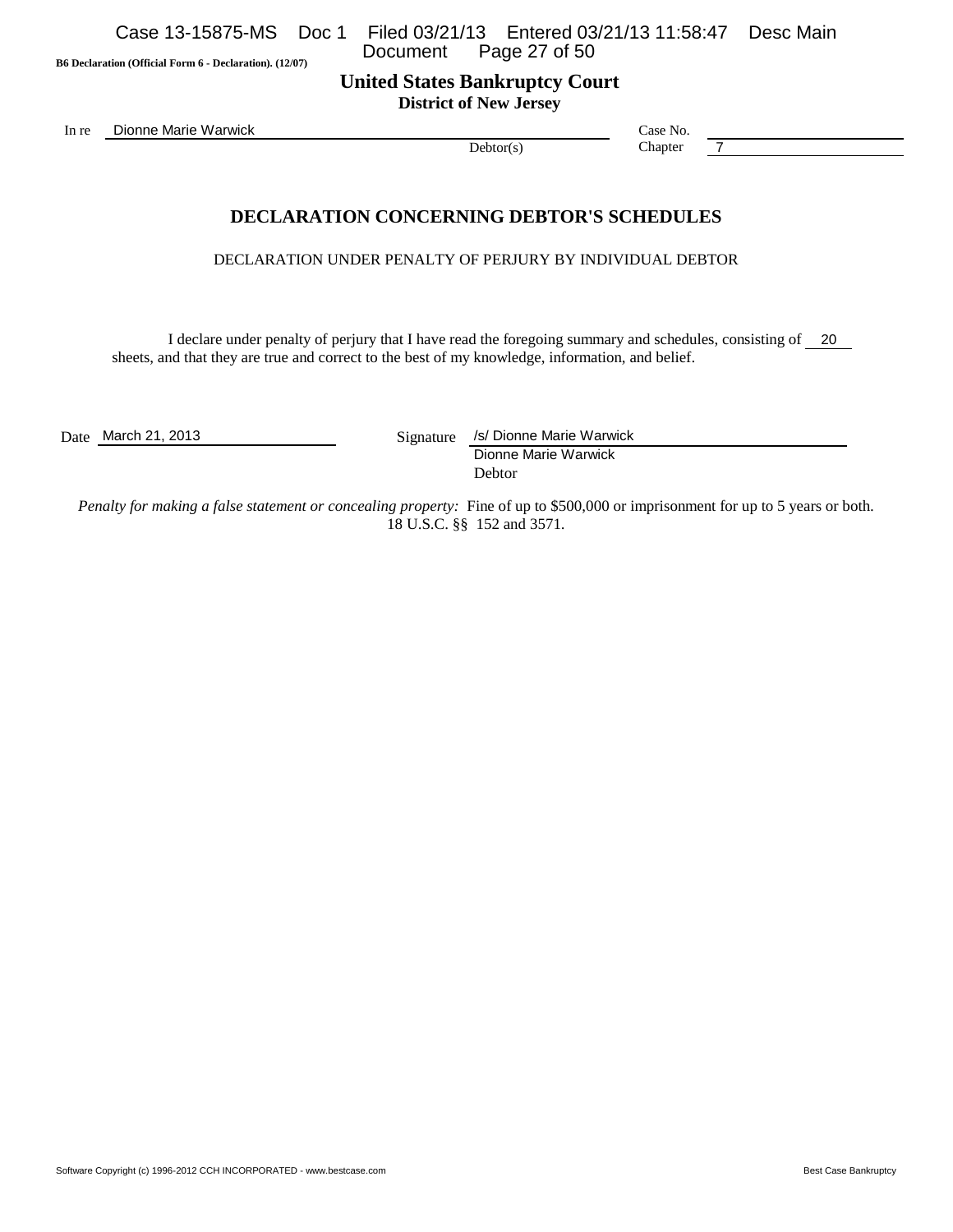Case 13-15875-MS Doc 1 Filed 03/21/13 Entered 03/21/13 11:58:47 Desc Main Page 28 of 50

B7 (Official Form 7) (12/12)

### **United States Bankruptcy Court District of New Jersey**

In re Dionne Marie Warwick Case No. 2008. The Case No. 2008. Case No. 2008. Case No. 2008. Case No. 2009. Case No. 2009. Case No. 2009. Case No. 2009. Case No. 2009. Case No. 2009. Case No. 2009. Case No. 2009. Case No. 20

Debtor(s) Chapter

### **STATEMENT OF FINANCIAL AFFAIRS**

This statement is to be completed by every debtor. Spouses filing a joint petition may file a single statement on which the information for both spouses is combined. If the case is filed under chapter 12 or chapter 13, a married debtor must furnish information for both spouses whether or not a joint petition is filed, unless the spouses are separated and a joint petition is not filed. An individual debtor engaged in business as a sole proprietor, partner, family farmer, or self-employed professional, should provide the information requested on this statement concerning all such activities as well as the individual's personal affairs. To indicate payments, transfers and the like to minor children, state the child's initials and the name and address of the child's parent or guardian, such as "A.B., a minor child, by John Doe, guardian." Do not disclose the child's name. See, 11 U.S.C. § 112; Fed. R. Bankr. P. 1007(m).

Questions 1 - 18 are to be completed by all debtors. Debtors that are or have been in business, as defined below, also must complete Questions 19 - 25. **If the answer to an applicable question is "None," mark the box labeled "None."** If additional space is needed for the answer to any question, use and attach a separate sheet properly identified with the case name, case number (if known), and the number of the question.

#### *DEFINITIONS*

*"In business."* A debtor is "in business" for the purpose of this form if the debtor is a corporation or partnership. An individual debtor is "in business" for the purpose of this form if the debtor is or has been, within six years immediately preceding the filing of this bankruptcy case, any of the following: an officer, director, managing executive, or owner of 5 percent or more of the voting or equity securities of a corporation; a partner, other than a limited partner, of a partnership; a sole proprietor or self-employed full-time or part-time. An individual debtor also may be "in business" for the purpose of this form if the debtor engages in a trade, business, or other activity, other than as an employee, to supplement income from the debtor's primary employment.

*"Insider."* The term "insider" includes but is not limited to: relatives of the debtor; general partners of the debtor and their relatives; corporations of which the debtor is an officer, director, or person in control; officers, directors, and any persons in control of a corporate debtor and their relatives; affiliates of the debtor and insiders of such affiliates; and any managing agent of the debtor. 11 U.S.C. § 101(2), (31).

#### **1. Income from employment or operation of business**

None  $\Box$ State the gross amount of income the debtor has received from employment, trade, or profession, or from operation of the debtor's business, including part-time activities either as an employee or in independent trade or business, from the beginning of this calendar year to the date this case was commenced. State also the gross amounts received during the **two years** immediately preceding this calendar year. (A debtor that maintains, or has maintained, financial records on the basis of a fiscal rather than a calendar year may report fiscal year income. Identify the beginning and ending dates of the debtor's fiscal year.) If a joint petition is filed, state income for each spouse separately. (Married debtors filing under chapter 12 or chapter 13 must state income of both spouses whether or not a joint petition is filed, unless the spouses are separated and a joint petition is not filed.)

| <b>AMOUNT</b><br>\$5,000,00 | <b>SOURCE</b><br>2013 YTD: Debtor Star Girl Productions |
|-----------------------------|---------------------------------------------------------|
| \$78,000,00                 | 2012: Debtor KMBA Productions, Inc.                     |
| \$122,370,00                | 2011: Debtor Star Girl Productions                      |

#### **2. Income other than from employment or operation of business**

None П State the amount of income received by the debtor other than from employment, trade, profession, or operation of the debtor's business during the **two years** immediately preceding the commencement of this case. Give particulars. If a joint petition is filed, state income for each spouse separately. (Married debtors filing under chapter 12 or chapter 13 must state income for each spouse whether or not a joint petition is filed, unless the spouses are separated and a joint petition is not filed.)

| <b>AMOUNT</b> | <b>SOURCE</b>                           |
|---------------|-----------------------------------------|
| \$85,000.00   | 2012: various royalties from book deals |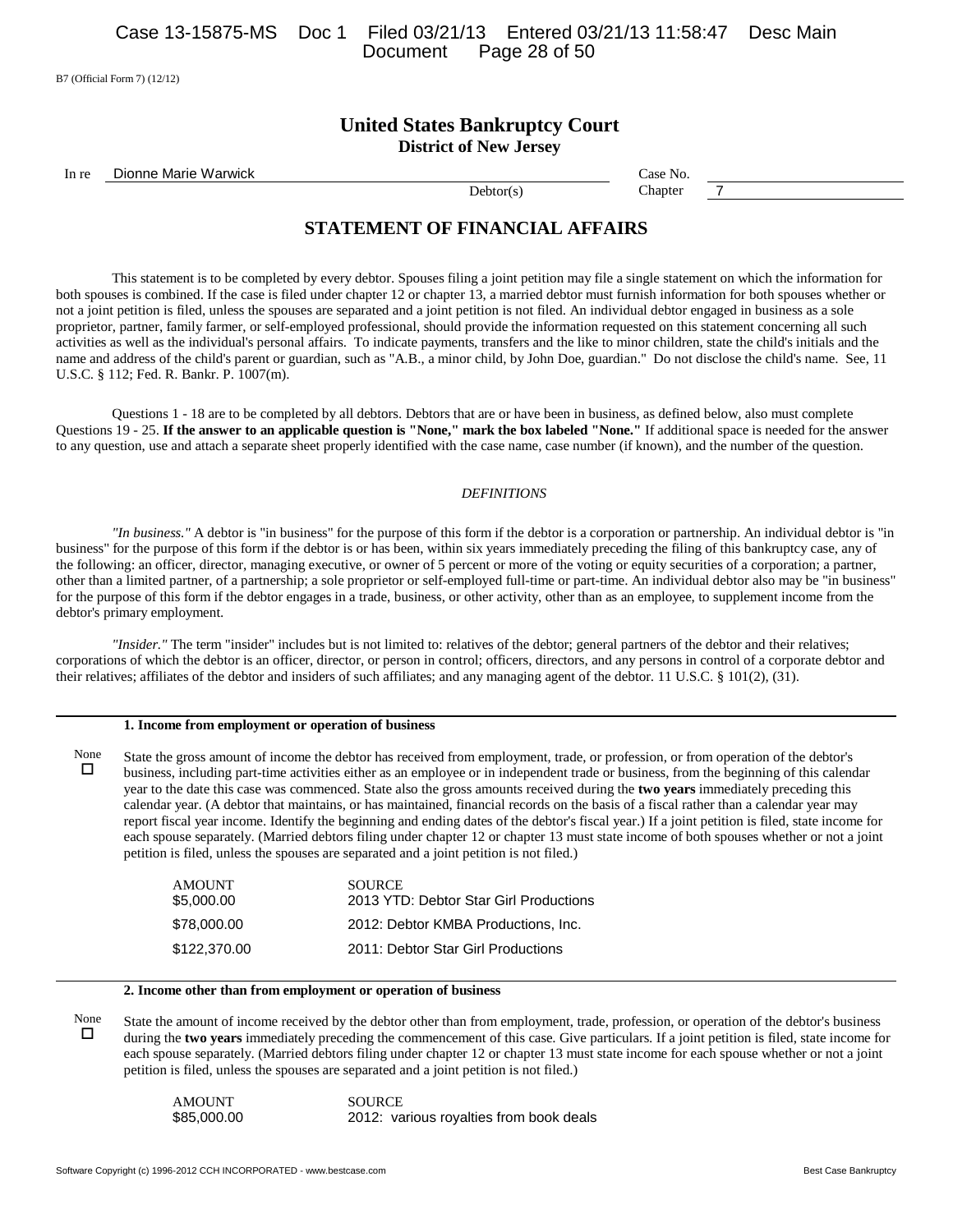|           | Case 13-15875-MS<br>Doc 1                                                                                                | <b>Document</b>                                       | Filed 03/21/13 Entered 03/21/13 11:58:47<br>Page 29 of 50                                                                                                                                                                                                                                                                                                                                                                                                                                                                                                                                                                                                                                                                                                                                                                                      | Desc Main                                                     |
|-----------|--------------------------------------------------------------------------------------------------------------------------|-------------------------------------------------------|------------------------------------------------------------------------------------------------------------------------------------------------------------------------------------------------------------------------------------------------------------------------------------------------------------------------------------------------------------------------------------------------------------------------------------------------------------------------------------------------------------------------------------------------------------------------------------------------------------------------------------------------------------------------------------------------------------------------------------------------------------------------------------------------------------------------------------------------|---------------------------------------------------------------|
| B7(12/12) |                                                                                                                          |                                                       |                                                                                                                                                                                                                                                                                                                                                                                                                                                                                                                                                                                                                                                                                                                                                                                                                                                | 2                                                             |
|           | <b>AMOUNT</b><br>\$27,683.00                                                                                             | <b>SOURCE</b>                                         | 2011: Sony, Aliance, BMI Sound Exchange royalties                                                                                                                                                                                                                                                                                                                                                                                                                                                                                                                                                                                                                                                                                                                                                                                              |                                                               |
|           | 3. Payments to creditors                                                                                                 |                                                       |                                                                                                                                                                                                                                                                                                                                                                                                                                                                                                                                                                                                                                                                                                                                                                                                                                                |                                                               |
| None      | Complete a. or b., as appropriate, and c.                                                                                |                                                       |                                                                                                                                                                                                                                                                                                                                                                                                                                                                                                                                                                                                                                                                                                                                                                                                                                                |                                                               |
| ■         | a.<br>not filed.)                                                                                                        |                                                       | Individual or joint $debtor(s)$ with primarily consumer $debts$ : List all payments on loans, installment purchases of goods or<br>services, and other debts to any creditor made within 90 days immediately preceding the commencement of this case unless the<br>aggregate value of all property that constitutes or is affected by such transfer is less than \$600. Indicate with an asterisk $(*)$ any<br>payments that were made to a creditor on account of a domestic support obligation or as part of an alternative repayment schedule under<br>a plan by an approved nonprofit budgeting and credit counseling agency. (Married debtors filing under chapter 12 or chapter 13 must<br>include payments by either or both spouses whether or not a joint petition is filed, unless the spouses are separated and a joint petition is |                                                               |
|           | <b>NAME AND ADDRESS</b><br>OF CREDITOR                                                                                   | <b>DATES OF</b><br><b>PAYMENTS</b>                    | <b>AMOUNT PAID</b>                                                                                                                                                                                                                                                                                                                                                                                                                                                                                                                                                                                                                                                                                                                                                                                                                             | <b>AMOUNT STILL</b><br><b>OWING</b>                           |
| None<br>■ | b.<br>filed.)                                                                                                            |                                                       | Debtor whose debts are not primarily consumer debts: List each payment or other transfer to any creditor made within 90 days<br>immediately preceding the commencement of the case unless the aggregate value of all property that constitutes or is affected by such<br>transfer is less than \$5,850°. If the debtor is an individual, indicate with an asterisk (*) any payments that were made to a creditor on<br>account of a domestic support obligation or as part of an alternative repayment schedule under a plan by an approved nonprofit<br>budgeting and credit counseling agency. (Married debtors filing under chapter 12 or chapter 13 must include payments and other<br>transfers by either or both spouses whether or not a joint petition is filed, unless the spouses are separated and a joint petition is not          |                                                               |
|           | NAME AND ADDRESS OF CREDITOR                                                                                             | DATES OF<br>PAYMENTS/<br><b>TRANSFERS</b>             | <b>AMOUNT</b><br><b>PAID OR</b><br><b>VALUE OF</b>                                                                                                                                                                                                                                                                                                                                                                                                                                                                                                                                                                                                                                                                                                                                                                                             | <b>AMOUNT STILL</b><br><b>OWING</b>                           |
| None<br>■ | $c_{\rm c}$                                                                                                              |                                                       | <b>TRANSFERS</b><br>All debtors: List all payments made within one year immediately preceding the commencement of this case to or for the benefit of<br>creditors who are or were insiders. (Married debtors filing under chapter 12 or chapter 13 must include payments by either or both<br>spouses whether or not a joint petition is filed, unless the spouses are separated and a joint petition is not filed.)                                                                                                                                                                                                                                                                                                                                                                                                                           |                                                               |
|           | NAME AND ADDRESS OF CREDITOR AND<br><b>RELATIONSHIP TO DEBTOR</b>                                                        | <b>DATE OF PAYMENT</b>                                | <b>AMOUNT PAID</b>                                                                                                                                                                                                                                                                                                                                                                                                                                                                                                                                                                                                                                                                                                                                                                                                                             | <b>AMOUNT STILL</b><br>OWING                                  |
|           | 4. Suits and administrative proceedings, executions, garnishments and attachments                                        |                                                       |                                                                                                                                                                                                                                                                                                                                                                                                                                                                                                                                                                                                                                                                                                                                                                                                                                                |                                                               |
| None<br>0 | whether or not a joint petition is filed, unless the spouses are separated and a joint petition is not filed.)           |                                                       | a. List all suits and administrative proceedings to which the debtor is or was a party within one year immediately preceding the filing of<br>this bankruptcy case. (Married debtors filing under chapter 12 or chapter 13 must include information concerning either or both spouses                                                                                                                                                                                                                                                                                                                                                                                                                                                                                                                                                          |                                                               |
| Warwick   | <b>CAPTION OF SUIT</b><br><b>AND CASE NUMBER</b><br>Calabassas Asset Holding Co., Inc. v. Dionne<br>Docket No. BC 294857 | <b>NATURE OF</b><br><b>PROCEEDING</b><br>Civil Action | <b>COURT OR AGENCY</b><br><b>AND LOCATION</b><br>Superior Court of California<br>County of Los Angeles                                                                                                                                                                                                                                                                                                                                                                                                                                                                                                                                                                                                                                                                                                                                         | <b>STATUS OR</b><br><b>DISPOSITION</b><br>Judgment<br>Entered |
| None<br>ш | filed.)                                                                                                                  |                                                       | b. Describe all property that has been attached, garnished or seized under any legal or equitable process within one year immediately<br>preceding the commencement of this case. (Married debtors filing under chapter 12 or chapter 13 must include information concerning<br>property of either or both spouses whether or not a joint petition is filed, unless the spouses are separated and a joint petition is not                                                                                                                                                                                                                                                                                                                                                                                                                      |                                                               |
|           | NAME AND ADDRESS OF PERSON FOR WHOSE<br>BENEFIT PROPERTY WAS SEIZED                                                      | <b>DATE OF SEIZURE</b>                                | DESCRIPTION AND VALUE OF<br><b>PROPERTY</b>                                                                                                                                                                                                                                                                                                                                                                                                                                                                                                                                                                                                                                                                                                                                                                                                    |                                                               |
|           |                                                                                                                          |                                                       |                                                                                                                                                                                                                                                                                                                                                                                                                                                                                                                                                                                                                                                                                                                                                                                                                                                |                                                               |

 *\* Amount subject to adjustment on 4/01/13, and every three years thereafter with respect to cases commenced on or after the date of adjustment.*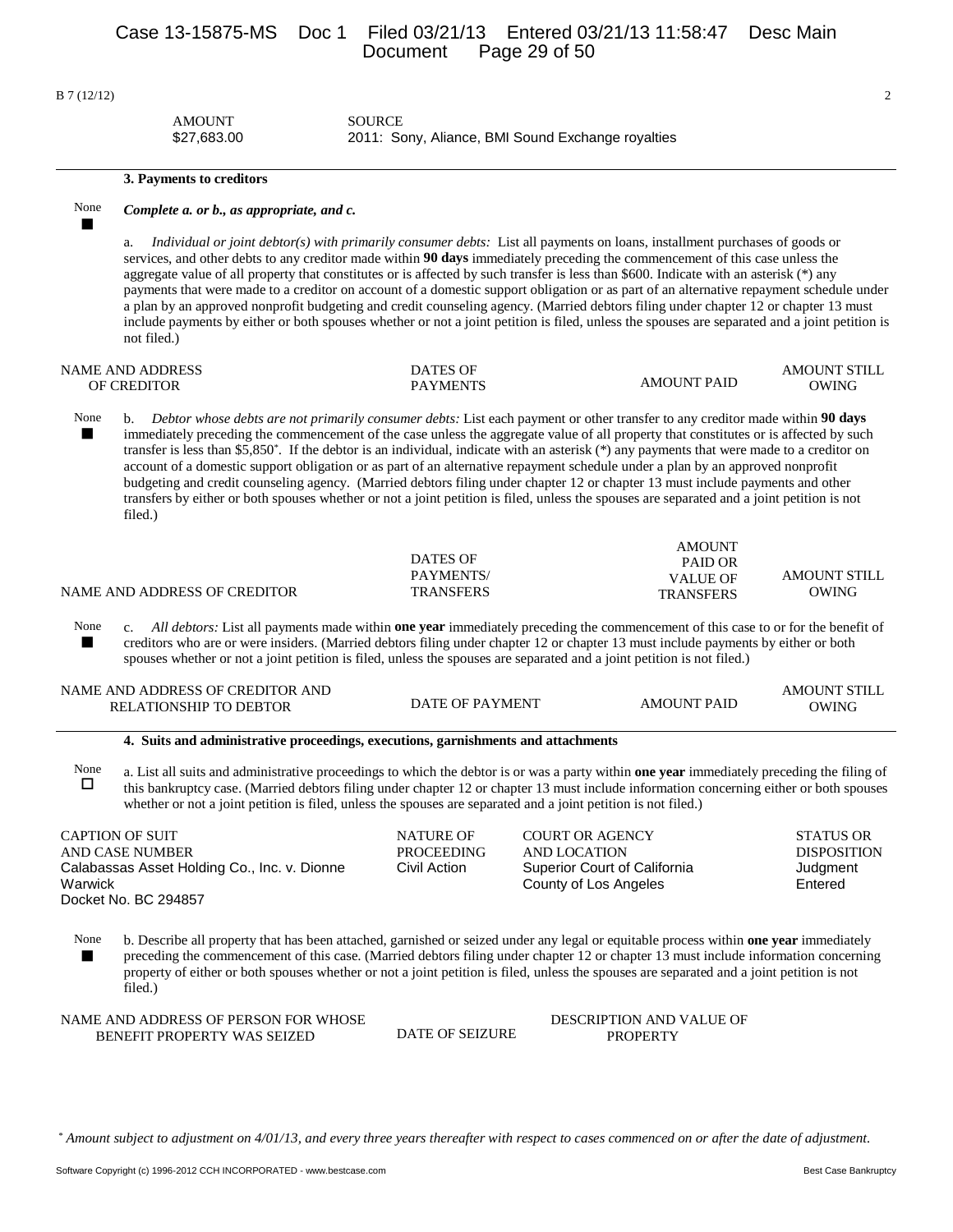| B 7 (12/12) |                                                                                                                |                                                                                                                                                                                                                                                                                                                                                                                                                                                                                                                                                              |                                             | 3                                                                               |
|-------------|----------------------------------------------------------------------------------------------------------------|--------------------------------------------------------------------------------------------------------------------------------------------------------------------------------------------------------------------------------------------------------------------------------------------------------------------------------------------------------------------------------------------------------------------------------------------------------------------------------------------------------------------------------------------------------------|---------------------------------------------|---------------------------------------------------------------------------------|
|             | 5. Repossessions, foreclosures and returns                                                                     |                                                                                                                                                                                                                                                                                                                                                                                                                                                                                                                                                              |                                             |                                                                                 |
| None        | spouses are separated and a joint petition is not filed.)                                                      | List all property that has been repossessed by a creditor, sold at a foreclosure sale, transferred through a deed in lieu of foreclosure or<br>returned to the seller, within one year immediately preceding the commencement of this case. (Married debtors filing under chapter 12<br>or chapter 13 must include information concerning property of either or both spouses whether or not a joint petition is filed, unless the                                                                                                                            |                                             |                                                                                 |
|             | <b>NAME AND ADDRESS OF</b><br><b>CREDITOR OR SELLER</b>                                                        | DATE OF REPOSSESSION,<br>FORECLOSURE SALE,<br><b>TRANSFER OR RETURN</b>                                                                                                                                                                                                                                                                                                                                                                                                                                                                                      | DESCRIPTION AND VALUE OF<br><b>PROPERTY</b> |                                                                                 |
|             | 6. Assignments and receiverships                                                                               |                                                                                                                                                                                                                                                                                                                                                                                                                                                                                                                                                              |                                             |                                                                                 |
| None        |                                                                                                                | a. Describe any assignment of property for the benefit of creditors made within 120 days immediately preceding the commencement of<br>this case. (Married debtors filing under chapter 12 or chapter 13 must include any assignment by either or both spouses whether or not a<br>joint petition is filed, unless the spouses are separated and a joint petition is not filed.)                                                                                                                                                                              |                                             |                                                                                 |
|             | NAME AND ADDRESS OF ASSIGNEE                                                                                   | <b>DATE OF</b><br><b>ASSIGNMENT</b>                                                                                                                                                                                                                                                                                                                                                                                                                                                                                                                          |                                             | TERMS OF ASSIGNMENT OR SETTLEMENT                                               |
| None<br>■   | filed.)                                                                                                        | b. List all property which has been in the hands of a custodian, receiver, or court-appointed official within one year immediately<br>preceding the commencement of this case. (Married debtors filing under chapter 12 or chapter 13 must include information concerning<br>property of either or both spouses whether or not a joint petition is filed, unless the spouses are separated and a joint petition is not                                                                                                                                       |                                             |                                                                                 |
|             | <b>NAME AND ADDRESS</b><br>OF CUSTODIAN                                                                        | <b>NAME AND LOCATION</b><br>OF COURT<br><b>CASE TITLE &amp; NUMBER</b>                                                                                                                                                                                                                                                                                                                                                                                                                                                                                       | DATE OF<br><b>ORDER</b>                     | DESCRIPTION AND VALUE OF<br><b>PROPERTY</b>                                     |
|             | 7. Gifts                                                                                                       |                                                                                                                                                                                                                                                                                                                                                                                                                                                                                                                                                              |                                             |                                                                                 |
| None<br>■   |                                                                                                                | List all gifts or charitable contributions made within one year immediately preceding the commencement of this case except ordinary<br>and usual gifts to family members aggregating less than \$200 in value per individual family member and charitable contributions<br>aggregating less than \$100 per recipient. (Married debtors filing under chapter 12 or chapter 13 must include gifts or contributions by<br>either or both spouses whether or not a joint petition is filed, unless the spouses are separated and a joint petition is not filed.) |                                             |                                                                                 |
|             | <b>NAME AND ADDRESS OF</b><br>PERSON OR ORGANIZATION                                                           | <b>RELATIONSHIP TO</b><br>DEBTOR, IF ANY                                                                                                                                                                                                                                                                                                                                                                                                                                                                                                                     | DATE OF GIFT                                | <b>DESCRIPTION AND</b><br><b>VALUE OF GIFT</b>                                  |
|             | 8. Losses                                                                                                      |                                                                                                                                                                                                                                                                                                                                                                                                                                                                                                                                                              |                                             |                                                                                 |
| ■           |                                                                                                                | None List all losses from fire, theft, other casualty or gambling within one year immediately preceding the commencement of this case or<br>since the commencement of this case. (Married debtors filing under chapter 12 or chapter 13 must include losses by either or both<br>spouses whether or not a joint petition is filed, unless the spouses are separated and a joint petition is not filed.)                                                                                                                                                      |                                             |                                                                                 |
|             | <b>DESCRIPTION AND VALUE</b><br>OF PROPERTY                                                                    | DESCRIPTION OF CIRCUMSTANCES AND, IF<br>LOSS WAS COVERED IN WHOLE OR IN PART                                                                                                                                                                                                                                                                                                                                                                                                                                                                                 | BY INSURANCE, GIVE PARTICULARS              | <b>DATE OF LOSS</b>                                                             |
|             | 9. Payments related to debt counseling or bankruptcy                                                           |                                                                                                                                                                                                                                                                                                                                                                                                                                                                                                                                                              |                                             |                                                                                 |
| None<br>□   | preceding the commencement of this case.                                                                       | List all payments made or property transferred by or on behalf of the debtor to any persons, including attorneys, for consultation<br>concerning debt consolidation, relief under the bankruptcy law or preparation of the petition in bankruptcy within one year immediately                                                                                                                                                                                                                                                                                |                                             |                                                                                 |
| Suite 207   | <b>NAME AND ADDRESS</b><br>OF PAYEE<br>WASSERMAN, JURISTA & STOLZ<br>225 Millburn Avenue<br>Millburn, NJ 07041 | DATE OF PAYMENT,<br>NAME OF PAYOR IF OTHER<br>THAN DEBTOR<br>12/4/12; 3/21/12                                                                                                                                                                                                                                                                                                                                                                                                                                                                                |                                             | <b>AMOUNT OF MONEY</b><br>OR DESCRIPTION AND VALUE<br>OF PROPERTY<br>\$5,000.00 |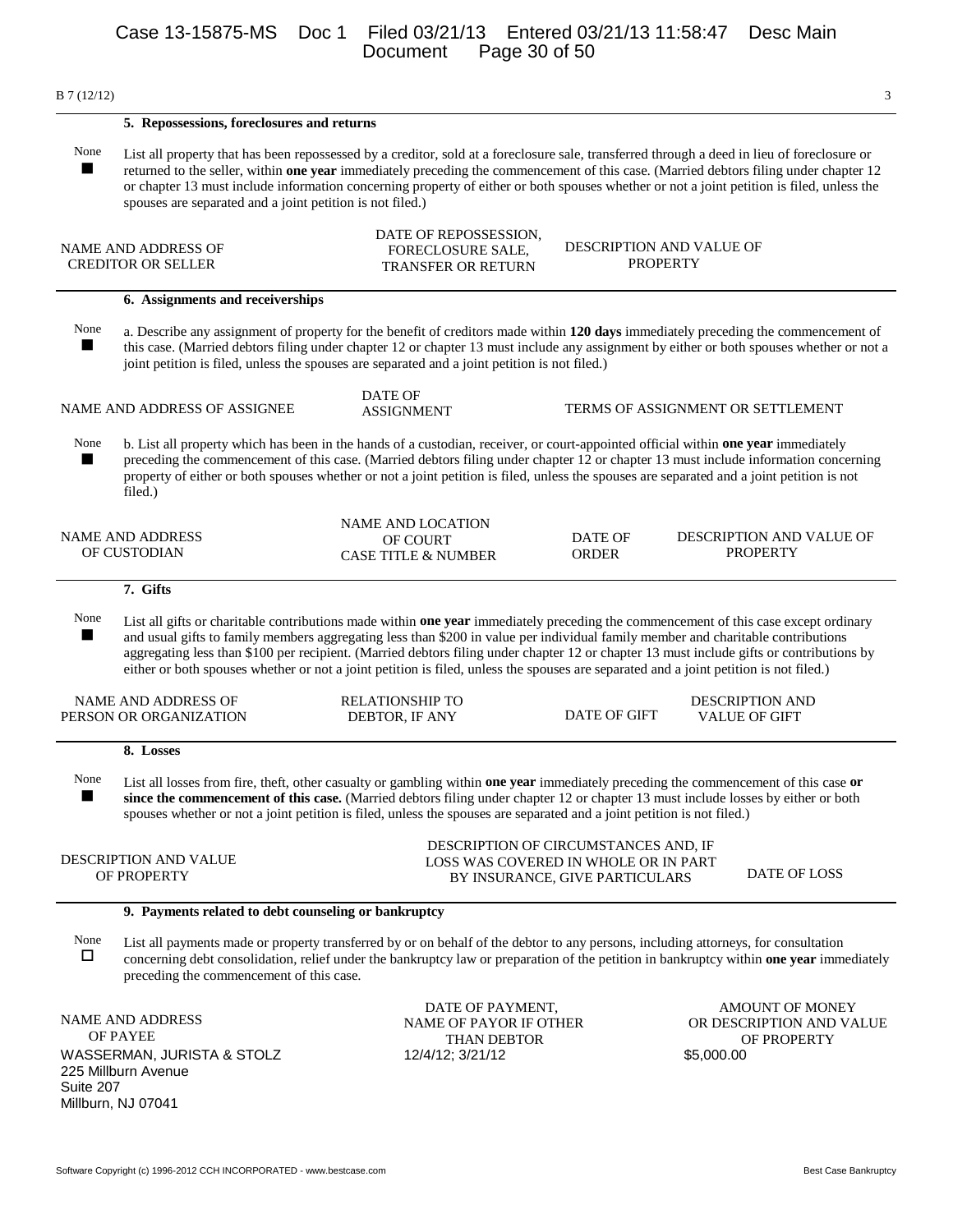|                | 10. Other transfers                                                  |                                                                                                                                                                                                                                                                                                                                                                                                                                                                                                                                                                                                                                                                                                                |                                   |                                                                              |
|----------------|----------------------------------------------------------------------|----------------------------------------------------------------------------------------------------------------------------------------------------------------------------------------------------------------------------------------------------------------------------------------------------------------------------------------------------------------------------------------------------------------------------------------------------------------------------------------------------------------------------------------------------------------------------------------------------------------------------------------------------------------------------------------------------------------|-----------------------------------|------------------------------------------------------------------------------|
| None<br>ш      | spouses are separated and a joint petition is not filed.)            | a. List all other property, other than property transferred in the ordinary course of the business or financial affairs of the debtor,<br>transferred either absolutely or as security within two years immediately preceding the commencement of this case. (Married debtors<br>filing under chapter 12 or chapter 13 must include transfers by either or both spouses whether or not a joint petition is filed, unless the                                                                                                                                                                                                                                                                                   |                                   |                                                                              |
|                | NAME AND ADDRESS OF TRANSFEREE,<br>RELATIONSHIP TO DEBTOR            | <b>DATE</b>                                                                                                                                                                                                                                                                                                                                                                                                                                                                                                                                                                                                                                                                                                    | DESCRIBE PROPERTY TRANSFERRED     | AND VALUE RECEIVED                                                           |
| None<br>ш      | trust or similar device of which the debtor is a beneficiary.        | b. List all property transferred by the debtor within ten years immediately preceding the commencement of this case to a self-settled                                                                                                                                                                                                                                                                                                                                                                                                                                                                                                                                                                          |                                   |                                                                              |
| <b>DEVICE</b>  | NAME OF TRUST OR OTHER                                               | $DATE(S)$ OF<br>TRANSFER(S)                                                                                                                                                                                                                                                                                                                                                                                                                                                                                                                                                                                                                                                                                    | <b>IN PROPERTY</b>                | AMOUNT OF MONEY OR DESCRIPTION AND<br>VALUE OF PROPERTY OR DEBTOR'S INTEREST |
|                | 11. Closed financial accounts                                        |                                                                                                                                                                                                                                                                                                                                                                                                                                                                                                                                                                                                                                                                                                                |                                   |                                                                              |
| None<br>ш      | unless the spouses are separated and a joint petition is not filed.) | List all financial accounts and instruments held in the name of the debtor or for the benefit of the debtor which were closed, sold, or<br>otherwise transferred within one year immediately preceding the commencement of this case. Include checking, savings, or other<br>financial accounts, certificates of deposit, or other instruments; shares and share accounts held in banks, credit unions, pension funds,<br>cooperatives, associations, brokerage houses and other financial institutions. (Married debtors filing under chapter 12 or chapter 13 must<br>include information concerning accounts or instruments held by or for either or both spouses whether or not a joint petition is filed, |                                   |                                                                              |
|                | NAME AND ADDRESS OF INSTITUTION                                      | TYPE OF ACCOUNT, LAST FOUR<br>DIGITS OF ACCOUNT NUMBER,<br>AND AMOUNT OF FINAL BALANCE                                                                                                                                                                                                                                                                                                                                                                                                                                                                                                                                                                                                                         |                                   | AMOUNT AND DATE OF SALE<br>OR CLOSING                                        |
|                | 12. Safe deposit boxes                                               |                                                                                                                                                                                                                                                                                                                                                                                                                                                                                                                                                                                                                                                                                                                |                                   |                                                                              |
| None<br>ш      | filed.)                                                              | List each safe deposit or other box or depository in which the debtor has or had securities, cash, or other valuables within one year<br>immediately preceding the commencement of this case. (Married debtors filing under chapter 12 or chapter 13 must include boxes or<br>depositories of either or both spouses whether or not a joint petition is filed, unless the spouses are separated and a joint petition is not                                                                                                                                                                                                                                                                                    |                                   |                                                                              |
|                | NAME AND ADDRESS OF BANK<br>OR OTHER DEPOSITORY                      | <b>NAMES AND ADDRESSES</b><br>OF THOSE WITH ACCESS<br>TO BOX OR DEPOSITORY                                                                                                                                                                                                                                                                                                                                                                                                                                                                                                                                                                                                                                     | <b>DESCRIPTION</b><br>OF CONTENTS | DATE OF TRANSFER OR<br>SURRENDER, IF ANY                                     |
|                | 13. Setoffs                                                          |                                                                                                                                                                                                                                                                                                                                                                                                                                                                                                                                                                                                                                                                                                                |                                   |                                                                              |
|                |                                                                      | None List all setoffs made by any creditor, including a bank, against a debt or deposit of the debtor within 90 days preceding the<br>commencement of this case. (Married debtors filing under chapter 12 or chapter 13 must include information concerning either or both<br>spouses whether or not a joint petition is filed, unless the spouses are separated and a joint petition is not filed.)                                                                                                                                                                                                                                                                                                           |                                   |                                                                              |
|                | NAME AND ADDRESS OF CREDITOR                                         | <b>DATE OF SETOFF</b>                                                                                                                                                                                                                                                                                                                                                                                                                                                                                                                                                                                                                                                                                          |                                   | <b>AMOUNT OF SETOFF</b>                                                      |
|                | 14. Property held for another person                                 |                                                                                                                                                                                                                                                                                                                                                                                                                                                                                                                                                                                                                                                                                                                |                                   |                                                                              |
| None           |                                                                      | List all property owned by another person that the debtor holds or controls.                                                                                                                                                                                                                                                                                                                                                                                                                                                                                                                                                                                                                                   |                                   |                                                                              |
|                | NAME AND ADDRESS OF OWNER                                            | DESCRIPTION AND VALUE OF PROPERTY                                                                                                                                                                                                                                                                                                                                                                                                                                                                                                                                                                                                                                                                              |                                   | <b>LOCATION OF PROPERTY</b>                                                  |
|                | 15. Prior address of debtor                                          |                                                                                                                                                                                                                                                                                                                                                                                                                                                                                                                                                                                                                                                                                                                |                                   |                                                                              |
| None<br>ш      | address of either spouse.                                            | If the debtor has moved within <b>three years</b> immediately preceding the commencement of this case, list all premises which the debtor<br>occupied during that period and vacated prior to the commencement of this case. If a joint petition is filed, report also any separate                                                                                                                                                                                                                                                                                                                                                                                                                            |                                   |                                                                              |
| <b>ADDRESS</b> |                                                                      | <b>NAME USED</b>                                                                                                                                                                                                                                                                                                                                                                                                                                                                                                                                                                                                                                                                                               |                                   | DATES OF OCCUPANCY                                                           |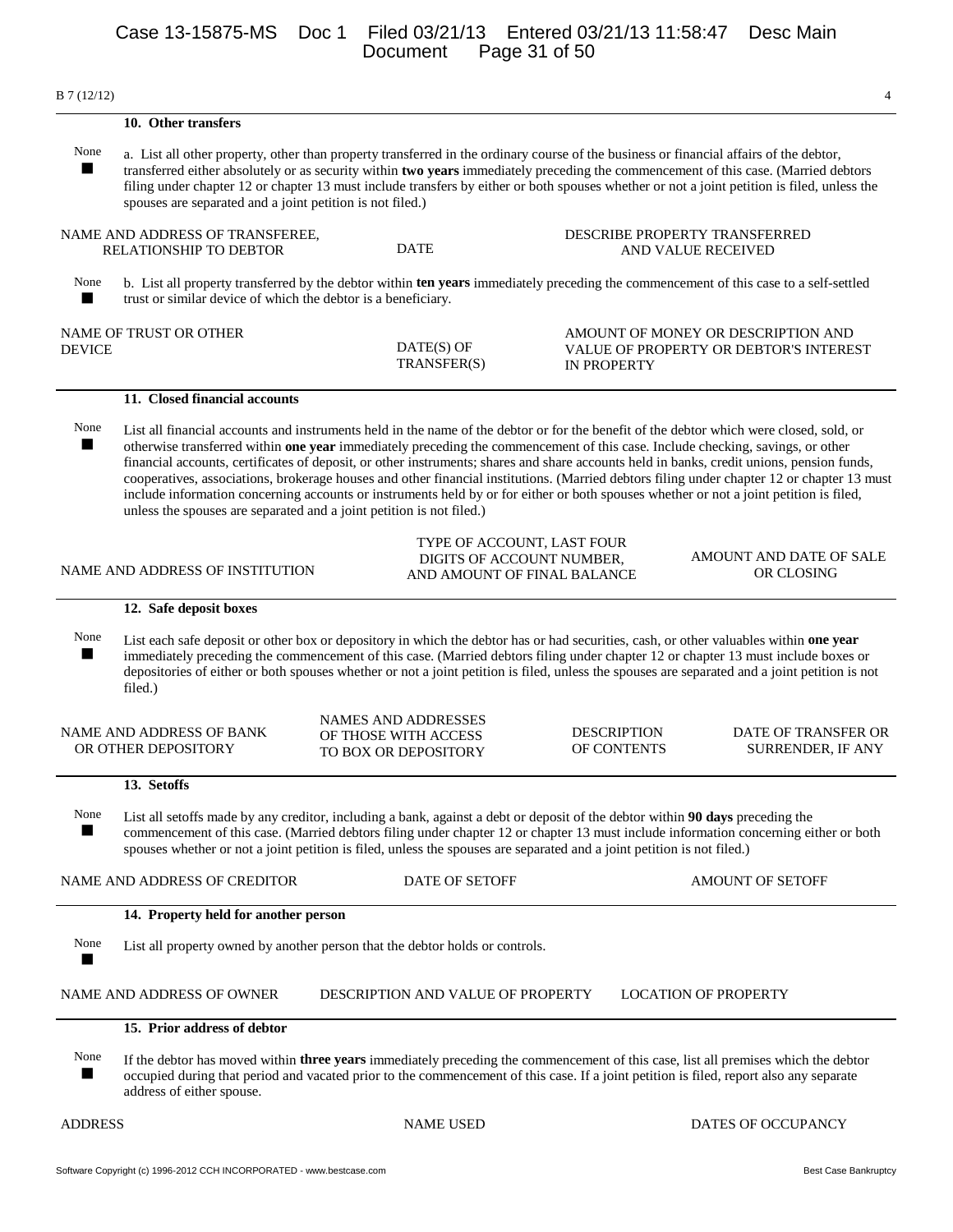**16. Spouses and Former Spouses**

None If the debtor resides or resided in a community property state, commonwealth, or territory (including Alaska, Arizona, California, Idaho, Louisiana, Nevada, New Mexico, Puerto Rico, Texas, Washington, or Wisconsin) within **eight years** immediately preceding the commencement of the case, identify the name of the debtor's spouse and of any former spouse who resides or resided with the debtor in the community property state.

#### NAME

#### **17. Environmental Information.**

For the purpose of this question, the following definitions apply:

"Environmental Law" means any federal, state, or local statute or regulation regulating pollution, contamination, releases of hazardous or toxic substances, wastes or material into the air, land, soil, surface water, groundwater, or other medium, including, but not limited to, statutes or regulations regulating the cleanup of these substances, wastes, or material.

"Site" means any location, facility, or property as defined under any Environmental Law, whether or not presently or formerly owned or operated by the debtor, including, but not limited to, disposal sites.

"Hazardous Material" means anything defined as a hazardous waste, hazardous substance, toxic substance, hazardous material, pollutant, or contaminant or similar term under an Environmental Law

None a. List the name and address of every site for which the debtor has received notice in writing by a governmental unit that it may be liable or potentially liable under or in violation of an Environmental Law. Indicate the governmental unit, the date of the notice, and, if known, the Environmental Law:

|                       | NAME AND ADDRESS OF | DATE | ENVIRONMENTAL |
|-----------------------|---------------------|------|---------------|
|                       |                     |      |               |
| SITE NAME AND ADDRESS | GOVERNMENTAL UNIT   | NO   | _AW           |

None b. List the name and address of every site for which the debtor provided notice to a governmental unit of a release of Hazardous Material. Indicate the governmental unit to which the notice was sent and the date of the notice.

|                       | NAME AND ADDRESS OF<br>the contract of the contract of | <b>DATE</b><br>OF | ENVIRONMENTAL |
|-----------------------|--------------------------------------------------------|-------------------|---------------|
| SITE NAME AND ADDRESS | INIT<br><b>TOVERNMENTAL</b>                            | NC                | ٩W            |

None c. List all judicial or administrative proceedings, including settlements or orders, under any Environmental Law with respect to which the debtor is or was a party. Indicate the name and address of the governmental unit that is or was a party to the proceeding, and the docket number.

#### NAME AND ADDRESS OF GOVERNMENTAL UNIT DOCKET NUMBER STATUS OR DISPOSITION

#### **18 . Nature, location and name of business**

None  $\Box$ a. *If the debtor is an individual*, list the names, addresses, taxpayer identification numbers, nature of the businesses, and beginning and ending dates of all businesses in which the debtor was an officer, director, partner, or managing executive of a corporation, partner in a partnership, sole proprietor, or was self-employed in a trade, profession, or other activity either full- or part-time within **six years** immediately preceding the commencement of this case, or in which the debtor owned 5 percent or more of the voting or equity securities within **six years** immediately preceding the commencement of this case.

*If the debtor is a partnership*, list the names, addresses, taxpayer identification numbers, nature of the businesses, and beginning and ending dates of all businesses in which the debtor was a partner or owned 5 percent or more of the voting or equity securities, within **six years** immediately preceding the commencement of this case.

*If the debtor is a corporation*, list the names, addresses, taxpayer identification numbers, nature of the businesses, and beginning and ending dates of all businesses in which the debtor was a partner or owned 5 percent or more of the voting or equity securities within **six years** immediately preceding the commencement of this case.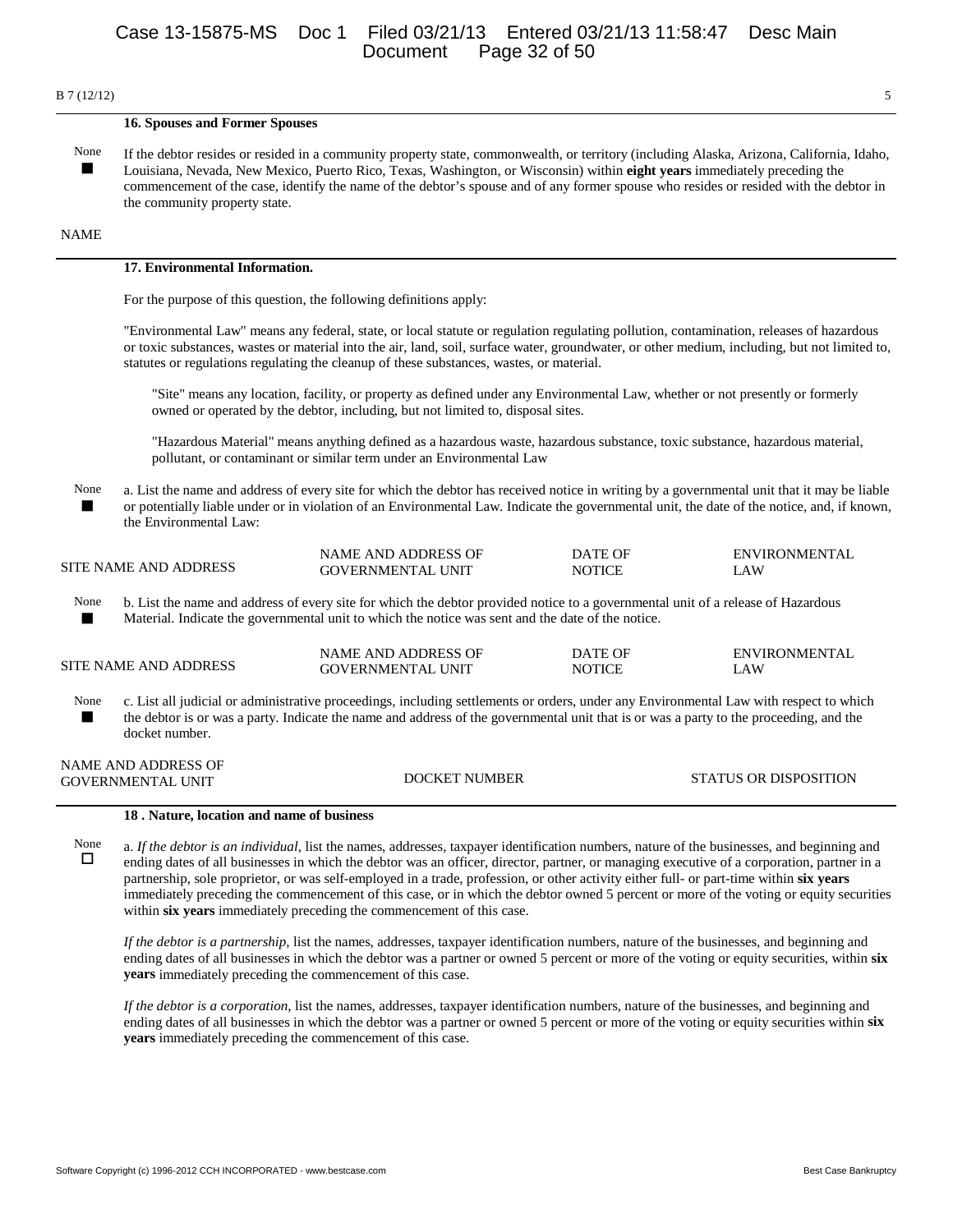| <b>NAME</b><br>Kimba Productions<br>None | LAST FOUR DIGITS OF<br>SOCIAL-SECURITY OR<br>OTHER INDIVIDUAL<br>TAXPAYER-LD. NO.<br>(ITIN)/ COMPLETE EIN<br>3345 | <b>ADDRESS</b> | NATURE OF BUSINESS<br>personal service corp.<br>b. Identify any business listed in response to subdivision a., above, that is "single asset real estate" as defined in 11 U.S.C. § 101. | <b>BEGINNING AND</b><br><b>ENDING DATES</b><br>closed in 2008 |
|------------------------------------------|-------------------------------------------------------------------------------------------------------------------|----------------|-----------------------------------------------------------------------------------------------------------------------------------------------------------------------------------------|---------------------------------------------------------------|
| <b>NAME</b>                              |                                                                                                                   | <b>ADDRESS</b> |                                                                                                                                                                                         |                                                               |

The following questions are to be completed by every debtor that is a corporation or partnership and by any individual debtor who is or has been, within **six years** immediately preceding the commencement of this case, any of the following: an officer, director, managing executive, or owner of more than 5 percent of the voting or equity securities of a corporation; a partner, other than a limited partner, of a partnership, a sole proprietor, or self-employed in a trade, profession, or other activity, either full- or part-time.

(An individual or joint debtor should complete this portion of the statement **only** if the debtor is or has been in business, as defined above, *within six years immediately preceding the commencement of this case. A debtor who has not been in business within those six years should go directly to the signature page.)*

|             | 19. Books, records and financial statements                                                                                                                                                                                               |                                                                                       |                                                                                                                                                  |  |  |  |  |
|-------------|-------------------------------------------------------------------------------------------------------------------------------------------------------------------------------------------------------------------------------------------|---------------------------------------------------------------------------------------|--------------------------------------------------------------------------------------------------------------------------------------------------|--|--|--|--|
| None        |                                                                                                                                                                                                                                           | supervised the keeping of books of account and records of the debtor.                 | a. List all bookkeepers and accountants who within two years immediately preceding the filing of this bankruptcy case kept or                    |  |  |  |  |
|             | <b>NAME AND ADDRESS</b>                                                                                                                                                                                                                   |                                                                                       | <b>DATES SERVICES RENDERED</b>                                                                                                                   |  |  |  |  |
| None        |                                                                                                                                                                                                                                           | of account and records, or prepared a financial statement of the debtor.              | b. List all firms or individuals who within the <b>two years</b> immediately preceding the filing of this bankruptcy case have audited the books |  |  |  |  |
| <b>NAME</b> |                                                                                                                                                                                                                                           | <b>ADDRESS</b>                                                                        | DATES SERVICES RENDERED                                                                                                                          |  |  |  |  |
| None        |                                                                                                                                                                                                                                           | of the debtor. If any of the books of account and records are not available, explain. | c. List all firms or individuals who at the time of the commencement of this case were in possession of the books of account and records         |  |  |  |  |
| <b>NAME</b> |                                                                                                                                                                                                                                           |                                                                                       | <b>ADDRESS</b>                                                                                                                                   |  |  |  |  |
| None        | d. List all financial institutions, creditors and other parties, including mercantile and trade agencies, to whom a financial statement was<br>issued by the debtor within two years immediately preceding the commencement of this case. |                                                                                       |                                                                                                                                                  |  |  |  |  |
|             | <b>NAME AND ADDRESS</b>                                                                                                                                                                                                                   |                                                                                       | <b>DATE ISSUED</b>                                                                                                                               |  |  |  |  |
|             | 20. Inventories                                                                                                                                                                                                                           |                                                                                       |                                                                                                                                                  |  |  |  |  |
| None        | and the dollar amount and basis of each inventory.                                                                                                                                                                                        |                                                                                       | a. List the dates of the last two inventories taken of your property, the name of the person who supervised the taking of each inventory,        |  |  |  |  |
|             | DATE OF INVENTORY                                                                                                                                                                                                                         | <b>INVENTORY SUPERVISOR</b>                                                           | DOLLAR AMOUNT OF INVENTORY<br>(Specify cost, market or other basis)                                                                              |  |  |  |  |
| None        |                                                                                                                                                                                                                                           |                                                                                       | b. List the name and address of the person having possession of the records of each of the two inventories reported in a., above.                |  |  |  |  |
|             | <b>DATE OF INVENTORY</b>                                                                                                                                                                                                                  | <b>RECORDS</b>                                                                        | NAME AND ADDRESSES OF CUSTODIAN OF INVENTORY                                                                                                     |  |  |  |  |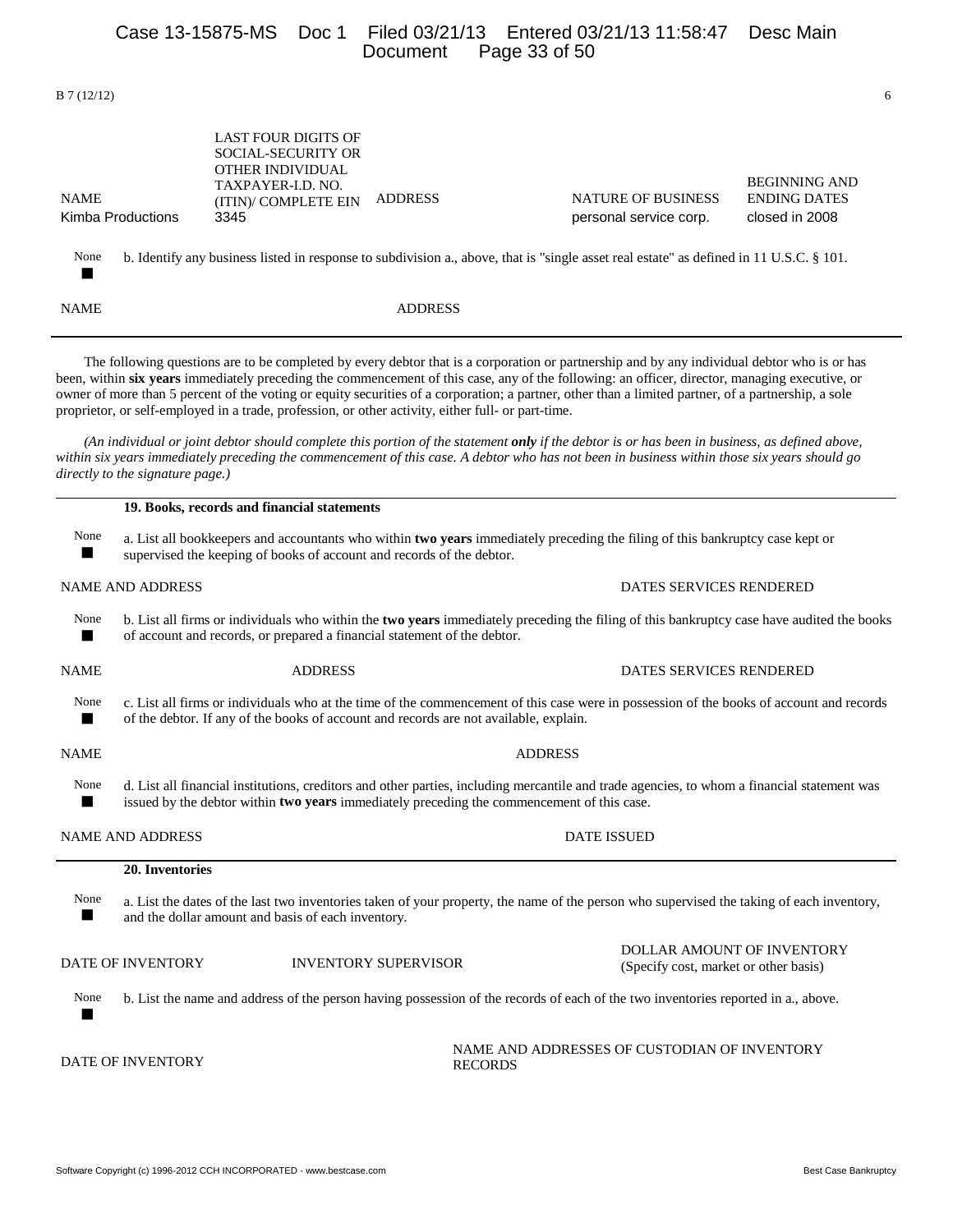| B7(12/12)     |                                                      |                                                                                                                                              | $\tau$                                                                                                                                                                                                                                                                               |
|---------------|------------------------------------------------------|----------------------------------------------------------------------------------------------------------------------------------------------|--------------------------------------------------------------------------------------------------------------------------------------------------------------------------------------------------------------------------------------------------------------------------------------|
|               |                                                      | 21. Current Partners, Officers, Directors and Shareholders                                                                                   |                                                                                                                                                                                                                                                                                      |
| None          |                                                      | a. If the debtor is a partnership, list the nature and percentage of partnership interest of each member of the partnership.                 |                                                                                                                                                                                                                                                                                      |
|               | <b>NAME AND ADDRESS</b>                              | NATURE OF INTEREST                                                                                                                           | PERCENTAGE OF INTEREST                                                                                                                                                                                                                                                               |
| None<br>H     |                                                      | controls, or holds 5 percent or more of the voting or equity securities of the corporation.                                                  | b. If the debtor is a corporation, list all officers and directors of the corporation, and each stockholder who directly or indirectly owns,                                                                                                                                         |
|               | <b>NAME AND ADDRESS</b>                              | <b>TITLE</b>                                                                                                                                 | NATURE AND PERCENTAGE<br>OF STOCK OWNERSHIP                                                                                                                                                                                                                                          |
|               |                                                      | 22. Former partners, officers, directors and shareholders                                                                                    |                                                                                                                                                                                                                                                                                      |
| None<br>ш     | commencement of this case.                           |                                                                                                                                              | a. If the debtor is a partnership, list each member who withdrew from the partnership within one year immediately preceding the                                                                                                                                                      |
| <b>NAME</b>   |                                                      | <b>ADDRESS</b>                                                                                                                               | DATE OF WITHDRAWAL                                                                                                                                                                                                                                                                   |
| None<br>H     | immediately preceding the commencement of this case. | b. If the debtor is a corporation, list all officers, or directors whose relationship with the corporation terminated within <b>one year</b> |                                                                                                                                                                                                                                                                                      |
|               | <b>NAME AND ADDRESS</b>                              | <b>TITLE</b>                                                                                                                                 | <b>DATE OF TERMINATION</b>                                                                                                                                                                                                                                                           |
|               |                                                      | 23 . Withdrawals from a partnership or distributions by a corporation                                                                        |                                                                                                                                                                                                                                                                                      |
| None<br>ш     | commencement of this case.                           |                                                                                                                                              | If the debtor is a partnership or corporation, list all withdrawals or distributions credited or given to an insider, including compensation<br>in any form, bonuses, loans, stock redemptions, options exercised and any other perquisite during one year immediately preceding the |
|               | <b>NAME &amp; ADDRESS</b>                            |                                                                                                                                              | <b>AMOUNT OF MONEY</b>                                                                                                                                                                                                                                                               |
| OF RECIPIENT, | RELATIONSHIP TO DEBTOR                               | DATE AND PURPOSE<br>OF WITHDRAWAL                                                                                                            | OR DESCRIPTION AND<br><b>VALUE OF PROPERTY</b>                                                                                                                                                                                                                                       |
|               | 24. Tax Consolidation Group.                         |                                                                                                                                              |                                                                                                                                                                                                                                                                                      |
| None<br>ш     | of the case.                                         |                                                                                                                                              | If the debtor is a corporation, list the name and federal taxpayer identification number of the parent corporation of any consolidated<br>group for tax purposes of which the debtor has been a member at any time within six years immediately preceding the commencement           |
|               | NAME OF PARENT CORPORATION                           |                                                                                                                                              | TAXPAYER IDENTIFICATION NUMBER (EIN)                                                                                                                                                                                                                                                 |
|               | 25. Pension Funds.                                   |                                                                                                                                              |                                                                                                                                                                                                                                                                                      |
| None<br>H     |                                                      |                                                                                                                                              | If the debtor is not an individual, list the name and federal taxpayer-identification number of any pension fund to which the debtor, as an<br>employer, has been responsible for contributing at any time within six years immediately preceding the commencement of the case.      |
|               | NAME OF PENSION FUND                                 |                                                                                                                                              | TAXPAYER IDENTIFICATION NUMBER (EIN)                                                                                                                                                                                                                                                 |

\* \* \* \* \* \*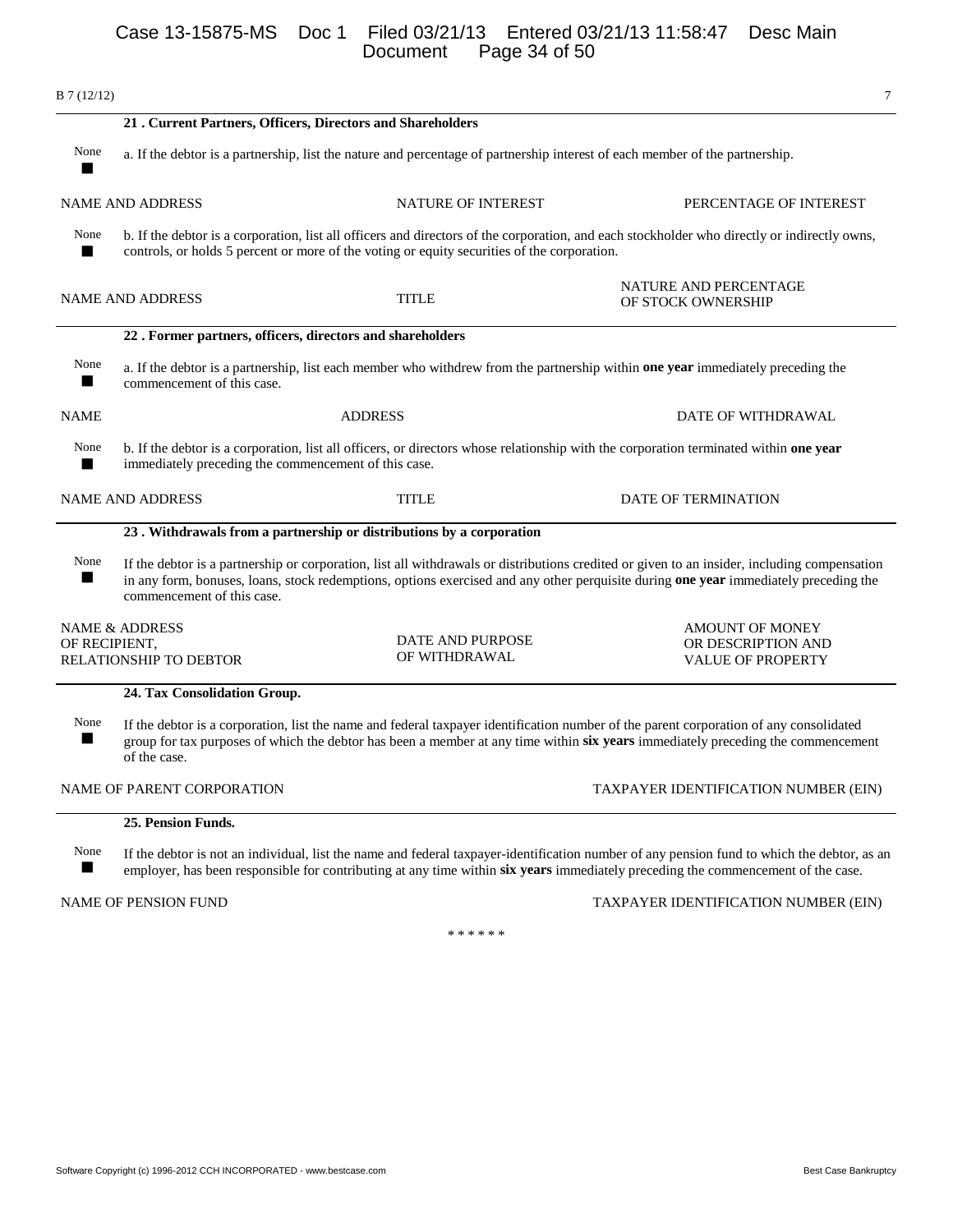### **DECLARATION UNDER PENALTY OF PERJURY BY INDIVIDUAL DEBTOR**

I declare under penalty of perjury that I have read the answers contained in the foregoing statement of financial affairs and any attachments thereto and that they are true and correct.

Date March 21, 2013 Signature /s/ Dionne Marie Warwick

Dionne Marie Warwick Debtor

*Penalty for making a false statement: Fine of up to \$500,000 or imprisonment for up to 5 years, or both. 18 U.S.C. §§ 152 and 3571*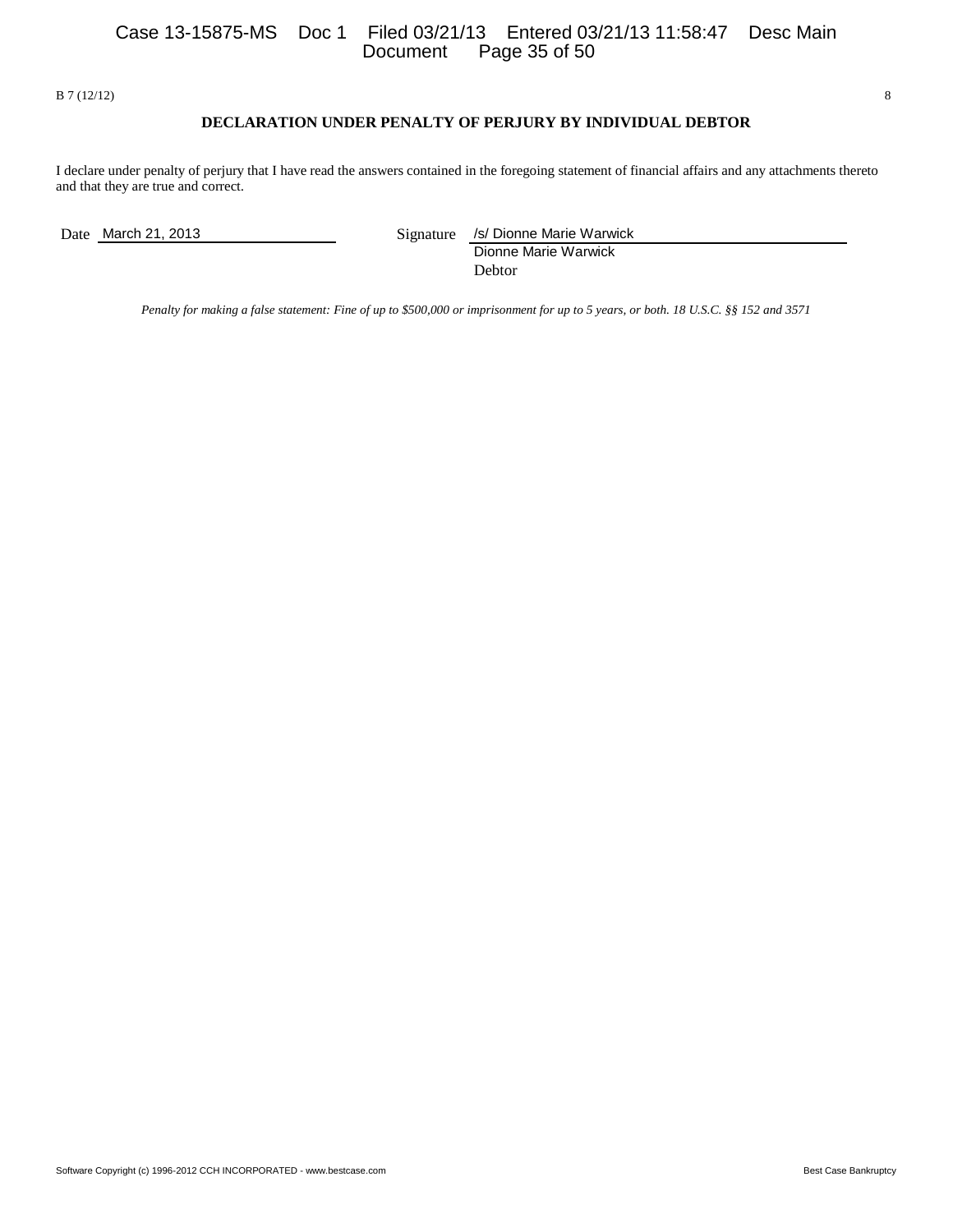Case 13-15875-MS Doc 1 Filed 03/21/13 Entered 03/21/13 11:58:47 Desc Main Page 36 of 50

B8 (Form 8) (12/08)

### **United States Bankruptcy Court District of New Jersey**

| Dionne Marie Warwick<br>In re<br>Case No. |
|-------------------------------------------|
|-------------------------------------------|

Debtor(s) Chapter 7

### **CHAPTER 7 INDIVIDUAL DEBTOR'S STATEMENT OF INTENTION**

**PART A** - Debts secured by property of the estate. (Part A must be fully completed for **EACH** debt which is secured by property of the estate. Attach additional pages if necessary.)

| Property No. 1                                                                                                                                  |                                                        |
|-------------------------------------------------------------------------------------------------------------------------------------------------|--------------------------------------------------------|
| <b>Creditor's Name:</b><br>-NONE-                                                                                                               | <b>Describe Property Securing Debt:</b>                |
| Property will be (check one):                                                                                                                   |                                                        |
| $\Box$ Surrendered<br>$\Box$ Retained                                                                                                           |                                                        |
| If retaining the property, I intend to (check at least one):<br>$\Box$ Redeem the property<br>$\Box$ Reaffirm the debt<br>$\Box$ Other. Explain | (for example, avoid lien using 11 U.S.C. $\S$ 522(f)). |
| Property is (check one):                                                                                                                        |                                                        |
| $\Box$ Claimed as Exempt                                                                                                                        | $\Box$ Not claimed as exempt                           |

**PART B** - Personal property subject to unexpired leases. (All three columns of Part B must be completed for each unexpired lease. Attach additional pages if necessary.)

| Property No. 1                          |                           |                                                                                                   |
|-----------------------------------------|---------------------------|---------------------------------------------------------------------------------------------------|
| <b>Lessor's Name:</b><br><b>I-NONE-</b> | Describe Leased Property: | Lease will be Assumed pursuant to 11<br>  U.S.C. $\S 365(p)(2)$ :<br><b>YES</b><br>ON C<br>$\Box$ |

**I declare under penalty of perjury that the above indicates my intention as to any property of my estate securing a debt and/or personal property subject to an unexpired lease.**

Date March 21, 2013 Signature /s/ Dionne Marie Warwick

Dionne Marie Warwick Debtor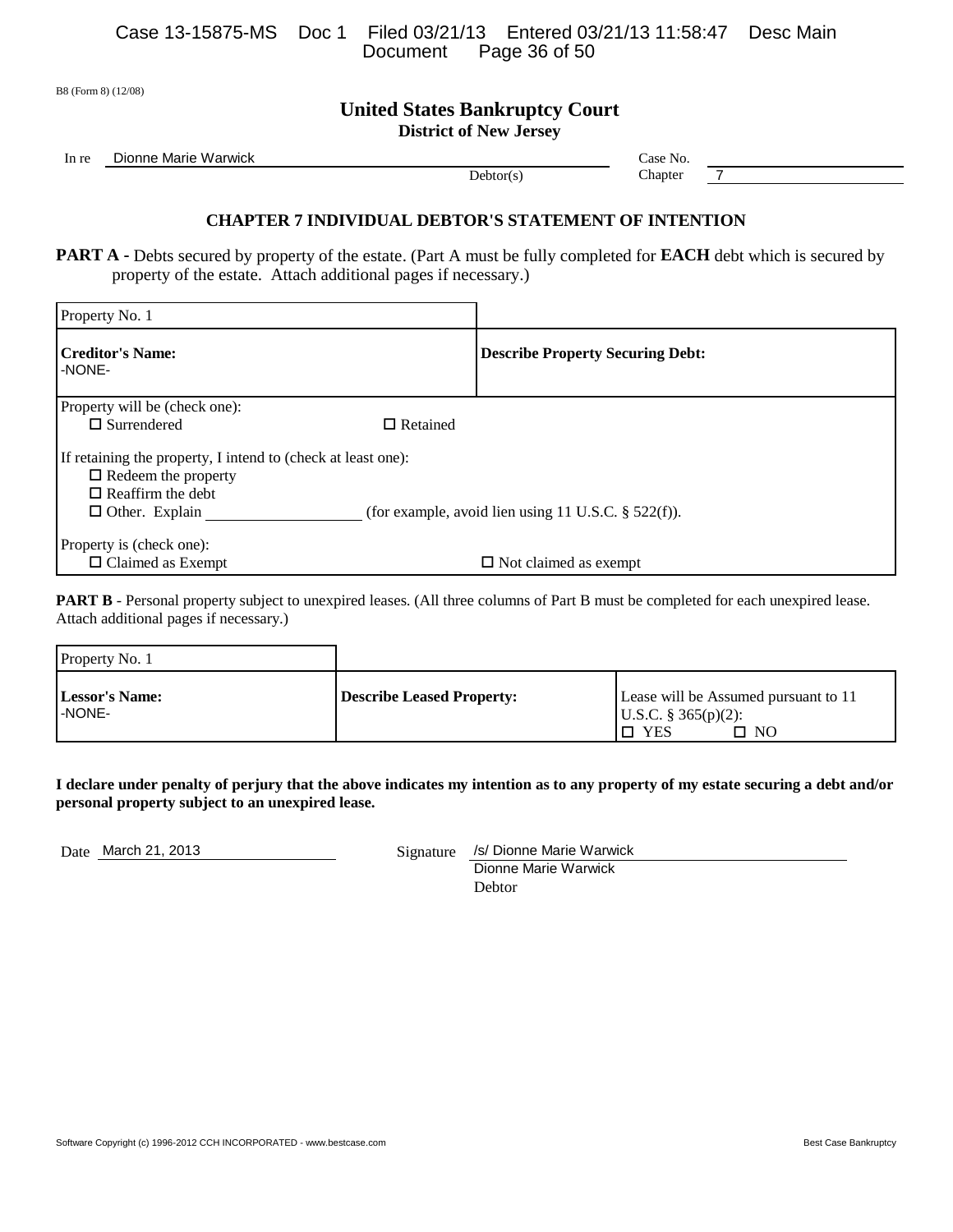|        | Case 13-15875-MS<br>Doc 1                                                                                                                                                                                                                                                                                                                                                                                                  | Filed 03/21/13    Entered 03/21/13    11:58:47    Desc Main<br>Page 37 of 50<br>Document |          |                |
|--------|----------------------------------------------------------------------------------------------------------------------------------------------------------------------------------------------------------------------------------------------------------------------------------------------------------------------------------------------------------------------------------------------------------------------------|------------------------------------------------------------------------------------------|----------|----------------|
|        |                                                                                                                                                                                                                                                                                                                                                                                                                            | <b>United States Bankruptcy Court</b><br><b>District of New Jersey</b>                   |          |                |
| In re  | Dionne Marie Warwick                                                                                                                                                                                                                                                                                                                                                                                                       |                                                                                          | Case No. |                |
|        |                                                                                                                                                                                                                                                                                                                                                                                                                            | Dektor(s)                                                                                | Chapter  | $\overline{7}$ |
|        |                                                                                                                                                                                                                                                                                                                                                                                                                            | DISCLOSURE OF COMPENSATION OF ATTORNEY FOR DEBTOR(S)                                     |          |                |
| 1.     | Pursuant to 11 U.S.C. § 329(a) and Bankruptcy Rule 2016(b), I certify that I am the attorney for the above-named debtor and that<br>compensation paid to me within one year before the filing of the petition in bankruptcy, or agreed to be paid to me, for services rendered or to<br>be rendered on behalf of the debtor(s) in contemplation of or in connection with the bankruptcy case is as follows:                |                                                                                          |          |                |
|        |                                                                                                                                                                                                                                                                                                                                                                                                                            | \$                                                                                       |          | 5,000.00       |
|        |                                                                                                                                                                                                                                                                                                                                                                                                                            | \$                                                                                       |          | 5,000.00       |
|        | Balance Due                                                                                                                                                                                                                                                                                                                                                                                                                | \$                                                                                       |          | 0.00           |
| 2.     | 306.00 of the filing fee has been paid.                                                                                                                                                                                                                                                                                                                                                                                    |                                                                                          |          |                |
| 3.     | The source of the compensation paid to me was:                                                                                                                                                                                                                                                                                                                                                                             |                                                                                          |          |                |
|        | Debtor<br>$\Box$<br>Other (specify):                                                                                                                                                                                                                                                                                                                                                                                       |                                                                                          |          |                |
| 4.     | The source of compensation to be paid to me is:                                                                                                                                                                                                                                                                                                                                                                            |                                                                                          |          |                |
|        |                                                                                                                                                                                                                                                                                                                                                                                                                            |                                                                                          |          |                |
|        | Debtor<br>$\Box$ Other (specify):                                                                                                                                                                                                                                                                                                                                                                                          |                                                                                          |          |                |
| 5.     | I have not agreed to share the above-disclosed compensation with any other person unless they are members and associates of my law firm.                                                                                                                                                                                                                                                                                   |                                                                                          |          |                |
|        | $\Box$ I have agreed to share the above-disclosed compensation with a person or persons who are not members or associates of my law firm. A<br>copy of the agreement, together with a list of the names of the people sharing in the compensation is attached.                                                                                                                                                             |                                                                                          |          |                |
| 6.     | In return for the above-disclosed fee, I have agreed to render legal service for all aspects of the bankruptcy case, including:                                                                                                                                                                                                                                                                                            |                                                                                          |          |                |
|        | a. Analysis of the debtor's financial situation, and rendering advice to the debtor in determining whether to file a petition in bankruptcy;<br>b. Preparation and filing of any petition, schedules, statement of affairs and plan which may be required;<br>c. Representation of the debtor at the meeting of creditors and confirmation hearing, and any adjourned hearings thereof;<br>d. [Other provisions as needed] |                                                                                          |          |                |
| 7.     | By agreement with the debtor(s), the above-disclosed fee does not include the following service:<br>Representation of the debtors in any dischargeability actions, judicial lien avoidances, relief from stay actions or any<br>other adversary proceeding.                                                                                                                                                                |                                                                                          |          |                |
|        |                                                                                                                                                                                                                                                                                                                                                                                                                            | <b>CERTIFICATION</b>                                                                     |          |                |
|        | I certify that the foregoing is a complete statement of any agreement or arrangement for payment to me for representation of the debtor(s) in<br>this bankruptcy proceeding.                                                                                                                                                                                                                                               |                                                                                          |          |                |
| Dated: | March 21, 2013                                                                                                                                                                                                                                                                                                                                                                                                             | /s/ Daniel M. Stolz                                                                      |          |                |
|        |                                                                                                                                                                                                                                                                                                                                                                                                                            | Daniel M. Stolz<br>WASSERMAN, JURISTA & STOLZ                                            |          |                |
|        |                                                                                                                                                                                                                                                                                                                                                                                                                            | 225 Millburn Avenue                                                                      |          |                |
|        |                                                                                                                                                                                                                                                                                                                                                                                                                            | Suite 207<br>Millburn, NJ 07041<br>(973) 467-2700 Fax: (973) 467-8126                    |          |                |

attys@wjslaw.com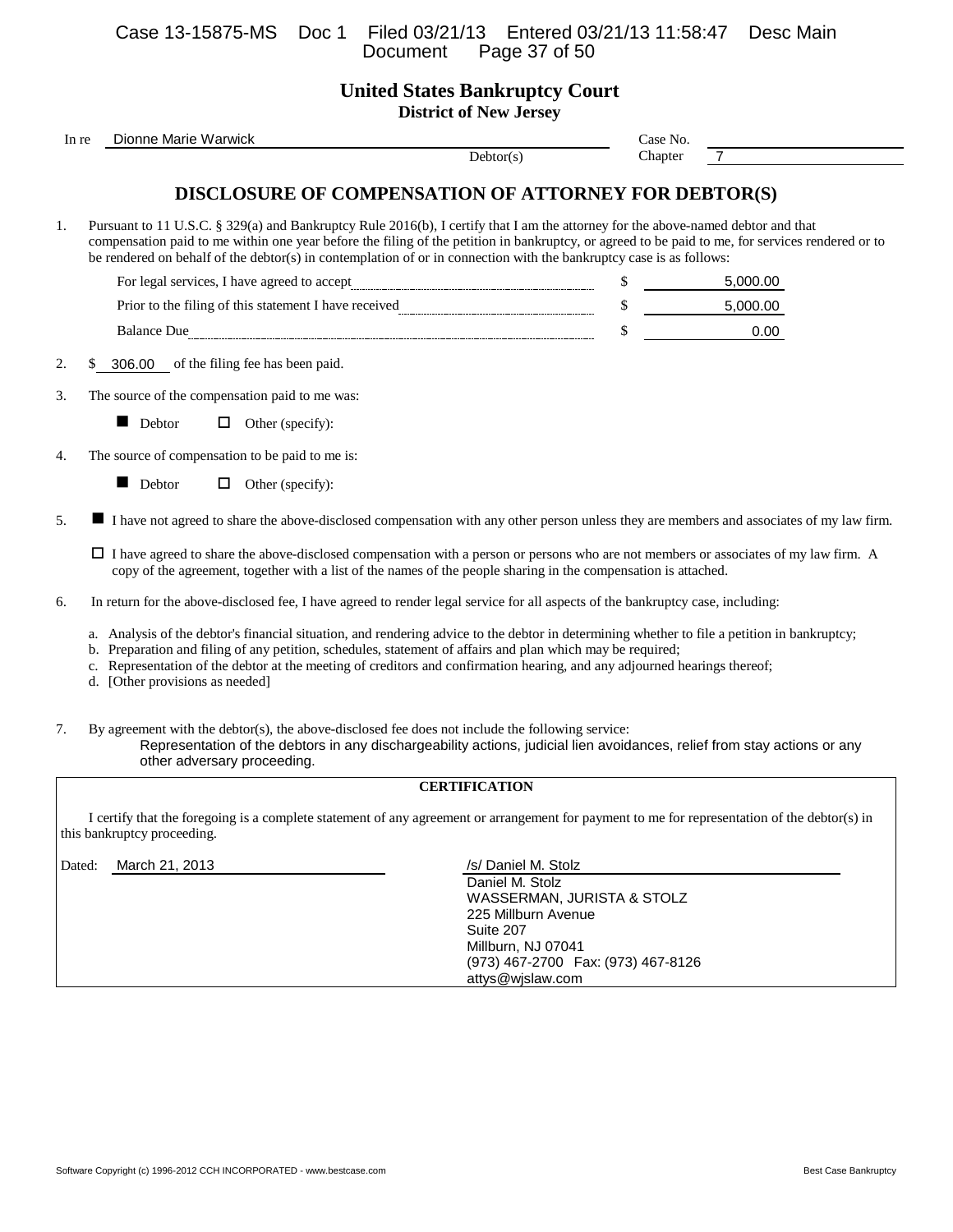B 201A (Form 201A) (11/12)

## **UNITED STATES BANKRUPTCY COURT DISTRICT OF NEW JERSEY**

### **NOTICE TO CONSUMER DEBTOR(S) UNDER § 342(b) OF THE BANKRUPTCY CODE**

In accordance with § 342(b) of the Bankruptcy Code, this notice to individuals with primarily consumer debts: (1) Describes briefly the services available from credit counseling services; (2) Describes briefly the purposes, benefits and costs of the four types of bankruptcy proceedings you may commence; and (3) Informs you about bankruptcy crimes and notifies you that the Attorney General may examine all information you supply in connection with a bankruptcy case.

You are cautioned that bankruptcy law is complicated and not easily described. Thus, you may wish to seek the advice of an attorney to learn of your rights and responsibilities should you decide to file a petition. Court employees cannot give you legal advice.

Notices from the bankruptcy court are sent to the mailing address you list on your bankruptcy petition. In order to ensure that you receive information about events concerning your case, Bankruptcy Rule 4002 requires that you notify the court of any changes in your address. If you are filing a **joint case** (a single bankruptcy case for two individuals married to each other), and each spouse lists the same mailing address on the bankruptcy petition, you and your spouse will generally receive a single copy of each notice mailed from the bankruptcy court in a jointly-addressed envelope, unless you file a statement with the court requesting that each spouse receive a separate copy of all notices.

### **1. Services Available from Credit Counseling Agencies**

**With limited exceptions, § 109(h) of the Bankruptcy Code requires that all individual debtors who file for bankruptcy relief on or after October 17, 2005, receive a briefing that outlines the available opportunities for credit counseling and provides assistance in performing a budget analysis.** The briefing must be given within 180 days **before** the bankruptcy filing. The briefing may be provided individually or in a group (including briefings conducted by telephone or on the Internet) and must be provided by a nonprofit budget and credit counseling agency approved by the United States trustee or bankruptcy administrator. The clerk of the bankruptcy court has a list that you may consult of the approved budget and credit counseling agencies. Each debtor in a joint case must complete the briefing.

**In addition, after filing a bankruptcy case, an individual debtor generally must complete a financial management instructional course before he or she can receive a discharge.** The clerk also has a list of approved financial management instructional courses. Each debtor in a joint case must complete the course.

### **2. The Four Chapters of the Bankruptcy Code Available to Individual Consumer Debtors**

### **Chapter 7: Liquidation (\$245 filing fee, \$46 administrative fee, \$15 trustee surcharge: Total Fee \$306)**

Chapter 7 is designed for debtors in financial difficulty who do not have the ability to pay their existing debts. Debtors whose debts are primarily consumer debts are subject to a "means test" designed to determine whether the case should be permitted to proceed under chapter 7. If your income is greater than the median income for your state of residence and family size, in some cases, the United States trustee (or bankruptcy administrator), the trustee, or creditors have the right to file a motion requesting that the court dismiss your case under § 707(b) of the Code. It is up to the court to decide whether the case should be dismissed.

Under chapter 7, you may claim certain of your property as exempt under governing law. A trustee may have the right to take possession of and sell the remaining property that is not exempt and use the sale proceeds to pay your creditors.

The purpose of filing a chapter 7 case is to obtain a discharge of your existing debts. If, however, you are found to have committed certain kinds of improper conduct described in the Bankruptcy Code, the court may deny your discharge and, if it does, the purpose for which you filed the bankruptcy petition will be defeated.

Even if you receive a general discharge, some particular debts are not discharged under the law. Therefore, you may still be responsible for most taxes and student loans; debts incurred to pay nondischargeable taxes; domestic support and property settlement obligations; most fines, penalties, forfeitures, and criminal restitution obligations; certain debts which are not properly listed in your bankruptcy papers; and debts for death or personal injury caused by operating a motor vehicle, vessel, or aircraft while intoxicated from alcohol or drugs. Also, if a creditor can prove that a debt arose from fraud, breach of fiduciary duty, or theft, or from a willful and malicious injury, the bankruptcy court may determine that the debt is not discharged.

### **Chapter 13: Repayment of All or Part of the Debts of an Individual with Regular Income (\$235 filing fee, \$46 administrative fee: Total fee \$281)**

Chapter 13 is designed for individuals with regular income who would like to pay all or part of their debts in installments over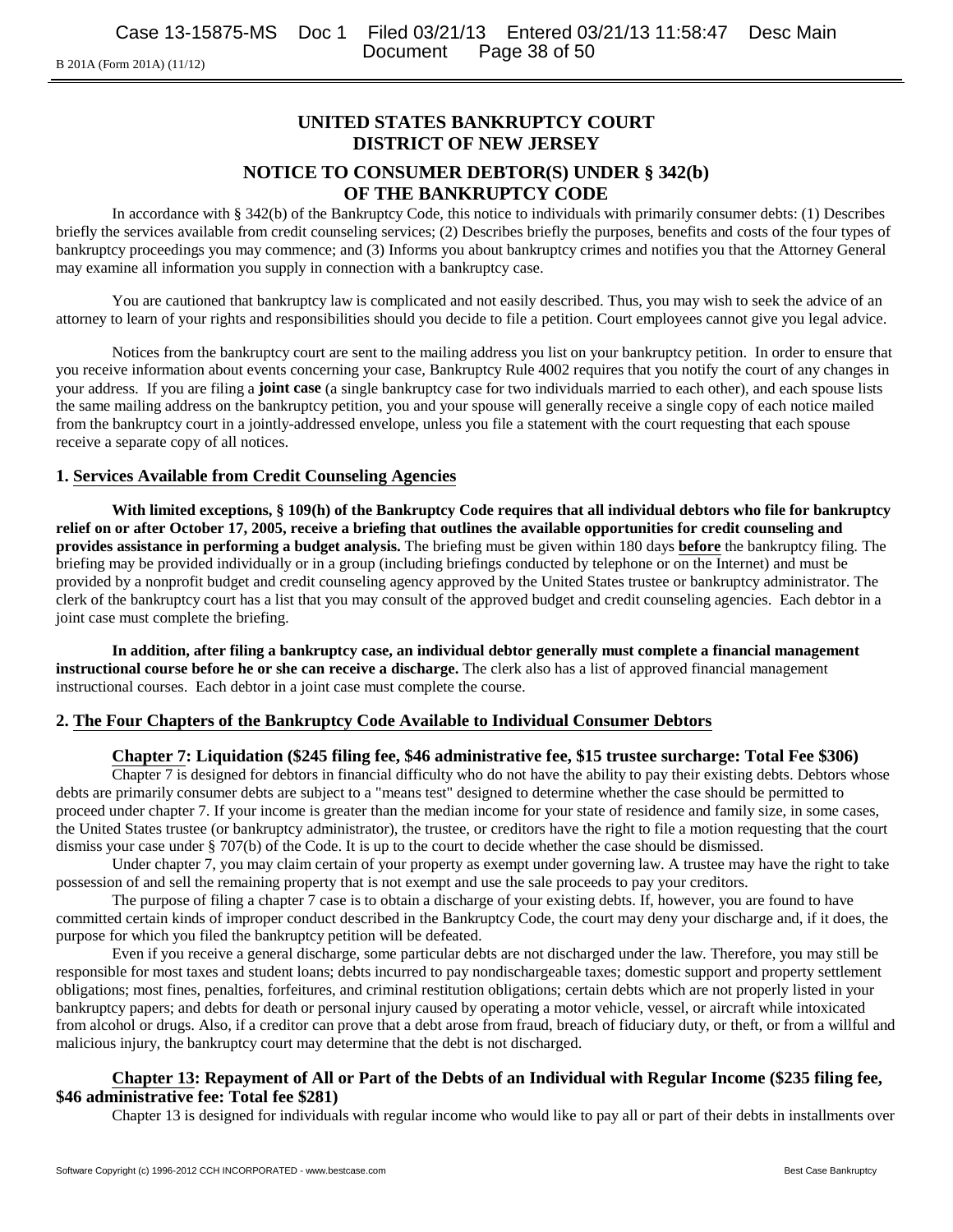Form B 201A, Notice to Consumer Debtor(s) Page 2

a period of time. You are only eligible for chapter 13 if your debts do not exceed certain dollar amounts set forth in the Bankruptcy Code.

Under chapter 13, you must file with the court a plan to repay your creditors all or part of the money that you owe them, using your future earnings. The period allowed by the court to repay your debts may be three years or five years, depending upon your income and other factors. The court must approve your plan before it can take effect.

After completing the payments under your plan, your debts are generally discharged except for domestic support obligations; most student loans; certain taxes; most criminal fines and restitution obligations; certain debts which are not properly listed in your bankruptcy papers; certain debts for acts that caused death or personal injury; and certain long term secured obligations.

### **Chapter 11: Reorganization (\$1,167 filing fee, \$46 administrative fee: Total fee \$1,213)**

Chapter 11 is designed for the reorganization of a business but is also available to consumer debtors. Its provisions are quite complicated, and any decision by an individual to file a chapter 11 petition should be reviewed with an attorney.

### **Chapter 12: Family Farmer or Fisherman (\$200 filing fee, \$46 administrative fee: Total fee \$246)**

Chapter  $12$  is designed to permit family farmers and fishermen to repay their debts over a period of time from future earnings and is similar to chapter 13. The eligibility requirements are restrictive, limiting its use to those whose income arises primarily from a family-owned farm or commercial fishing operation.

### **3. Bankruptcy Crimes and Availability of Bankruptcy Papers to Law Enforcement Officials**

A person who knowingly and fraudulently conceals assets or makes a false oath or statement under penalty of perjury, either orally or in writing, in connection with a bankruptcy case is subject to a fine, imprisonment, or both. All information supplied by a debtor in connection with a bankruptcy case is subject to examination by the Attorney General acting through the Office of the United States Trustee, the Office of the United States Attorney, and other components and employees of the Department of Justice.

**WARNING:** Section 521(a)(1) of the Bankruptcy Code requires that you promptly file detailed information regarding your creditors, assets, liabilities, income, expenses and general financial condition. Your bankruptcy case may be dismissed if this information is not filed with the court within the time deadlines set by the Bankruptcy Code, the Bankruptcy Rules, and the local rules of the court. The documents and the deadlines for filing them are listed on Form B200, which is posted at http://www.uscourts.gov/bkforms/bankruptcy\_forms.html#procedure.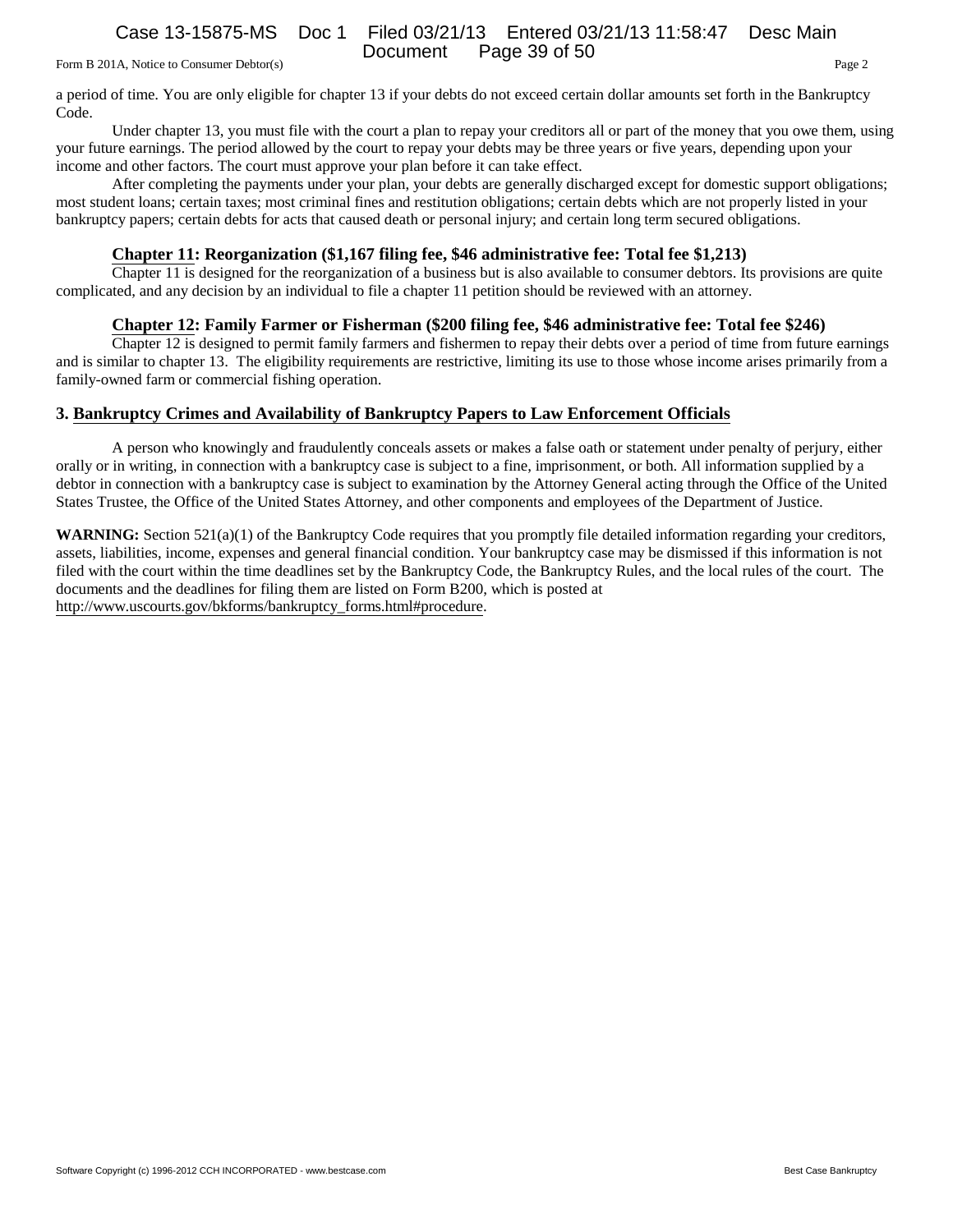Case 13-15875-MS Doc 1 Filed 03/21/13 Entered 03/21/13 11:58:47 Desc Main Page 40 of 50

B 201B (Form 201B) (12/09)

## **United States Bankruptcy Court District of New Jersey**

In re Dionne Marie Warwick Case No. **Case No.** Case No.

Debtor(s) Chapter 7

### **CERTIFICATION OF NOTICE TO CONSUMER DEBTOR(S) UNDER § 342(b) OF THE BANKRUPTCY CODE**

**Certification of Debtor**

I (We), the debtor(s), affirm that I (we) have received and read the attached notice, as required by  $\S 342(b)$  of the Bankruptcy Code.

Dionne Marie Warwick

Printed Name $(s)$  of Debtor $(s)$ 

Case No. (if known)

|   | X /s/ Dionne Marie Warwick | March 21, 2013 |
|---|----------------------------|----------------|
|   | Signature of Debtor        | Date           |
| v |                            |                |

Signature of Joint Debtor (if any) Date

**Instructions:** Attach a copy of Form B 201 A, Notice to Consumer Debtor(s) Under § 342(b) of the Bankruptcy Code.

Use this form to certify that the debtor has received the notice required by 11 U.S.C. § 342(b) **only** if the certification has **NOT** been made on the Voluntary Petition, Official Form B1. Exhibit B on page 2 of Form B1 contains a certification by the debtor's attorney that the attorney has given the notice to the debtor. The Declarations made by debtors and bankruptcy petition preparers on page 3 of Form B1 also include this certification. Software Copyright (c) 1996-2012 CCH INCORPORATED - www.bestcase.com **Best Case Bankruptcy** Best Case Bankruptcy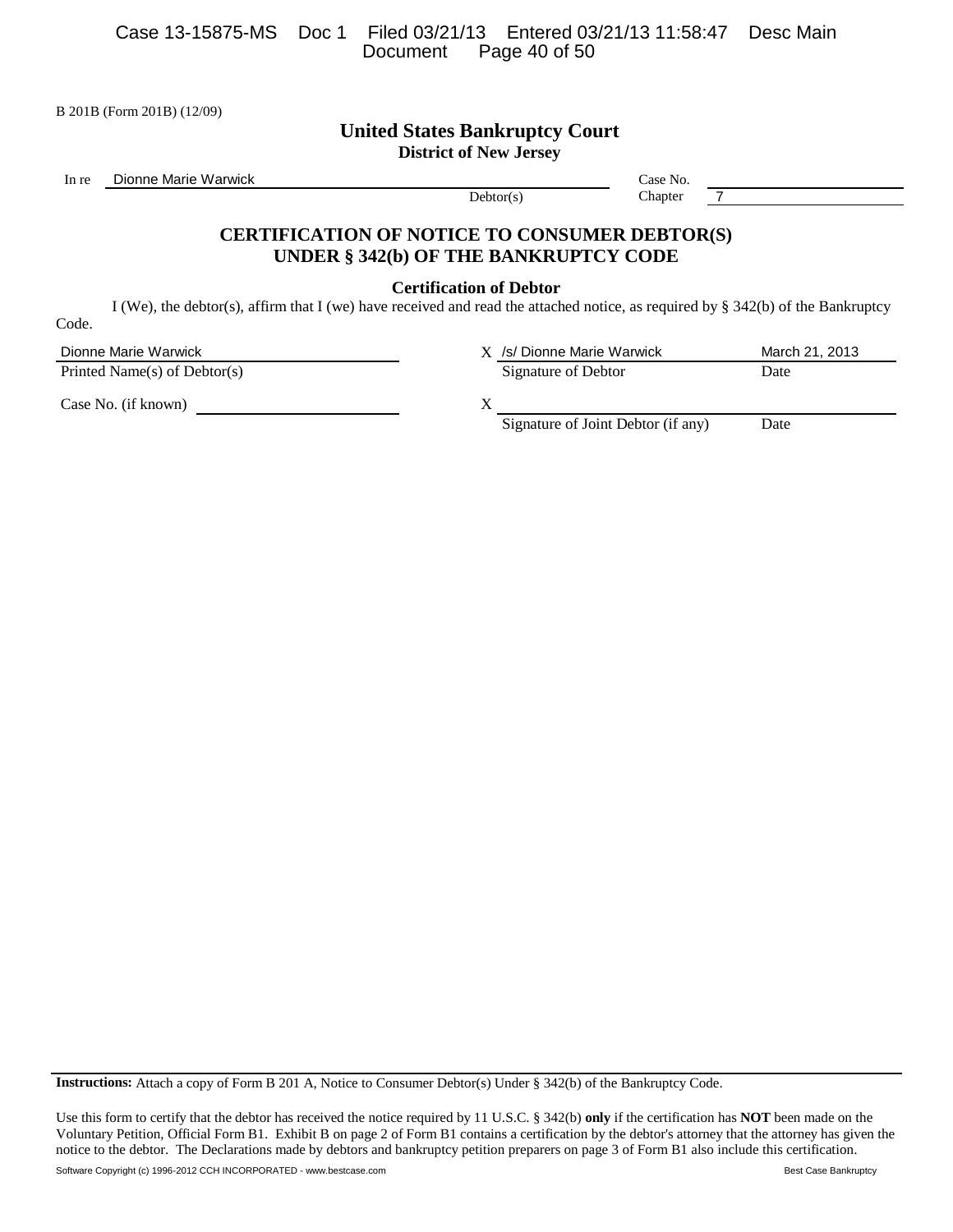### **United States Bankruptcy Court District of New Jersey**

In re Dionne Marie Warwick Case No. 2008 No.

## **VERIFICATION OF CREDITOR MATRIX**

The above-named Debtor hereby verifies that the attached list of creditors is true and correct to the best of his/her knowledge.

Date: March 21, 2013 /s/ Dionne Marie Warwick

Dionne Marie Warwick Signature of Debtor

Debtor(s) Chapter 7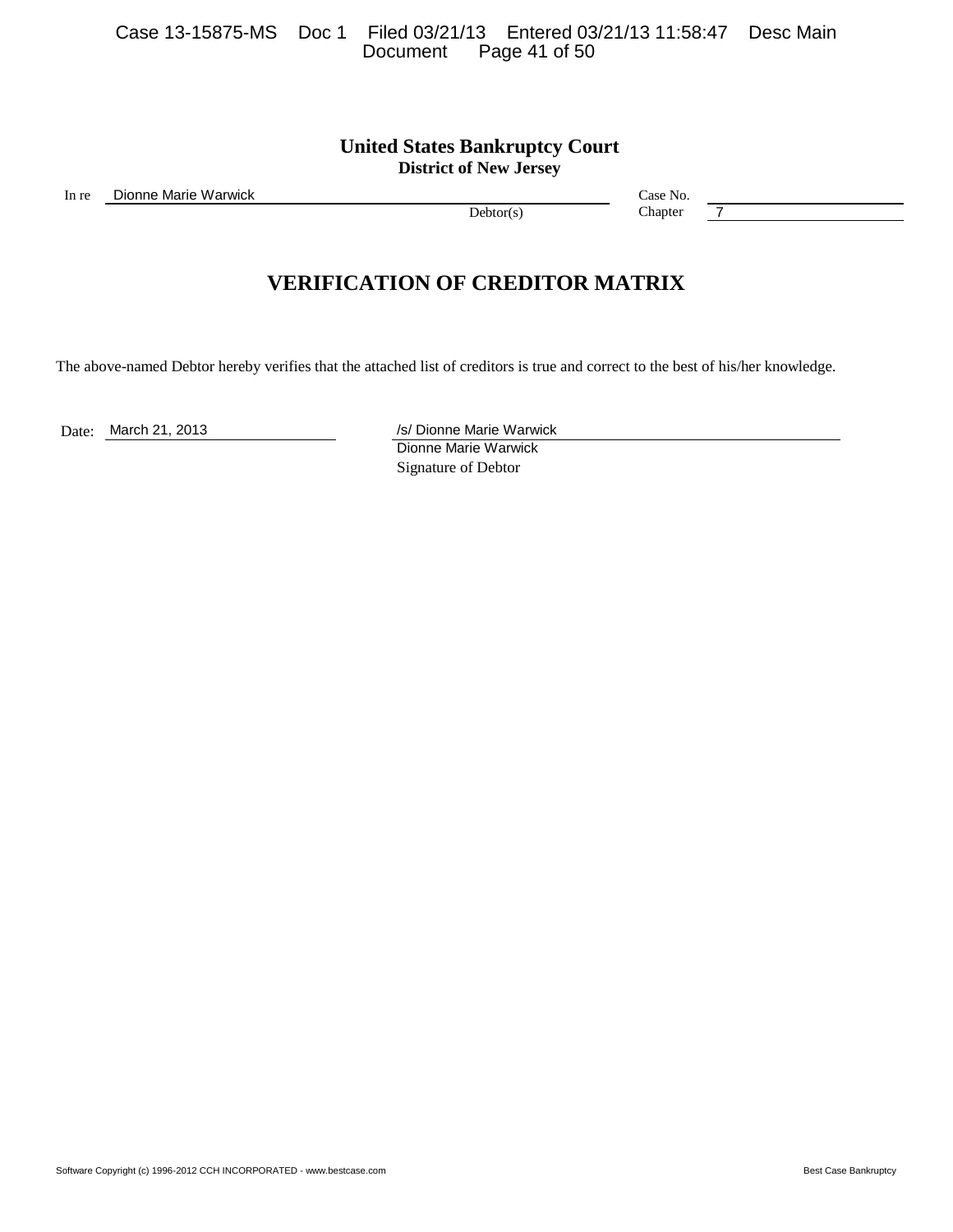### Case 13-15875-MS Doc 1 Filed 03/21/13 Entered 03/21/13 11:58:47 Desc Main Document Page 42 of 50

Bank of America Visa PO Box 301200 Los Angeles, CA 90030

Calabasas Asset Holding Co. Inc. Gebbia Holding Co. c/o Law Offices of Marting F. Goldman 10880 Wilshire Blvd., #2240 Los Angeles, CA 90024

Gebbia Holding c/o Law Offices of Martin F. Goldman, es 10880 Wilshire Blvd. Suite 2240 Los Angeles, CA 90024-4123

Internal Revenue Service Centralized Insolvency Operation PO Box 7346 Philadelphia, PA 19101-7346

Internal Revenue Service Special Procedures 955 So. Springfield Avenue Springfield, NJ 07081

Star Girl Productions, Inc. 6033 West Century Blvd Suite 840 Los Angeles, CA 90045

State of California Franchise Tax Board PO Box 942840 Sacramento, CA 94240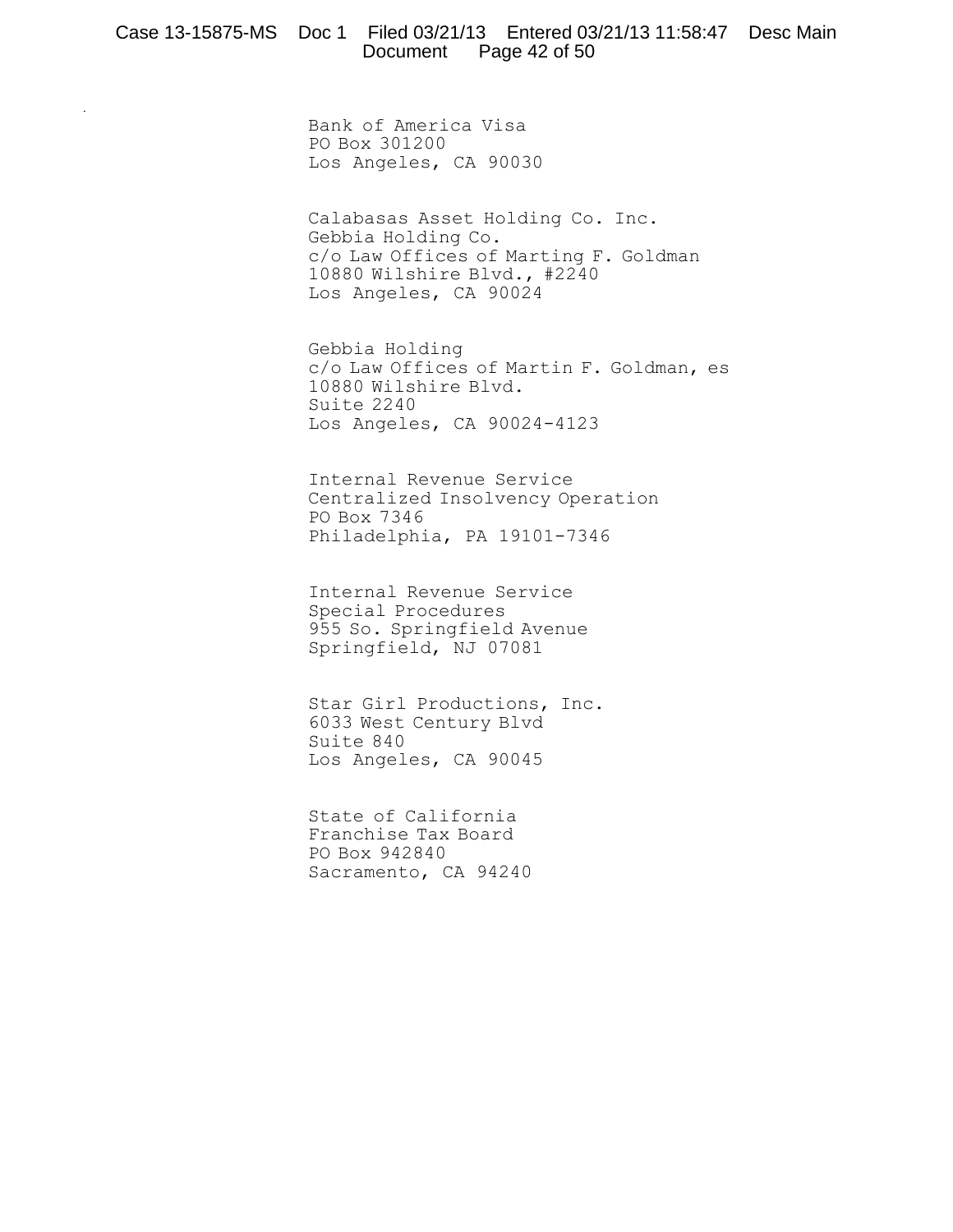Case 13-15875-MS Doc 1 Filed 03/21/13 Entered 03/21/13 11:58:47 Desc Main Page 43 of 50

B22A (Official Form 22A) (Chapter 7) (12/10)

| In re | Dionne Marie Warwick |
|-------|----------------------|
|       | Dektor(s)            |

Case Number:

(If known)

According to the information required to be entered on this statement (check one box as directed in Part I, III, or VI of this statement):

- **The presumption arises.**
- The presumption does not arise.
- **The presumption is temporarily inapplicable.**

### **CHAPTER 7 STATEMENT OF CURRENT MONTHLY INCOME AND MEANS-TEST CALCULATION**

In addition to Schedules I and J, this statement must be completed by every individual chapter 7 debtor. If none of the exclusions in Part I applies, joint debtors may complete one statement only. If any of the exclusions in Part I applies, joint debtors should complete separate statements if they believe this is required by  $\S 707(b)(2)(C)$ .

|                                                                                                                    | Part I. MILITARY AND NON-CONSUMER DEBTORS                                                                                                                                                                                                                                                                                                                                                                                                                                                                                                                                                                                                                                                                                                                                                                                                                                                                                                                                                                                                                                                                                                                                                                                                                                                     |  |  |  |  |  |  |
|--------------------------------------------------------------------------------------------------------------------|-----------------------------------------------------------------------------------------------------------------------------------------------------------------------------------------------------------------------------------------------------------------------------------------------------------------------------------------------------------------------------------------------------------------------------------------------------------------------------------------------------------------------------------------------------------------------------------------------------------------------------------------------------------------------------------------------------------------------------------------------------------------------------------------------------------------------------------------------------------------------------------------------------------------------------------------------------------------------------------------------------------------------------------------------------------------------------------------------------------------------------------------------------------------------------------------------------------------------------------------------------------------------------------------------|--|--|--|--|--|--|
| 1A                                                                                                                 | <b>Disabled Veterans.</b> If you are a disabled veteran described in the Declaration in this Part IA, (1) check the box at the beginning of the<br>Declaration, (2) check the box for "The presumption does not arise" at the top of this statement, and (3) complete the verification in Part<br>VIII. Do not complete any of the remaining parts of this statement.                                                                                                                                                                                                                                                                                                                                                                                                                                                                                                                                                                                                                                                                                                                                                                                                                                                                                                                         |  |  |  |  |  |  |
|                                                                                                                    | $\Box$ <b>Declaration of Disabled Veteran.</b> By checking this box, I declare under penalty of perjury that I am a disabled veteran (as defined in<br>38 U.S.C. § 3741(1)) whose indebtedness occurred primarily during a period in which I was on active duty (as defined in 10 U.S.C. §<br>$101(d)(1)$ ) or while I was performing a homeland defense activity (as defined in 32 U.S.C. §901(1)).                                                                                                                                                                                                                                                                                                                                                                                                                                                                                                                                                                                                                                                                                                                                                                                                                                                                                          |  |  |  |  |  |  |
| 1B                                                                                                                 | Non-consumer Debtors. If your debts are not primarily consumer debts, check the box below and complete the verification in Part VIII.<br>Do not complete any of the remaining parts of this statement.                                                                                                                                                                                                                                                                                                                                                                                                                                                                                                                                                                                                                                                                                                                                                                                                                                                                                                                                                                                                                                                                                        |  |  |  |  |  |  |
| Declaration of non-consumer debts. By checking this box, I declare that my debts are not primarily consumer debts. |                                                                                                                                                                                                                                                                                                                                                                                                                                                                                                                                                                                                                                                                                                                                                                                                                                                                                                                                                                                                                                                                                                                                                                                                                                                                                               |  |  |  |  |  |  |
|                                                                                                                    | Reservists and National Guard Members; active duty or homeland defense activity. Members of a reserve component of the Armed<br>Forces and members of the National Guard who were called to active duty (as defined in 10 U.S.C. § 101(d)(1)) after September 11,<br>2001, for a period of at least 90 days, or who have performed homeland defense activity (as defined in 32 U.S.C. § 901(1)) for a period of<br>at least 90 days, are excluded from all forms of means testing during the time of active duty or homeland defense activity and for 540<br>days thereafter (the "exclusion period"). If you qualify for this temporary exclusion, (1) check the appropriate boxes and complete any<br>required information in the Declaration of Reservists and National Guard Members below, (2) check the box for "The presumption is<br>temporarily inapplicable" at the top of this statement, and (3) complete the verification in Part VIII. During your exclusion period you<br>are not required to complete the balance of this form, but you must complete the form no later than 14 days after the date on<br>which your exclusion period ends, unless the time for filing a motion raising the means test presumption expires in your case<br>before your exclusion period ends. |  |  |  |  |  |  |
| 1 <sup>C</sup>                                                                                                     | $\Box$ <b>Declaration of Reservists and National Guard Members.</b> By checking this box and making the appropriate entries below, I declare<br>that I am eligible for a temporary exclusion from means testing because, as a member of a reserve component of the Armed Forces or the<br><b>National Guard</b>                                                                                                                                                                                                                                                                                                                                                                                                                                                                                                                                                                                                                                                                                                                                                                                                                                                                                                                                                                               |  |  |  |  |  |  |
|                                                                                                                    | a. $\Box$ I was called to active duty after September 11, 2001, for a period of at least 90 days and<br>$\Box$ I remain on active duty /or/<br>$\Box$ I was released from active duty on , which is less than 540 days before this bankruptcy case was<br>filed:                                                                                                                                                                                                                                                                                                                                                                                                                                                                                                                                                                                                                                                                                                                                                                                                                                                                                                                                                                                                                              |  |  |  |  |  |  |
|                                                                                                                    | <b>OR</b>                                                                                                                                                                                                                                                                                                                                                                                                                                                                                                                                                                                                                                                                                                                                                                                                                                                                                                                                                                                                                                                                                                                                                                                                                                                                                     |  |  |  |  |  |  |
|                                                                                                                    | b. $\Box$ I am performing homeland defense activity for a period of at least 90 days /or/<br>$\Box$ I performed homeland defense activity for a period of at least 90 days, terminating on , which is less than<br>540 days before this bankruptcy case was filed.                                                                                                                                                                                                                                                                                                                                                                                                                                                                                                                                                                                                                                                                                                                                                                                                                                                                                                                                                                                                                            |  |  |  |  |  |  |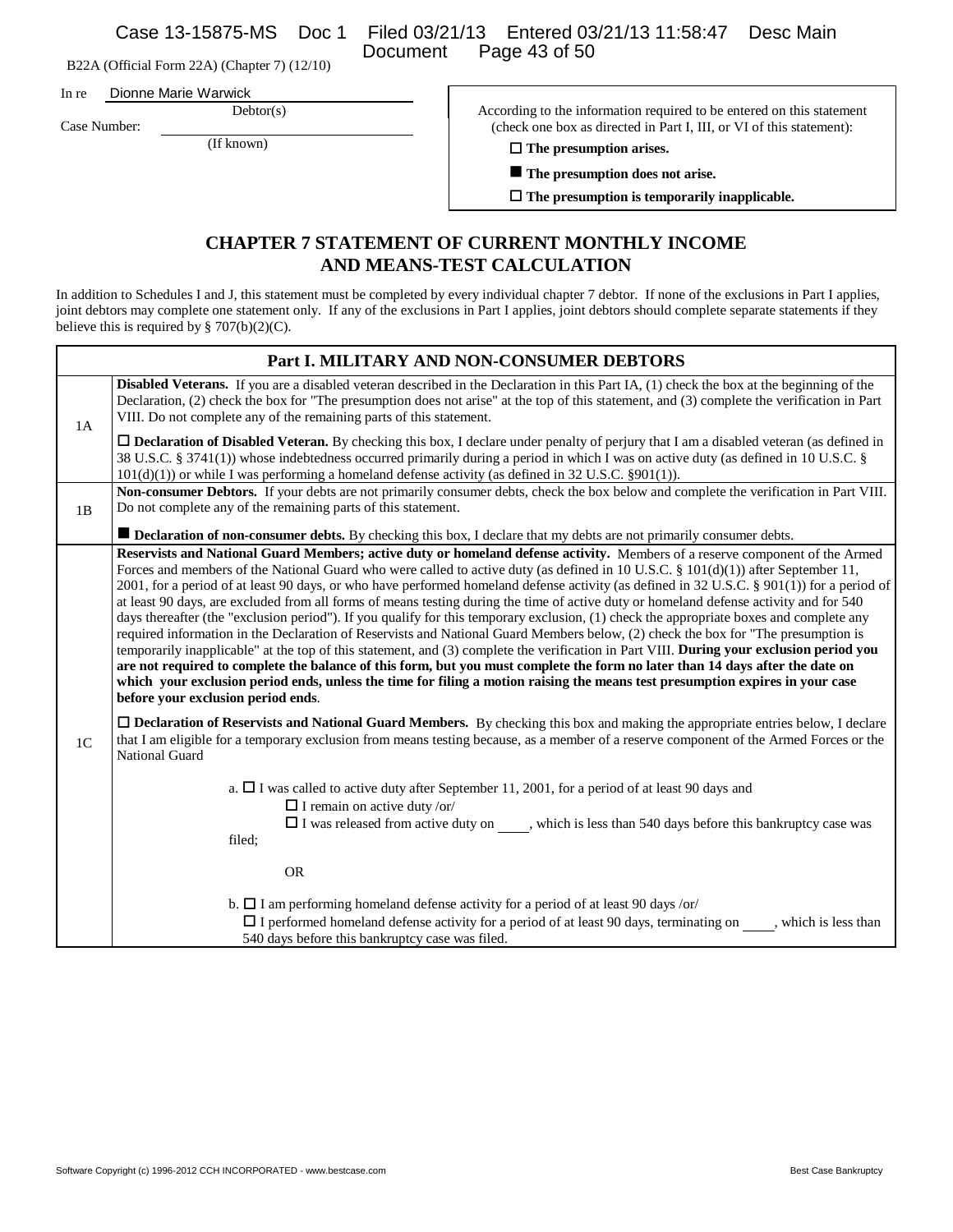|                | Part II. CALCULATION OF MONTHLY INCOME FOR § 707(b)(7) EXCLUSION                                                                                                                                                                                                                                      |                 |                             |  |              |          |                 |               |
|----------------|-------------------------------------------------------------------------------------------------------------------------------------------------------------------------------------------------------------------------------------------------------------------------------------------------------|-----------------|-----------------------------|--|--------------|----------|-----------------|---------------|
|                | Marital/filing status. Check the box that applies and complete the balance of this part of this statement as directed.                                                                                                                                                                                |                 |                             |  |              |          |                 |               |
|                | a. $\Box$ Unmarried. Complete only Column A ("Debtor's Income") for Lines 3-11.<br>b. $\Box$ Married, not filing jointly, with declaration of separate households. By checking this box, debtor declares under penalty of perjury:                                                                    |                 |                             |  |              |          |                 |               |
|                |                                                                                                                                                                                                                                                                                                       |                 |                             |  |              |          |                 |               |
| 2              | "My spouse and I are legally separated under applicable non-bankruptcy law or my spouse and I are living apart other than for the                                                                                                                                                                     |                 |                             |  |              |          |                 |               |
|                | purpose of evading the requirements of § 707(b)(2)(A) of the Bankruptcy Code." Complete only column A ("Debtor's Income")<br>for Lines 3-11.                                                                                                                                                          |                 |                             |  |              |          |                 |               |
|                | c. $\Box$ Married, not filing jointly, without the declaration of separate households set out in Line 2.b above. Complete both Column A                                                                                                                                                               |                 |                             |  |              |          |                 |               |
|                | ("Debtor's Income") and Column B ("Spouse's Income") for Lines 3-11.                                                                                                                                                                                                                                  |                 |                             |  |              |          |                 |               |
|                | d. I Married, filing jointly. Complete both Column A ("Debtor's Income") and Column B ("Spouse's Income") for Lines 3-11.                                                                                                                                                                             |                 |                             |  |              |          |                 |               |
|                | All figures must reflect average monthly income received from all sources, derived during the six<br>calendar months prior to filing the bankruptcy case, ending on the last day of the month before<br>the filing. If the amount of monthly income varied during the six months, you must divide the |                 |                             |  |              | Column A | <b>Column B</b> |               |
|                |                                                                                                                                                                                                                                                                                                       |                 |                             |  |              | Debtor's | <b>Spouse's</b> |               |
|                | six-month total by six, and enter the result on the appropriate line.                                                                                                                                                                                                                                 |                 |                             |  |              |          | <b>Income</b>   | <b>Income</b> |
| $\mathfrak{Z}$ | Gross wages, salary, tips, bonuses, overtime, commissions.                                                                                                                                                                                                                                            |                 |                             |  |              | \$       |                 | \$            |
|                | Income from the operation of a business, profession or farm. Subtract Line b from Line a and                                                                                                                                                                                                          |                 |                             |  |              |          |                 |               |
|                | enter the difference in the appropriate column(s) of Line 4. If you operate more than one<br>business, profession or farm, enter aggregate numbers and provide details on an attachment. Do                                                                                                           |                 |                             |  |              |          |                 |               |
|                | not enter a number less than zero. Do not include any part of the business expenses entered on                                                                                                                                                                                                        |                 |                             |  |              |          |                 |               |
| 4              | Line b as a deduction in Part V.                                                                                                                                                                                                                                                                      |                 |                             |  |              |          |                 |               |
|                |                                                                                                                                                                                                                                                                                                       |                 | Debtor                      |  | Spouse       |          |                 |               |
|                | Gross receipts<br>a.<br>Ordinary and necessary business expenses<br>b.                                                                                                                                                                                                                                | \$<br>\$        |                             |  | \$           |          |                 |               |
|                | Business income<br>c.                                                                                                                                                                                                                                                                                 |                 | Subtract Line b from Line a |  |              | \$       |                 | \$            |
|                | Rents and other real property income. Subtract Line b from Line a and enter the difference in                                                                                                                                                                                                         |                 |                             |  |              |          |                 |               |
|                | the appropriate column(s) of Line 5. Do not enter a number less than zero. Do not include any                                                                                                                                                                                                         |                 |                             |  |              |          |                 |               |
| 5              | part of the operating expenses entered on Line b as a deduction in Part V.                                                                                                                                                                                                                            |                 |                             |  |              |          |                 |               |
|                | Gross receipts<br>a.                                                                                                                                                                                                                                                                                  | \$              | Debtor                      |  | Spouse<br>\$ |          |                 |               |
|                | Ordinary and necessary operating expenses<br>b.                                                                                                                                                                                                                                                       | \$              |                             |  | \$           |          |                 |               |
|                | Rent and other real property income<br>c.                                                                                                                                                                                                                                                             |                 | Subtract Line b from Line a |  |              | \$       |                 | \$            |
| 6              | Interest, dividends, and royalties.                                                                                                                                                                                                                                                                   |                 |                             |  |              | \$       |                 | \$            |
| 7              | Pension and retirement income.                                                                                                                                                                                                                                                                        |                 |                             |  |              | \$       |                 | \$            |
|                | Any amounts paid by another person or entity, on a regular basis, for the household                                                                                                                                                                                                                   |                 |                             |  |              |          |                 |               |
| 8              | expenses of the debtor or the debtor's dependents, including child support paid for that<br>purpose. Do not include alimony or separate maintenance payments or amounts paid by your                                                                                                                  |                 |                             |  |              |          |                 |               |
|                | spouse if Column B is completed. Each regular payment should be reported in only one column;                                                                                                                                                                                                          |                 |                             |  |              |          |                 |               |
|                | if a payment is listed in Column A, do not report that payment in Column B.                                                                                                                                                                                                                           |                 |                             |  |              | \$       |                 | \$            |
|                | <b>Unemployment compensation.</b> Enter the amount in the appropriate column(s) of Line 9.                                                                                                                                                                                                            |                 |                             |  |              |          |                 |               |
|                | However, if you contend that unemployment compensation received by you or your spouse was a<br>benefit under the Social Security Act, do not list the amount of such compensation in Column A                                                                                                         |                 |                             |  |              |          |                 |               |
| 9              | or B, but instead state the amount in the space below:                                                                                                                                                                                                                                                |                 |                             |  |              |          |                 |               |
|                | Unemployment compensation claimed to                                                                                                                                                                                                                                                                  |                 |                             |  |              |          |                 |               |
|                | Debtor \$<br>be a benefit under the Social Security Act                                                                                                                                                                                                                                               |                 |                             |  | Spouse \$    | \$       |                 | \$            |
|                | Income from all other sources. Specify source and amount. If necessary, list additional sources                                                                                                                                                                                                       |                 |                             |  |              |          |                 |               |
|                | on a separate page. Do not include alimony or separate maintenance payments paid by your<br>spouse if Column B is completed, but include all other payments of alimony or separate                                                                                                                    |                 |                             |  |              |          |                 |               |
|                | maintenance. Do not include any benefits received under the Social Security Act or payments                                                                                                                                                                                                           |                 |                             |  |              |          |                 |               |
|                | received as a victim of a war crime, crime against humanity, or as a victim of international or<br>10<br>domestic terrorism.                                                                                                                                                                          |                 |                             |  |              |          |                 |               |
|                |                                                                                                                                                                                                                                                                                                       |                 |                             |  |              |          |                 |               |
|                | Debtor<br>Spouse<br>\$<br>\$<br>a.                                                                                                                                                                                                                                                                    |                 |                             |  |              |          |                 |               |
|                | b.                                                                                                                                                                                                                                                                                                    | $\overline{\$}$ |                             |  | \$           |          |                 |               |
|                | Total and enter on Line 10                                                                                                                                                                                                                                                                            |                 |                             |  |              | \$       |                 | \$            |
| 11             | Subtotal of Current Monthly Income for § 707(b)(7). Add Lines 3 thru 10 in Column A, and, if                                                                                                                                                                                                          |                 |                             |  |              |          |                 |               |
|                | Column B is completed, add Lines 3 through 10 in Column B. Enter the total(s).                                                                                                                                                                                                                        |                 |                             |  |              | \$       |                 | \$            |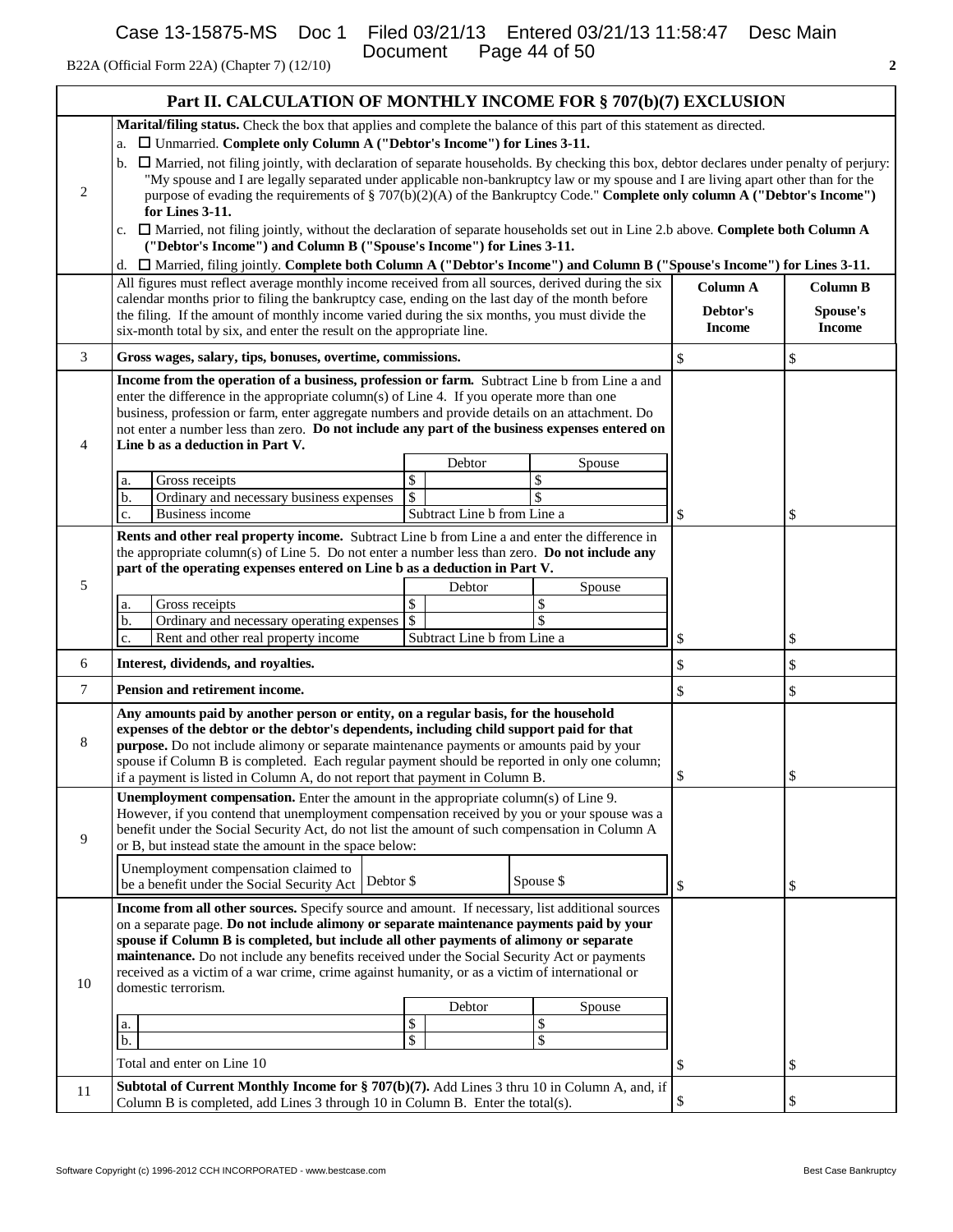Case 13-15875-MS Doc 1 Filed 03/21/13 Entered 03/21/13 11:58:47 Desc Main Document Page 45 of 50

| B22A (Official Form 22A) (Chapter 7) (12/10) |  |  |
|----------------------------------------------|--|--|
|                                              |  |  |

| 12 | <b>Total Current Monthly Income for § 707(b)(7).</b> If Column B has been completed, add Line 11,<br>Column A to Line 11, Column B, and enter the total. If Column B has not been completed, enter<br>the amount from Line 11, Column A.                                                                                                                                                                                                              |  |
|----|-------------------------------------------------------------------------------------------------------------------------------------------------------------------------------------------------------------------------------------------------------------------------------------------------------------------------------------------------------------------------------------------------------------------------------------------------------|--|
|    | Part III. APPLICATION OF § 707(b)(7) EXCLUSION                                                                                                                                                                                                                                                                                                                                                                                                        |  |
| 13 | <b>Annualized Current Monthly Income for § 707(b)(7).</b> Multiply the amount from Line 12 by the number 12 and<br>enter the result.                                                                                                                                                                                                                                                                                                                  |  |
| 14 | <b>Applicable median family income.</b> Enter the median family income for the applicable state and household size.<br>(This information is available by family size at www.usdoj.gov/ust/ or from the clerk of the bankruptcy court.)                                                                                                                                                                                                                |  |
|    | a. Enter debtor's state of residence:<br>b. Enter debtor's household size:                                                                                                                                                                                                                                                                                                                                                                            |  |
| 15 | Application of Section 707(b)(7). Check the applicable box and proceed as directed.<br>$\Box$ The amount on Line 13 is less than or equal to the amount on Line 14. Check the box for "The presumption does not arise" at the<br>top of page 1 of this statement, and complete Part VIII; do not complete Parts IV, V, VI or VII.<br>$\Box$ The amount on Line 13 is more than the amount on Line 14. Complete the remaining parts of this statement. |  |

**Complete Parts IV, V, VI, and VII of this statement only if required. (See Line 15.)**

| Part IV. CALCULATION OF CURRENT MONTHLY INCOME FOR § 707(b)(2) |                                                                                                                                                                                                                                                                                                                                                                                                                                                                                                                                                                                                                                                                                                                                                                                                                                                                                                                                                                                                                                                                                                                                                                                                                                                                                                                                                                                             |  |  |                                                                                    |  |    |
|----------------------------------------------------------------|---------------------------------------------------------------------------------------------------------------------------------------------------------------------------------------------------------------------------------------------------------------------------------------------------------------------------------------------------------------------------------------------------------------------------------------------------------------------------------------------------------------------------------------------------------------------------------------------------------------------------------------------------------------------------------------------------------------------------------------------------------------------------------------------------------------------------------------------------------------------------------------------------------------------------------------------------------------------------------------------------------------------------------------------------------------------------------------------------------------------------------------------------------------------------------------------------------------------------------------------------------------------------------------------------------------------------------------------------------------------------------------------|--|--|------------------------------------------------------------------------------------|--|----|
| 16                                                             | Enter the amount from Line 12.                                                                                                                                                                                                                                                                                                                                                                                                                                                                                                                                                                                                                                                                                                                                                                                                                                                                                                                                                                                                                                                                                                                                                                                                                                                                                                                                                              |  |  | $\mathsf{\$}$                                                                      |  |    |
| 17                                                             | Marital adjustment. If you checked the box at Line 2.c, enter on Line 17 the total of any income listed in Line 11,<br>Column B that was NOT paid on a regular basis for the household expenses of the debtor or the debtor's<br>dependents. Specify in the lines below the basis for excluding the Column B income (such as payment of the<br>spouse's tax liability or the spouse's support of persons other than the debtor or the debtor's dependents) and the<br>amount of income devoted to each purpose. If necessary, list additional adjustments on a separate page. If you did<br>not check box at Line 2.c, enter zero.<br>\$<br>a.<br>\$<br>b.                                                                                                                                                                                                                                                                                                                                                                                                                                                                                                                                                                                                                                                                                                                                  |  |  |                                                                                    |  |    |
|                                                                | c.                                                                                                                                                                                                                                                                                                                                                                                                                                                                                                                                                                                                                                                                                                                                                                                                                                                                                                                                                                                                                                                                                                                                                                                                                                                                                                                                                                                          |  |  | \$                                                                                 |  |    |
|                                                                | $\mathbf{d}$ .<br>Total and enter on Line 17                                                                                                                                                                                                                                                                                                                                                                                                                                                                                                                                                                                                                                                                                                                                                                                                                                                                                                                                                                                                                                                                                                                                                                                                                                                                                                                                                |  |  | \$                                                                                 |  | \$ |
| 18                                                             | Current monthly income for § 707(b)(2). Subtract Line 17 from Line 16 and enter the result.                                                                                                                                                                                                                                                                                                                                                                                                                                                                                                                                                                                                                                                                                                                                                                                                                                                                                                                                                                                                                                                                                                                                                                                                                                                                                                 |  |  |                                                                                    |  | \$ |
|                                                                |                                                                                                                                                                                                                                                                                                                                                                                                                                                                                                                                                                                                                                                                                                                                                                                                                                                                                                                                                                                                                                                                                                                                                                                                                                                                                                                                                                                             |  |  | Part V. CALCULATION OF DEDUCTIONS FROM INCOME                                      |  |    |
|                                                                |                                                                                                                                                                                                                                                                                                                                                                                                                                                                                                                                                                                                                                                                                                                                                                                                                                                                                                                                                                                                                                                                                                                                                                                                                                                                                                                                                                                             |  |  | <b>Subpart A: Deductions under Standards of the Internal Revenue Service (IRS)</b> |  |    |
| 19A                                                            | National Standards: food, clothing and other items. Enter in Line 19A the "Total" amount from IRS National<br>Standards for Food, Clothing and Other Items for the applicable number of persons. (This information is available<br>at www.usdoj.gov/ust/ or from the clerk of the bankruptcy court.) The applicable number of persons is the number<br>that would currently be allowed as exemptions on your federal income tax return, plus the number of any<br>additional dependents whom you support.                                                                                                                                                                                                                                                                                                                                                                                                                                                                                                                                                                                                                                                                                                                                                                                                                                                                                   |  |  | $\boldsymbol{\mathsf{S}}$                                                          |  |    |
| 19B                                                            | National Standards: health care. Enter in Line a1 below the amount from IRS National Standards for<br>Out-of-Pocket Health Care for persons under 65 years of age, and in Line a2 the IRS National Standards for<br>Out-of-Pocket Health Care for persons 65 years of age or older. (This information is available at<br>www.usdoj.gov/ust/ or from the clerk of the bankruptcy court.) Enter in Line b1 the applicable number of persons<br>who are under 65 years of age, and enter in Line b2 the applicable number of persons who are 65 years of age or<br>older. (The applicable number of persons in each age category is the number in that category that would currently<br>be allowed as exemptions on your federal income tax return, plus the number of any additional dependents whom<br>you support.) Multiply Line al by Line b1 to obtain a total amount for persons under 65, and enter the result in<br>Line c1. Multiply Line a2 by Line b2 to obtain a total amount for persons 65 and older, and enter the result in Line<br>c2. Add Lines c1 and c2 to obtain a total health care amount, and enter the result in Line 19B.<br>Persons under 65 years of age<br>Persons 65 years of age or older<br>Allowance per person<br>Allowance per person<br>a2.<br>a1.<br>Number of persons<br>Number of persons<br>b2.<br>b1.<br>c1.<br>$c2$ .<br>Subtotal<br>Subtotal<br>\$ |  |  |                                                                                    |  |    |
| 20A                                                            | Local Standards: housing and utilities; non-mortgage expenses. Enter the amount of the IRS Housing and<br>Utilities Standards; non-mortgage expenses for the applicable county and family size. (This information is<br>available at www.usdoj.gov/ust/ or from the clerk of the bankruptcy court). The applicable family size consists of<br>the number that would currently be allowed as exemptions on your federal income tax return, plus the number of<br>any additional dependents whom you support.                                                                                                                                                                                                                                                                                                                                                                                                                                                                                                                                                                                                                                                                                                                                                                                                                                                                                 |  |  | \$                                                                                 |  |    |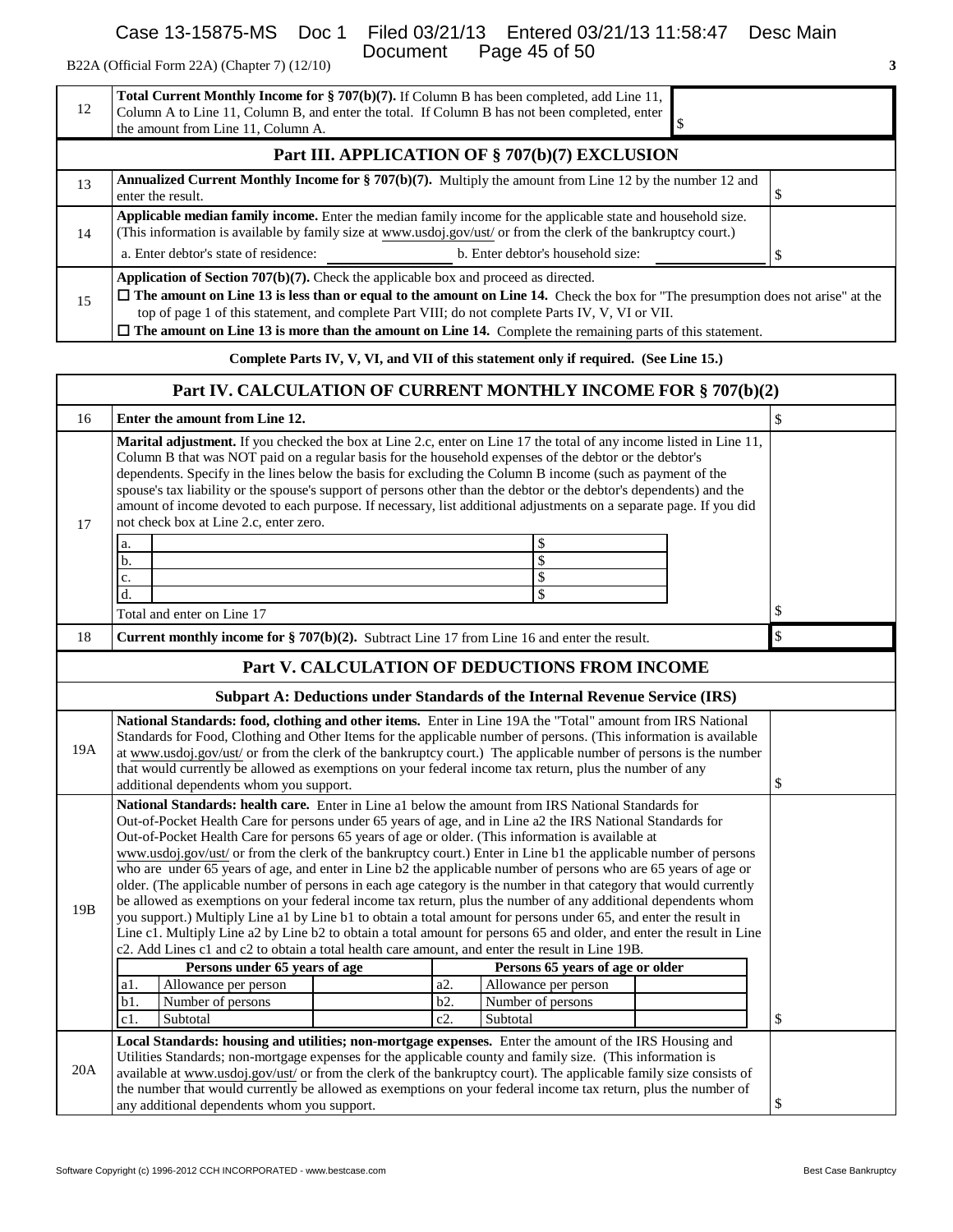Case 13-15875-MS Doc 1 Filed 03/21/13 Entered 03/21/13 11:58:47 Desc Main Document Page 46 of 50

B22A (Official Form 22A) (Chapter 7) (12/10) **4**

| 20B                                                                                                               | not enter an amount less than zero.                                                                                                                                                                                                                                                                                                                                                                                                                                            | Local Standards: housing and utilities; mortgage/rent expense. Enter, in Line a below, the amount of the IRS<br>Housing and Utilities Standards; mortgage/rent expense for your county and family size (this information is<br>available at www.usdoj.gov/ust/ or from the clerk of the bankruptcy court) (the applicable family size consists of<br>the number that would currently be allowed as exemptions on your federal income tax return, plus the number of<br>any additional dependents whom you support); enter on Line b the total of the Average Monthly Payments for any<br>debts secured by your home, as stated in Line 42; subtract Line b from Line a and enter the result in Line 20B. Do |    |  |
|-------------------------------------------------------------------------------------------------------------------|--------------------------------------------------------------------------------------------------------------------------------------------------------------------------------------------------------------------------------------------------------------------------------------------------------------------------------------------------------------------------------------------------------------------------------------------------------------------------------|-------------------------------------------------------------------------------------------------------------------------------------------------------------------------------------------------------------------------------------------------------------------------------------------------------------------------------------------------------------------------------------------------------------------------------------------------------------------------------------------------------------------------------------------------------------------------------------------------------------------------------------------------------------------------------------------------------------|----|--|
|                                                                                                                   | IRS Housing and Utilities Standards; mortgage/rental expense<br>a.                                                                                                                                                                                                                                                                                                                                                                                                             | \$                                                                                                                                                                                                                                                                                                                                                                                                                                                                                                                                                                                                                                                                                                          |    |  |
|                                                                                                                   | Average Monthly Payment for any debts secured by your<br>b.                                                                                                                                                                                                                                                                                                                                                                                                                    | \$                                                                                                                                                                                                                                                                                                                                                                                                                                                                                                                                                                                                                                                                                                          |    |  |
|                                                                                                                   | home, if any, as stated in Line 42<br>Net mortgage/rental expense<br>c.                                                                                                                                                                                                                                                                                                                                                                                                        | Subtract Line b from Line a.                                                                                                                                                                                                                                                                                                                                                                                                                                                                                                                                                                                                                                                                                | \$ |  |
|                                                                                                                   |                                                                                                                                                                                                                                                                                                                                                                                                                                                                                |                                                                                                                                                                                                                                                                                                                                                                                                                                                                                                                                                                                                                                                                                                             |    |  |
| 21                                                                                                                | Local Standards: housing and utilities; adjustment. If you contend that the process set out in Lines 20A and<br>20B does not accurately compute the allowance to which you are entitled under the IRS Housing and Utilities<br>Standards, enter any additional amount to which you contend you are entitled, and state the basis for your<br>contention in the space below:                                                                                                    | \$                                                                                                                                                                                                                                                                                                                                                                                                                                                                                                                                                                                                                                                                                                          |    |  |
|                                                                                                                   |                                                                                                                                                                                                                                                                                                                                                                                                                                                                                |                                                                                                                                                                                                                                                                                                                                                                                                                                                                                                                                                                                                                                                                                                             |    |  |
|                                                                                                                   | Local Standards: transportation; vehicle operation/public transportation expense.<br>You are entitled to an expense allowance in this category regardless of whether you pay the expenses of operating a<br>vehicle and regardless of whether you use public transportation.<br>Check the number of vehicles for which you pay the operating expenses or for which the operating expenses are                                                                                  |                                                                                                                                                                                                                                                                                                                                                                                                                                                                                                                                                                                                                                                                                                             |    |  |
| 22A                                                                                                               | included as a contribution to your household expenses in Line 8.<br>$\Box$ 0 $\Box$ 1 $\Box$ 2 or more.                                                                                                                                                                                                                                                                                                                                                                        |                                                                                                                                                                                                                                                                                                                                                                                                                                                                                                                                                                                                                                                                                                             |    |  |
|                                                                                                                   | If you checked 0, enter on Line 22A the "Public Transportation" amount from IRS Local Standards:                                                                                                                                                                                                                                                                                                                                                                               |                                                                                                                                                                                                                                                                                                                                                                                                                                                                                                                                                                                                                                                                                                             |    |  |
|                                                                                                                   | Transportation. If you checked 1 or 2 or more, enter on Line 22A the "Operating Costs" amount from IRS Local                                                                                                                                                                                                                                                                                                                                                                   |                                                                                                                                                                                                                                                                                                                                                                                                                                                                                                                                                                                                                                                                                                             |    |  |
|                                                                                                                   | Standards: Transportation for the applicable number of vehicles in the applicable Metropolitan Statistical Area or                                                                                                                                                                                                                                                                                                                                                             |                                                                                                                                                                                                                                                                                                                                                                                                                                                                                                                                                                                                                                                                                                             |    |  |
|                                                                                                                   | Census Region. (These amounts are available at www.usdoj.gov/ust/ or from the clerk of the bankruptcy court.)                                                                                                                                                                                                                                                                                                                                                                  |                                                                                                                                                                                                                                                                                                                                                                                                                                                                                                                                                                                                                                                                                                             | \$ |  |
| 22B                                                                                                               | Local Standards: transportation; additional public transportation expense. If you pay the operating expenses<br>for a vehicle and also use public transportation, and you contend that you are entitled to an additional deduction for<br>you public transportation expenses, enter on Line 22B the "Public Transportation" amount from IRS Local<br>Standards: Transportation. (This amount is available at www.usdoj.gov/ust/ or from the clerk of the bankruptcy<br>court.) |                                                                                                                                                                                                                                                                                                                                                                                                                                                                                                                                                                                                                                                                                                             |    |  |
|                                                                                                                   | Local Standards: transportation ownership/lease expense; Vehicle 1. Check the number of vehicles for which<br>you claim an ownership/lease expense. (You may not claim an ownership/lease expense for more than two<br>vehicles.)<br>$\Box$ 1 $\Box$ 2 or more.                                                                                                                                                                                                                |                                                                                                                                                                                                                                                                                                                                                                                                                                                                                                                                                                                                                                                                                                             |    |  |
| 23                                                                                                                | Enter, in Line a below, the "Ownership Costs" for "One Car" from the IRS Local Standards: Transportation<br>(available at www.usdoj.gov/ust/ or from the clerk of the bankruptcy court); enter in Line b the total of the Average<br>Monthly Payments for any debts secured by Vehicle 1, as stated in Line 42; subtract Line b from Line a and enter<br>the result in Line 23. Do not enter an amount less than zero.                                                         |                                                                                                                                                                                                                                                                                                                                                                                                                                                                                                                                                                                                                                                                                                             |    |  |
|                                                                                                                   | IRS Transportation Standards, Ownership Costs<br>a.                                                                                                                                                                                                                                                                                                                                                                                                                            | \$                                                                                                                                                                                                                                                                                                                                                                                                                                                                                                                                                                                                                                                                                                          |    |  |
|                                                                                                                   | Average Monthly Payment for any debts secured by Vehicle<br>b.<br>1, as stated in Line 42                                                                                                                                                                                                                                                                                                                                                                                      |                                                                                                                                                                                                                                                                                                                                                                                                                                                                                                                                                                                                                                                                                                             |    |  |
|                                                                                                                   | Net ownership/lease expense for Vehicle 1<br>c.                                                                                                                                                                                                                                                                                                                                                                                                                                | Subtract Line b from Line a.                                                                                                                                                                                                                                                                                                                                                                                                                                                                                                                                                                                                                                                                                | \$ |  |
|                                                                                                                   | Local Standards: transportation ownership/lease expense; Vehicle 2. Complete this Line only if you checked                                                                                                                                                                                                                                                                                                                                                                     |                                                                                                                                                                                                                                                                                                                                                                                                                                                                                                                                                                                                                                                                                                             |    |  |
|                                                                                                                   | the "2 or more" Box in Line 23.                                                                                                                                                                                                                                                                                                                                                                                                                                                |                                                                                                                                                                                                                                                                                                                                                                                                                                                                                                                                                                                                                                                                                                             |    |  |
|                                                                                                                   | Enter, in Line a below, the "Ownership Costs" for "One Car" from the IRS Local Standards: Transportation                                                                                                                                                                                                                                                                                                                                                                       |                                                                                                                                                                                                                                                                                                                                                                                                                                                                                                                                                                                                                                                                                                             |    |  |
|                                                                                                                   | (available at www.usdoj.gov/ust/ or from the clerk of the bankruptcy court); enter in Line b the total of the Average                                                                                                                                                                                                                                                                                                                                                          |                                                                                                                                                                                                                                                                                                                                                                                                                                                                                                                                                                                                                                                                                                             |    |  |
| 24                                                                                                                | Monthly Payments for any debts secured by Vehicle 2, as stated in Line 42; subtract Line b from Line a and enter                                                                                                                                                                                                                                                                                                                                                               |                                                                                                                                                                                                                                                                                                                                                                                                                                                                                                                                                                                                                                                                                                             |    |  |
|                                                                                                                   | the result in Line 24. Do not enter an amount less than zero.                                                                                                                                                                                                                                                                                                                                                                                                                  |                                                                                                                                                                                                                                                                                                                                                                                                                                                                                                                                                                                                                                                                                                             |    |  |
|                                                                                                                   | IRS Transportation Standards, Ownership Costs<br>a.<br>Average Monthly Payment for any debts secured by Vehicle                                                                                                                                                                                                                                                                                                                                                                | \$                                                                                                                                                                                                                                                                                                                                                                                                                                                                                                                                                                                                                                                                                                          |    |  |
|                                                                                                                   | b.<br>2, as stated in Line 42                                                                                                                                                                                                                                                                                                                                                                                                                                                  | \$                                                                                                                                                                                                                                                                                                                                                                                                                                                                                                                                                                                                                                                                                                          |    |  |
|                                                                                                                   | Net ownership/lease expense for Vehicle 2<br>c.                                                                                                                                                                                                                                                                                                                                                                                                                                | Subtract Line b from Line a.                                                                                                                                                                                                                                                                                                                                                                                                                                                                                                                                                                                                                                                                                | \$ |  |
| Other Necessary Expenses: taxes. Enter the total average monthly expense that you actually incur for all federal, |                                                                                                                                                                                                                                                                                                                                                                                                                                                                                |                                                                                                                                                                                                                                                                                                                                                                                                                                                                                                                                                                                                                                                                                                             |    |  |
| 25                                                                                                                | state and local taxes, other than real estate and sales taxes, such as income taxes, self employment taxes, social                                                                                                                                                                                                                                                                                                                                                             |                                                                                                                                                                                                                                                                                                                                                                                                                                                                                                                                                                                                                                                                                                             |    |  |
|                                                                                                                   | security taxes, and Medicare taxes. Do not include real estate or sales taxes.                                                                                                                                                                                                                                                                                                                                                                                                 | \$                                                                                                                                                                                                                                                                                                                                                                                                                                                                                                                                                                                                                                                                                                          |    |  |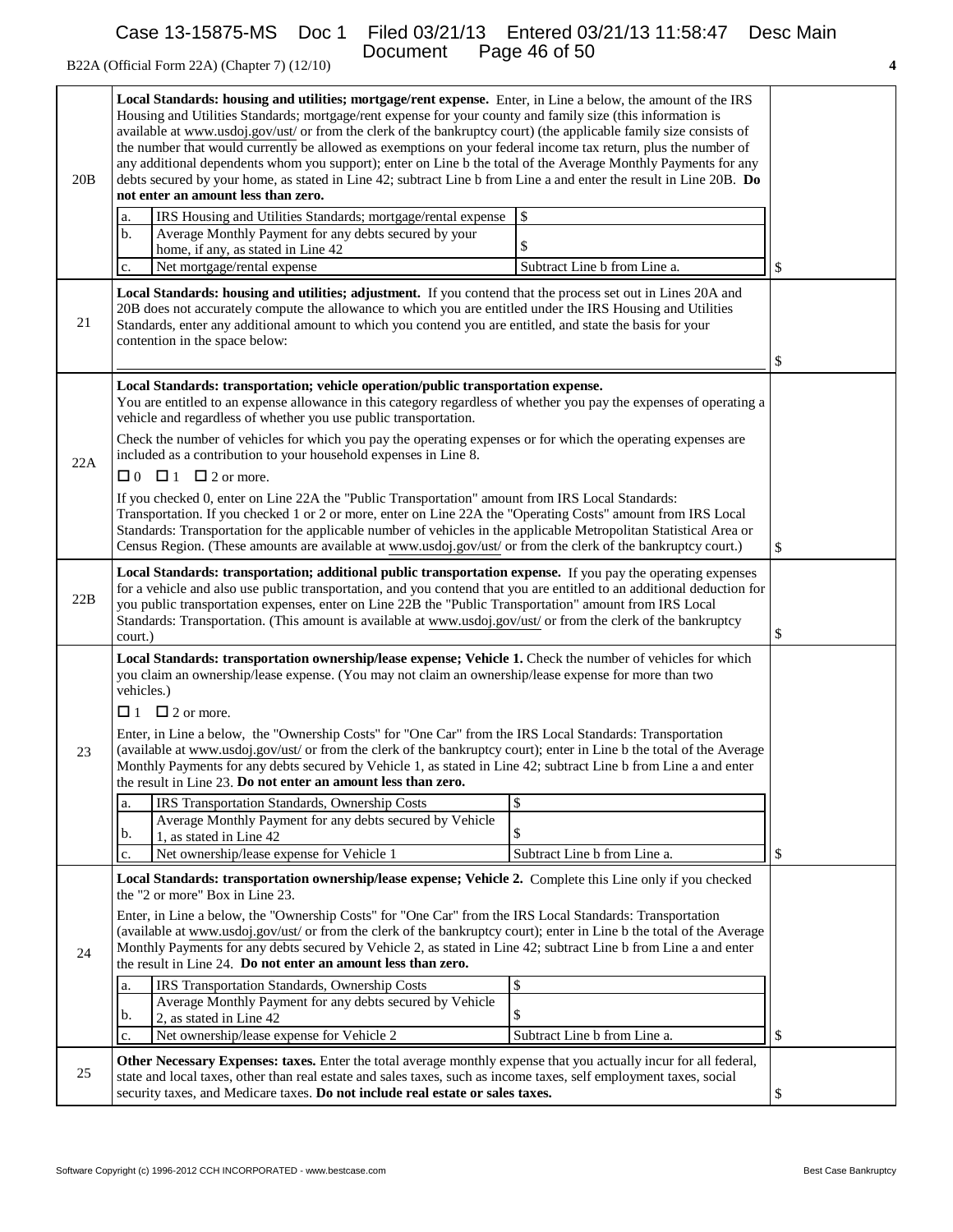Case 13-15875-MS Doc 1 Filed 03/21/13 Entered 03/21/13 11:58:47 Desc Main

B22A (Official Form 22A) (Chapter 7) (12/10) **5**

Document Page 47 of 50

| 26 | Other Necessary Expenses: involuntary deductions for employment. Enter the total average monthly payroll<br>deductions that are required for your employment, such as retirement contributions, union dues, and uniform costs.<br>Do not include discretionary amounts, such as voluntary 401(k) contributions.                                                                                                                                                                                                                        | \$                                                                                                            |    |  |  |
|----|----------------------------------------------------------------------------------------------------------------------------------------------------------------------------------------------------------------------------------------------------------------------------------------------------------------------------------------------------------------------------------------------------------------------------------------------------------------------------------------------------------------------------------------|---------------------------------------------------------------------------------------------------------------|----|--|--|
| 27 | Other Necessary Expenses: life insurance. Enter total average monthly premiums that you actually pay for term<br>life insurance for yourself. Do not include premiums for insurance on your dependents, for whole life or for<br>any other form of insurance.                                                                                                                                                                                                                                                                          |                                                                                                               | \$ |  |  |
| 28 | Other Necessary Expenses: court-ordered payments. Enter the total monthly amount that you are required to<br>pay pursuant to the order of a court or administrative agency, such as spousal or child support payments. Do not<br>include payments on past due obligations included in Line 44.                                                                                                                                                                                                                                         |                                                                                                               | \$ |  |  |
| 29 | Other Necessary Expenses: education for employment or for a physically or mentally challenged child. Enter<br>the total average monthly amount that you actually expend for education that is a condition of employment and for<br>education that is required for a physically or mentally challenged dependent child for whom no public education<br>providing similar services is available.                                                                                                                                         |                                                                                                               |    |  |  |
| 30 | Other Necessary Expenses: childcare. Enter the total average monthly amount that you actually expend on                                                                                                                                                                                                                                                                                                                                                                                                                                | childcare - such as baby-sitting, day care, nursery and preschool. Do not include other educational payments. | \$ |  |  |
| 31 | Other Necessary Expenses: health care. Enter the total average monthly amount that you actually expend on<br>health care that is required for the health and welfare of yourself or your dependents, that is not reimbursed by<br>insurance or paid by a health savings account, and that is in excess of the amount entered in Line 19B. Do not<br>include payments for health insurance or health savings accounts listed in Line 34.                                                                                                |                                                                                                               |    |  |  |
| 32 | Other Necessary Expenses: telecommunication services. Enter the total average monthly amount that you<br>actually pay for telecommunication services other than your basic home telephone and cell phone service - such as<br>pagers, call waiting, caller id, special long distance, or internet service - to the extent necessary for your health and<br>welfare or that of your dependents. Do not include any amount previously deducted.                                                                                          |                                                                                                               |    |  |  |
| 33 | Total Expenses Allowed under IRS Standards. Enter the total of Lines 19 through 32.                                                                                                                                                                                                                                                                                                                                                                                                                                                    |                                                                                                               | \$ |  |  |
|    | <b>Subpart B: Additional Living Expense Deductions</b><br>Note: Do not include any expenses that you have listed in Lines 19-32                                                                                                                                                                                                                                                                                                                                                                                                        |                                                                                                               |    |  |  |
|    | Health Insurance, Disability Insurance, and Health Savings Account Expenses. List the monthly expenses in<br>the categories set out in lines a-c below that are reasonably necessary for yourself, your spouse, or your<br>dependents.                                                                                                                                                                                                                                                                                                 |                                                                                                               |    |  |  |
| 34 | Health Insurance<br>a.                                                                                                                                                                                                                                                                                                                                                                                                                                                                                                                 | \$                                                                                                            |    |  |  |
|    | <b>Disability Insurance</b><br>b.                                                                                                                                                                                                                                                                                                                                                                                                                                                                                                      | \$                                                                                                            |    |  |  |
|    | <b>Health Savings Account</b><br>c.                                                                                                                                                                                                                                                                                                                                                                                                                                                                                                    | \$                                                                                                            | \$ |  |  |
|    | Total and enter on Line 34.<br>If you do not actually expend this total amount, state your actual total average monthly expenditures in the space<br>below:<br>\$                                                                                                                                                                                                                                                                                                                                                                      |                                                                                                               |    |  |  |
| 35 | Continued contributions to the care of household or family members. Enter the total average actual monthly<br>expenses that you will continue to pay for the reasonable and necessary care and support of an elderly, chronically<br>ill, or disabled member of your household or member of your immediate family who is unable to pay for such<br>expenses.                                                                                                                                                                           |                                                                                                               | \$ |  |  |
| 36 | Protection against family violence. Enter the total average reasonably necessary monthly expenses that you<br>actually incurred to maintain the safety of your family under the Family Violence Prevention and Services Act or<br>other applicable federal law. The nature of these expenses is required to be kept confidential by the court.                                                                                                                                                                                         |                                                                                                               |    |  |  |
| 37 | Home energy costs. Enter the total average monthly amount, in excess of the allowance specified by IRS Local<br>Standards for Housing and Utilities, that you actually expend for home energy costs. You must provide your case<br>trustee with documentation of your actual expenses, and you must demonstrate that the additional amount<br>claimed is reasonable and necessary.                                                                                                                                                     |                                                                                                               |    |  |  |
| 38 | \$<br>Education expenses for dependent children less than 18. Enter the total average monthly expenses that you<br>actually incur, not to exceed \$147.92 <sup>*</sup> per child, for attendance at a private or public elementary or secondary<br>school by your dependent children less than 18 years of age. You must provide your case trustee with<br>documentation of your actual expenses, and you must explain why the amount claimed is reasonable and<br>necessary and not already accounted for in the IRS Standards.<br>\$ |                                                                                                               |    |  |  |

\* Amount subject to adjustment on 4/01/13, and every three years thereafter with respect to cases commenced on or after the date of adjustment.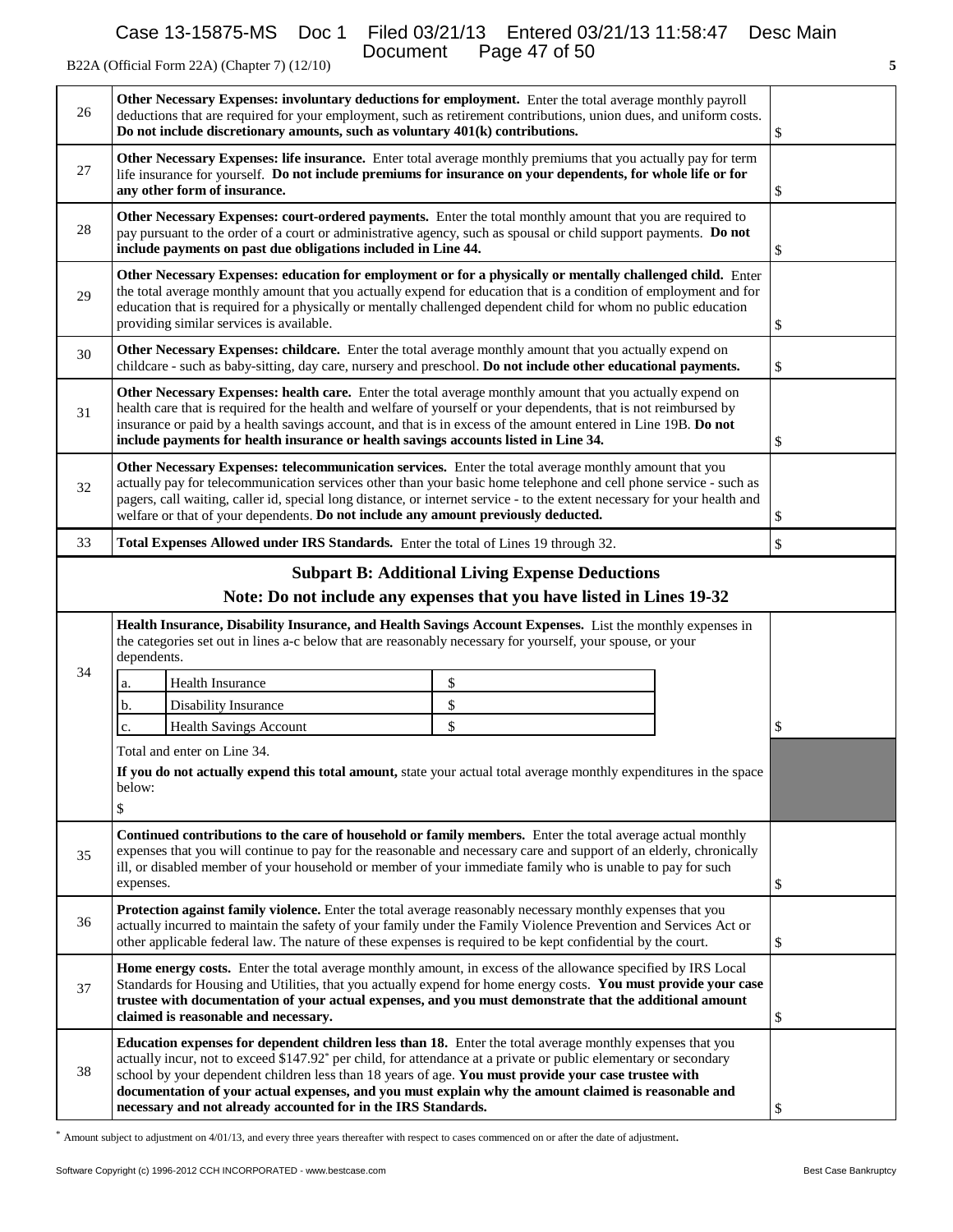## Case 13-15875-MS Doc 1 Filed 03/21/13 Entered 03/21/13 11:58:47 Desc Main

B22A (Official Form 22A) (Chapter 7) (12/10) **6**

| Document | Page 48 of 50 |  |
|----------|---------------|--|

| 39                                                | Additional food and clothing expense. Enter the total average monthly amount by which your food and clothing<br>expenses exceed the combined allowances for food and clothing (apparel and services) in the IRS National<br>Standards, not to exceed 5% of those combined allowances. (This information is available at www.usdoj.gov/ust/<br>or from the clerk of the bankruptcy court.) You must demonstrate that the additional amount claimed is<br>reasonable and necessary.                                                                                                                                                                                         | \$       |  |  |  |
|---------------------------------------------------|---------------------------------------------------------------------------------------------------------------------------------------------------------------------------------------------------------------------------------------------------------------------------------------------------------------------------------------------------------------------------------------------------------------------------------------------------------------------------------------------------------------------------------------------------------------------------------------------------------------------------------------------------------------------------|----------|--|--|--|
| 40                                                | Continued charitable contributions. Enter the amount that you will continue to contribute in the form of cash or<br>financial instruments to a charitable organization as defined in 26 U.S.C. § 170(c)(1)-(2).                                                                                                                                                                                                                                                                                                                                                                                                                                                           | \$       |  |  |  |
| 41                                                | Total Additional Expense Deductions under § 707(b). Enter the total of Lines 34 through 40                                                                                                                                                                                                                                                                                                                                                                                                                                                                                                                                                                                | \$       |  |  |  |
|                                                   | <b>Subpart C: Deductions for Debt Payment</b>                                                                                                                                                                                                                                                                                                                                                                                                                                                                                                                                                                                                                             |          |  |  |  |
| 42                                                | Future payments on secured claims. For each of your debts that is secured by an interest in property that you<br>own, list the name of the creditor, identify the property securing the debt, and state the Average Monthly Payment,<br>and check whether the payment includes taxes or insurance. The Average Monthly Payment is the total of all<br>amounts scheduled as contractually due to each Secured Creditor in the 60 months following the filing of the<br>bankruptcy case, divided by 60. If necessary, list additional entries on a separate page. Enter the total of the<br>Average Monthly Payments on Line 42.                                            |          |  |  |  |
|                                                   | Name of Creditor<br>Property Securing the Debt<br>Average Monthly   Does payment<br>Payment include taxes<br>or insurance?                                                                                                                                                                                                                                                                                                                                                                                                                                                                                                                                                |          |  |  |  |
|                                                   | \$<br>$\Box$ yes $\Box$ no<br>a.<br><b>Total: Add Lines</b>                                                                                                                                                                                                                                                                                                                                                                                                                                                                                                                                                                                                               | \$       |  |  |  |
| 43                                                | Other payments on secured claims. If any of debts listed in Line 42 are secured by your primary residence, a<br>motor vehicle, or other property necessary for your support or the support of your dependents, you may include in<br>your deduction 1/60th of any amount (the "cure amount") that you must pay the creditor in addition to the<br>payments listed in Line 42, in order to maintain possession of the property. The cure amount would include any<br>sums in default that must be paid in order to avoid repossession or foreclosure. List and total any such amounts in<br>the following chart. If necessary, list additional entries on a separate page. |          |  |  |  |
|                                                   | Name of Creditor<br>Property Securing the Debt<br>1/60th of the Cure Amount<br>\$<br>a.                                                                                                                                                                                                                                                                                                                                                                                                                                                                                                                                                                                   |          |  |  |  |
|                                                   | Total: Add Lines                                                                                                                                                                                                                                                                                                                                                                                                                                                                                                                                                                                                                                                          | \$       |  |  |  |
| 44                                                | Payments on prepetition priority claims. Enter the total amount, divided by 60, of all priority claims, such as<br>priority tax, child support and alimony claims, for which you were liable at the time of your bankruptcy filing. Do<br>not include current obligations, such as those set out in Line 28.                                                                                                                                                                                                                                                                                                                                                              |          |  |  |  |
|                                                   | <b>Chapter 13 administrative expenses.</b> If you are eligible to file a case under Chapter 13, complete the following<br>chart, multiply the amount in line a by the amount in line b, and enter the resulting administrative expense.                                                                                                                                                                                                                                                                                                                                                                                                                                   |          |  |  |  |
| 45                                                | Projected average monthly Chapter 13 plan payment.<br>\$<br>a.<br>Current multiplier for your district as determined under schedules<br>D.<br>issued by the Executive Office for United States Trustees. (This<br>information is available at www.usdoj.gov/ust/ or from the clerk of<br>$\mathbf X$<br>the bankruptcy court.)<br>Average monthly administrative expense of Chapter 13 case<br>Total: Multiply Lines a and b<br>c.                                                                                                                                                                                                                                        | \$       |  |  |  |
| 46                                                | Total Deductions for Debt Payment. Enter the total of Lines 42 through 45.                                                                                                                                                                                                                                                                                                                                                                                                                                                                                                                                                                                                | \$       |  |  |  |
| <b>Subpart D: Total Deductions from Income</b>    |                                                                                                                                                                                                                                                                                                                                                                                                                                                                                                                                                                                                                                                                           |          |  |  |  |
| 47                                                | Total of all deductions allowed under $\S 707(b)(2)$ . Enter the total of Lines 33, 41, and 46.                                                                                                                                                                                                                                                                                                                                                                                                                                                                                                                                                                           | $\$$     |  |  |  |
| Part VI. DETERMINATION OF § 707(b)(2) PRESUMPTION |                                                                                                                                                                                                                                                                                                                                                                                                                                                                                                                                                                                                                                                                           |          |  |  |  |
| 48                                                | Enter the amount from Line 18 (Current monthly income for $\S 707(b)(2)$ )                                                                                                                                                                                                                                                                                                                                                                                                                                                                                                                                                                                                |          |  |  |  |
| 49                                                | Enter the amount from Line 47 (Total of all deductions allowed under $\S 707(b)(2)$ )                                                                                                                                                                                                                                                                                                                                                                                                                                                                                                                                                                                     | \$<br>\$ |  |  |  |
| 50                                                | Monthly disposable income under § 707(b)(2). Subtract Line 49 from Line 48 and enter the result.                                                                                                                                                                                                                                                                                                                                                                                                                                                                                                                                                                          | \$       |  |  |  |
| 51                                                | 60-month disposable income under $\S 707(b)(2)$ . Multiply the amount in Line 50 by the number 60 and enter the<br>result.                                                                                                                                                                                                                                                                                                                                                                                                                                                                                                                                                |          |  |  |  |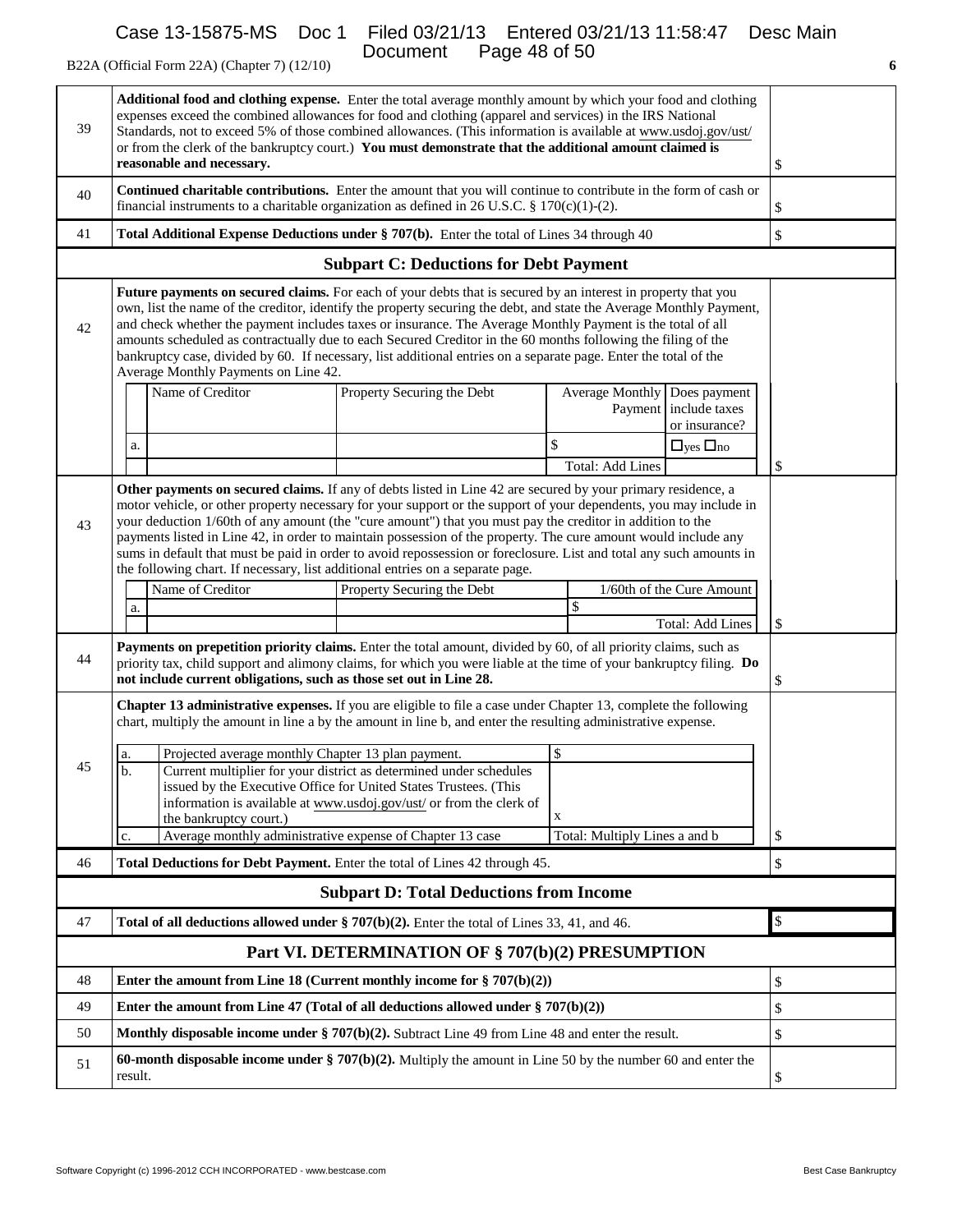Case 13-15875-MS Doc 1 Filed 03/21/13 Entered 03/21/13 11:58:47 Desc Main Document Page 49 of 50

B22A (Official Form 22A) (Chapter 7) (12/10) **7**

| $\Box$ The amount on Line 51 is less than \$7,025 <sup>*</sup> . Check the box for "The presumption does not arise" at the top of page 1 of this<br>statement, and complete the verification in Part VIII. Do not complete the remainder of Part VI.<br>52<br>$\Box$ The amount set forth on Line 51 is more than \$11,725* Check the box for "The presumption arises" at the top of page 1 of this<br>statement, and complete the verification in Part VIII. You may also complete Part VII. Do not complete the remainder of Part VI.<br>$\Box$ The amount on Line 51 is at least \$7,025*, but not more than \$11,725*. Complete the remainder of Part VI (Lines 53 through 55).<br>Enter the amount of your total non-priority unsecured debt<br>53<br>\$<br>54<br><b>Threshold debt payment amount.</b> Multiply the amount in Line 53 by the number 0.25 and enter the result.<br>\$<br><b>Secondary presumption determination.</b> Check the applicable box and proceed as directed.<br>$\Box$ The amount on Line 51 is less than the amount on Line 54. Check the box for "The presumption does not arise" at the top of page 1<br>of this statement, and complete the verification in Part VIII.<br>55<br>$\Box$ The amount on Line 51 is equal to or greater than the amount on Line 54. Check the box for "The presumption arises" at the top<br>of page 1 of this statement, and complete the verification in Part VIII. You may also complete Part VII.<br>Part VII. ADDITIONAL EXPENSE CLAIMS<br>56<br>you and your family and that you contend should be an additional deduction from your current monthly income under §<br>each item. Total the expenses.<br><b>Expense Description</b><br><b>Monthly Amount</b><br>\$<br>a.<br>\$<br>b.<br>\$<br>c.<br>\$<br>d. |                                                                                                                                                                                                                                                                                          |  | Initial presumption determination. Check the applicable box and proceed as directed. |  |  |  |
|-----------------------------------------------------------------------------------------------------------------------------------------------------------------------------------------------------------------------------------------------------------------------------------------------------------------------------------------------------------------------------------------------------------------------------------------------------------------------------------------------------------------------------------------------------------------------------------------------------------------------------------------------------------------------------------------------------------------------------------------------------------------------------------------------------------------------------------------------------------------------------------------------------------------------------------------------------------------------------------------------------------------------------------------------------------------------------------------------------------------------------------------------------------------------------------------------------------------------------------------------------------------------------------------------------------------------------------------------------------------------------------------------------------------------------------------------------------------------------------------------------------------------------------------------------------------------------------------------------------------------------------------------------------------------------------------------------------------------------------------------------------------------------------|------------------------------------------------------------------------------------------------------------------------------------------------------------------------------------------------------------------------------------------------------------------------------------------|--|--------------------------------------------------------------------------------------|--|--|--|
|                                                                                                                                                                                                                                                                                                                                                                                                                                                                                                                                                                                                                                                                                                                                                                                                                                                                                                                                                                                                                                                                                                                                                                                                                                                                                                                                                                                                                                                                                                                                                                                                                                                                                                                                                                                   |                                                                                                                                                                                                                                                                                          |  |                                                                                      |  |  |  |
|                                                                                                                                                                                                                                                                                                                                                                                                                                                                                                                                                                                                                                                                                                                                                                                                                                                                                                                                                                                                                                                                                                                                                                                                                                                                                                                                                                                                                                                                                                                                                                                                                                                                                                                                                                                   |                                                                                                                                                                                                                                                                                          |  |                                                                                      |  |  |  |
|                                                                                                                                                                                                                                                                                                                                                                                                                                                                                                                                                                                                                                                                                                                                                                                                                                                                                                                                                                                                                                                                                                                                                                                                                                                                                                                                                                                                                                                                                                                                                                                                                                                                                                                                                                                   |                                                                                                                                                                                                                                                                                          |  |                                                                                      |  |  |  |
|                                                                                                                                                                                                                                                                                                                                                                                                                                                                                                                                                                                                                                                                                                                                                                                                                                                                                                                                                                                                                                                                                                                                                                                                                                                                                                                                                                                                                                                                                                                                                                                                                                                                                                                                                                                   |                                                                                                                                                                                                                                                                                          |  |                                                                                      |  |  |  |
|                                                                                                                                                                                                                                                                                                                                                                                                                                                                                                                                                                                                                                                                                                                                                                                                                                                                                                                                                                                                                                                                                                                                                                                                                                                                                                                                                                                                                                                                                                                                                                                                                                                                                                                                                                                   |                                                                                                                                                                                                                                                                                          |  |                                                                                      |  |  |  |
|                                                                                                                                                                                                                                                                                                                                                                                                                                                                                                                                                                                                                                                                                                                                                                                                                                                                                                                                                                                                                                                                                                                                                                                                                                                                                                                                                                                                                                                                                                                                                                                                                                                                                                                                                                                   |                                                                                                                                                                                                                                                                                          |  |                                                                                      |  |  |  |
|                                                                                                                                                                                                                                                                                                                                                                                                                                                                                                                                                                                                                                                                                                                                                                                                                                                                                                                                                                                                                                                                                                                                                                                                                                                                                                                                                                                                                                                                                                                                                                                                                                                                                                                                                                                   |                                                                                                                                                                                                                                                                                          |  |                                                                                      |  |  |  |
|                                                                                                                                                                                                                                                                                                                                                                                                                                                                                                                                                                                                                                                                                                                                                                                                                                                                                                                                                                                                                                                                                                                                                                                                                                                                                                                                                                                                                                                                                                                                                                                                                                                                                                                                                                                   |                                                                                                                                                                                                                                                                                          |  |                                                                                      |  |  |  |
|                                                                                                                                                                                                                                                                                                                                                                                                                                                                                                                                                                                                                                                                                                                                                                                                                                                                                                                                                                                                                                                                                                                                                                                                                                                                                                                                                                                                                                                                                                                                                                                                                                                                                                                                                                                   |                                                                                                                                                                                                                                                                                          |  |                                                                                      |  |  |  |
|                                                                                                                                                                                                                                                                                                                                                                                                                                                                                                                                                                                                                                                                                                                                                                                                                                                                                                                                                                                                                                                                                                                                                                                                                                                                                                                                                                                                                                                                                                                                                                                                                                                                                                                                                                                   | Other Expenses. List and describe any monthly expenses, not otherwise stated in this form, that are required for the health and welfare of<br>707(b)(2)(A)(ii)(I). If necessary, list additional sources on a separate page. All figures should reflect your average monthly expense for |  |                                                                                      |  |  |  |
|                                                                                                                                                                                                                                                                                                                                                                                                                                                                                                                                                                                                                                                                                                                                                                                                                                                                                                                                                                                                                                                                                                                                                                                                                                                                                                                                                                                                                                                                                                                                                                                                                                                                                                                                                                                   |                                                                                                                                                                                                                                                                                          |  |                                                                                      |  |  |  |
|                                                                                                                                                                                                                                                                                                                                                                                                                                                                                                                                                                                                                                                                                                                                                                                                                                                                                                                                                                                                                                                                                                                                                                                                                                                                                                                                                                                                                                                                                                                                                                                                                                                                                                                                                                                   |                                                                                                                                                                                                                                                                                          |  |                                                                                      |  |  |  |
|                                                                                                                                                                                                                                                                                                                                                                                                                                                                                                                                                                                                                                                                                                                                                                                                                                                                                                                                                                                                                                                                                                                                                                                                                                                                                                                                                                                                                                                                                                                                                                                                                                                                                                                                                                                   |                                                                                                                                                                                                                                                                                          |  |                                                                                      |  |  |  |
|                                                                                                                                                                                                                                                                                                                                                                                                                                                                                                                                                                                                                                                                                                                                                                                                                                                                                                                                                                                                                                                                                                                                                                                                                                                                                                                                                                                                                                                                                                                                                                                                                                                                                                                                                                                   |                                                                                                                                                                                                                                                                                          |  |                                                                                      |  |  |  |
| \$                                                                                                                                                                                                                                                                                                                                                                                                                                                                                                                                                                                                                                                                                                                                                                                                                                                                                                                                                                                                                                                                                                                                                                                                                                                                                                                                                                                                                                                                                                                                                                                                                                                                                                                                                                                |                                                                                                                                                                                                                                                                                          |  | Total: Add Lines a, b, c, and d                                                      |  |  |  |
| <b>Part VIII. VERIFICATION</b>                                                                                                                                                                                                                                                                                                                                                                                                                                                                                                                                                                                                                                                                                                                                                                                                                                                                                                                                                                                                                                                                                                                                                                                                                                                                                                                                                                                                                                                                                                                                                                                                                                                                                                                                                    |                                                                                                                                                                                                                                                                                          |  |                                                                                      |  |  |  |

| I declare under penalty of perjury that the information provided in this statement is true and correct. (If this is a joint case, both debtors |                |  |                                     |
|------------------------------------------------------------------------------------------------------------------------------------------------|----------------|--|-------------------------------------|
| must sign.)<br>Date:                                                                                                                           | March 21, 2013 |  | Signature: /s/ Dionne Marie Warwick |
|                                                                                                                                                |                |  | Dionne Marie Warwick                |
|                                                                                                                                                |                |  | (Debtor)                            |

**\*** Amounts are subject to adjustment on 4/01/13, and every three years thereafter with respect to cases commenced on or after the date of adjustment.